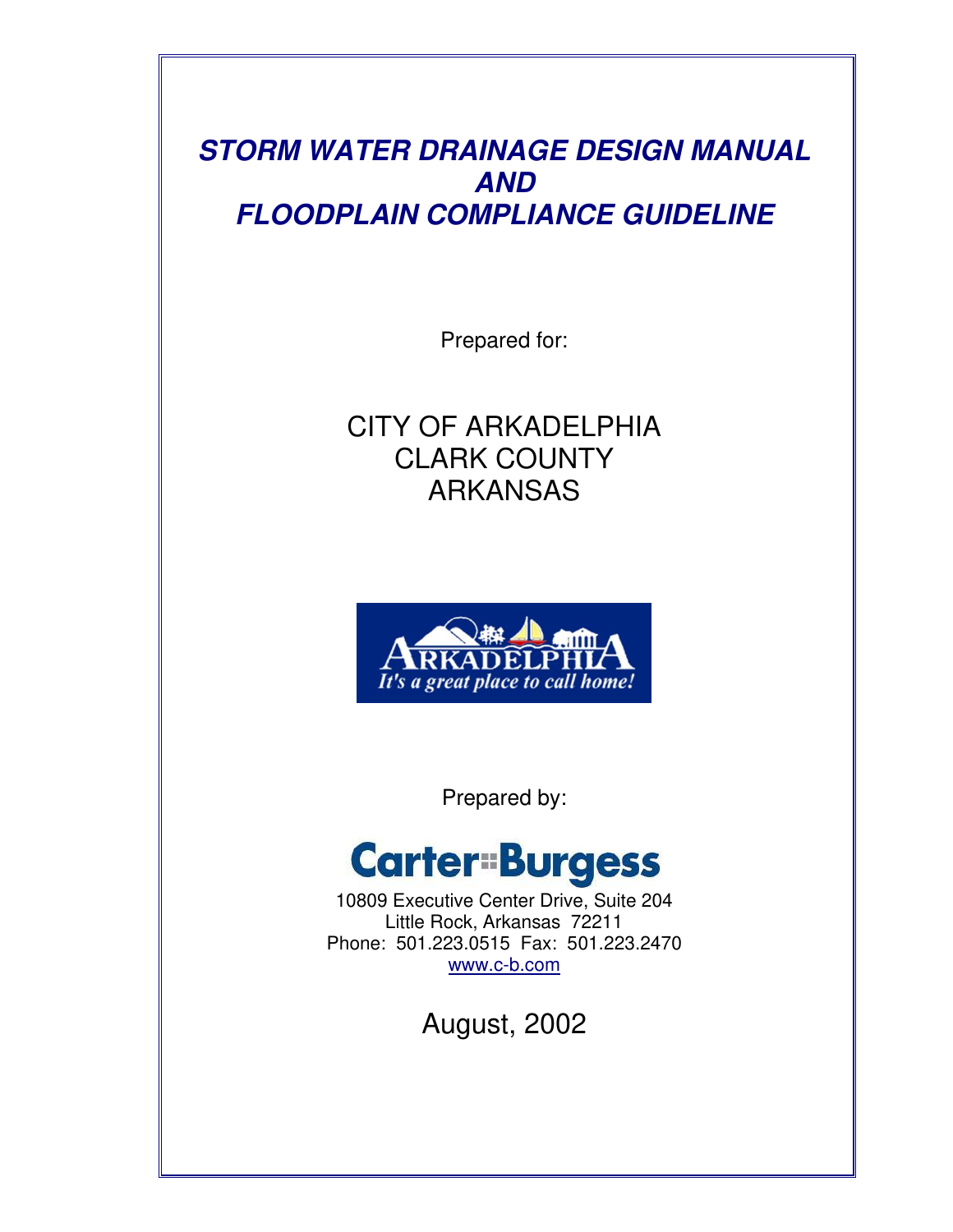# **TABLE OF CONTENTS**

| TITLE             |                                                                                                                                                                                                                                                         |   | <b>PAGE</b>              |
|-------------------|---------------------------------------------------------------------------------------------------------------------------------------------------------------------------------------------------------------------------------------------------------|---|--------------------------|
|                   |                                                                                                                                                                                                                                                         |   |                          |
|                   |                                                                                                                                                                                                                                                         |   |                          |
| 1.2<br>1.3        | 1.1 Purpose<br>Scope<br>Drainage Policy                                                                                                                                                                                                                 |   |                          |
|                   |                                                                                                                                                                                                                                                         |   |                          |
| 2.1               | General<br>2.2 Design Phase<br>2.2.1 Drainage Area Map<br>2.2.2 Plan and Profile Sheets<br>$2.2.2.1$ Inlets<br>2.2.2.2 Laterals<br>2.2.2.3 Storm Sewer<br>2.2.3 Miscellaneous                                                                           |   |                          |
| 2.3               | <b>Checklist for Storm Drainage Plans</b><br>2.3.1 Drainage Area Map<br>2.3.2 Storm Sewers<br>2.3.3 Plan and Profile<br>2.3.4 Laterals<br>2.3.5 Inlets and Intakes<br>2.3.6 Paving<br>2.3.7 Detention<br>2.3.8 Bridges<br><b>Open Channels</b><br>2.3.9 |   |                          |
|                   |                                                                                                                                                                                                                                                         |   |                          |
| 3.1<br>3.2<br>3.3 | General<br><b>Rational Method</b><br>3.2.1 The Runoff Coefficient<br>3.2.2 Rainfall Intensity<br>Unit Hydrograph Method<br>3.3.1 Definitions<br>3.3.2 Coefficients                                                                                      |   |                          |
|                   |                                                                                                                                                                                                                                                         |   |                          |
| 4.1<br>4.2        | General<br>Design Frequencies                                                                                                                                                                                                                           |   |                          |
| August 2002       |                                                                                                                                                                                                                                                         | T | <b>Table of Contents</b> |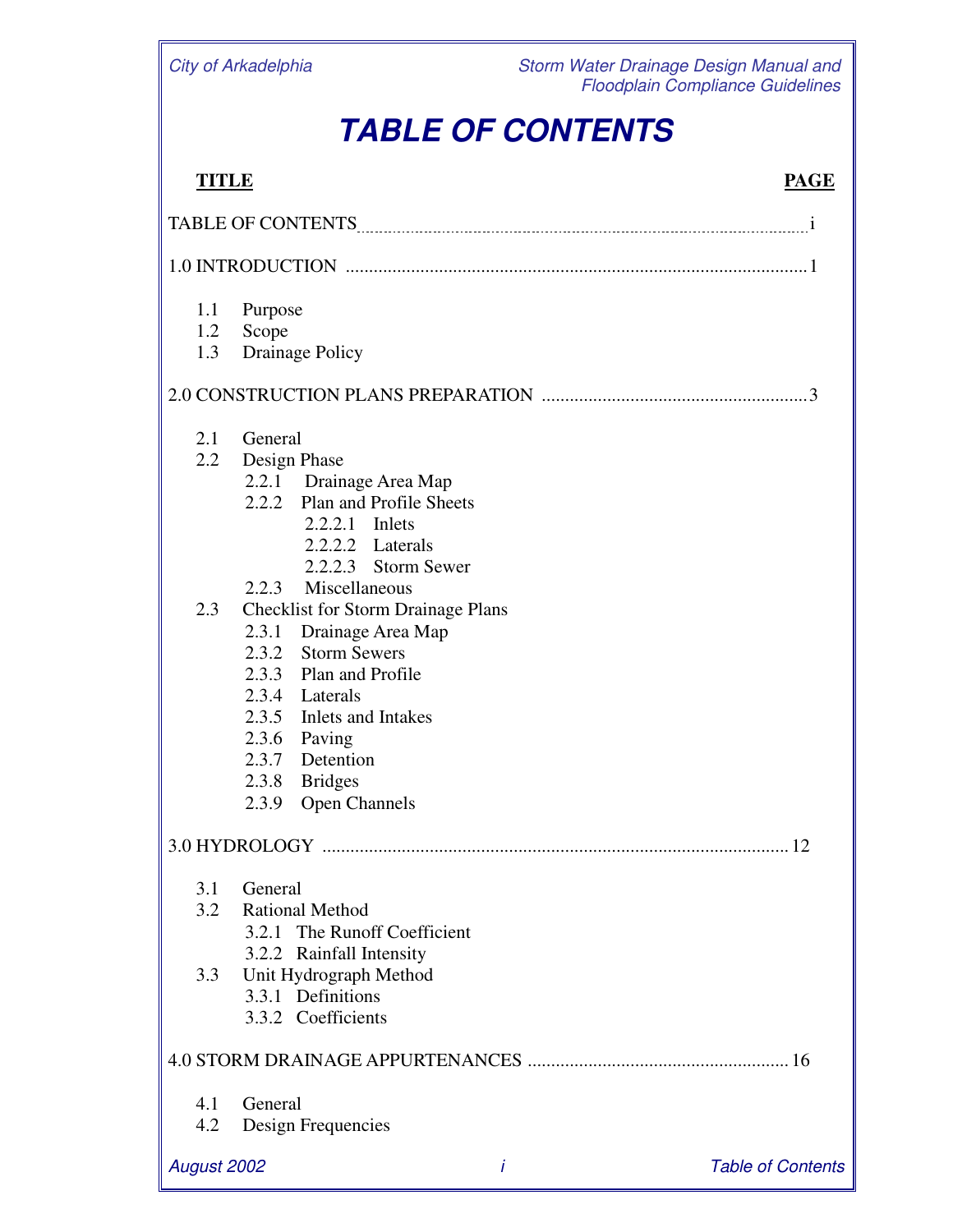- 4.3 Runoff Calculations
- 4.4 Street Flow
	- 4.4.1 Definitions
	- 4.4.2 Calculation of Flow in Streets

# **TITLE** PAGE

|     |         | 4.4.3 Uniform Gutter Sections                                                         |
|-----|---------|---------------------------------------------------------------------------------------|
|     |         | 4.4.4 Composite Gutter Sections                                                       |
|     |         | 4.4.4.1 Parabolic Street Sections                                                     |
|     |         | 4.4.5 Drainage Inlet Design                                                           |
|     |         | 4.5 Drainage Inlet Desing                                                             |
|     |         | 4.5.1 Inlet Types                                                                     |
|     |         | 4.5.2 Interception Capacity of Inlets on Grade                                        |
|     |         | 4.5.2.1 Grate Inlets                                                                  |
|     |         | 4.5.2.2 Curb-Opening Inlets                                                           |
|     |         | 4.5.2.3 Combination Inlets                                                            |
|     |         | 4.5.3 Interception Capacity of Inlets in Sag Locations                                |
|     |         | 4.5.3.1 Grate Inlets in Sags                                                          |
|     |         | 4.5.3.2 Curb-Opening Inlets                                                           |
|     |         | 4.5.3.3 Combination Inlets                                                            |
|     |         | 4.5.4 Inlet Locations                                                                 |
|     |         | 4.5.4.1 Geometric Controls                                                            |
|     |         | 4.5.4.2 Inlet Spacing on Continuous Grades                                            |
|     |         | 4.6 Hydraulic Design of Closed Conduits                                               |
|     |         | 4.6.1 Velocity in Closed Conduits<br>4.6.2 Roughness Coefficients for Closed Conduits |
|     |         | 4.6.3 Minor Head Losses in Closed Conduits                                            |
|     |         |                                                                                       |
|     |         | 34                                                                                    |
|     |         |                                                                                       |
|     |         | 5.1 Cross Sections                                                                    |
|     |         | 5.2 Roughness Coefficients                                                            |
|     |         | 5.3 Velocity Requirements                                                             |
| 5.4 |         | <b>Channel Drop Structures</b>                                                        |
|     |         | 5.4.1 Vertical Drop Structures                                                        |
|     |         | 5.4.2 Sloping Drop Structures                                                         |
| 5.5 |         | <b>Maintenance Access</b>                                                             |
|     |         | .37                                                                                   |
|     |         |                                                                                       |
| 6.1 | General |                                                                                       |
| 6.2 |         | Culverts Flowing with Inlet Control                                                   |
| 6.3 |         | <b>Culverts Flowing with Outlet Control</b>                                           |
|     |         |                                                                                       |
|     |         | 40                                                                                    |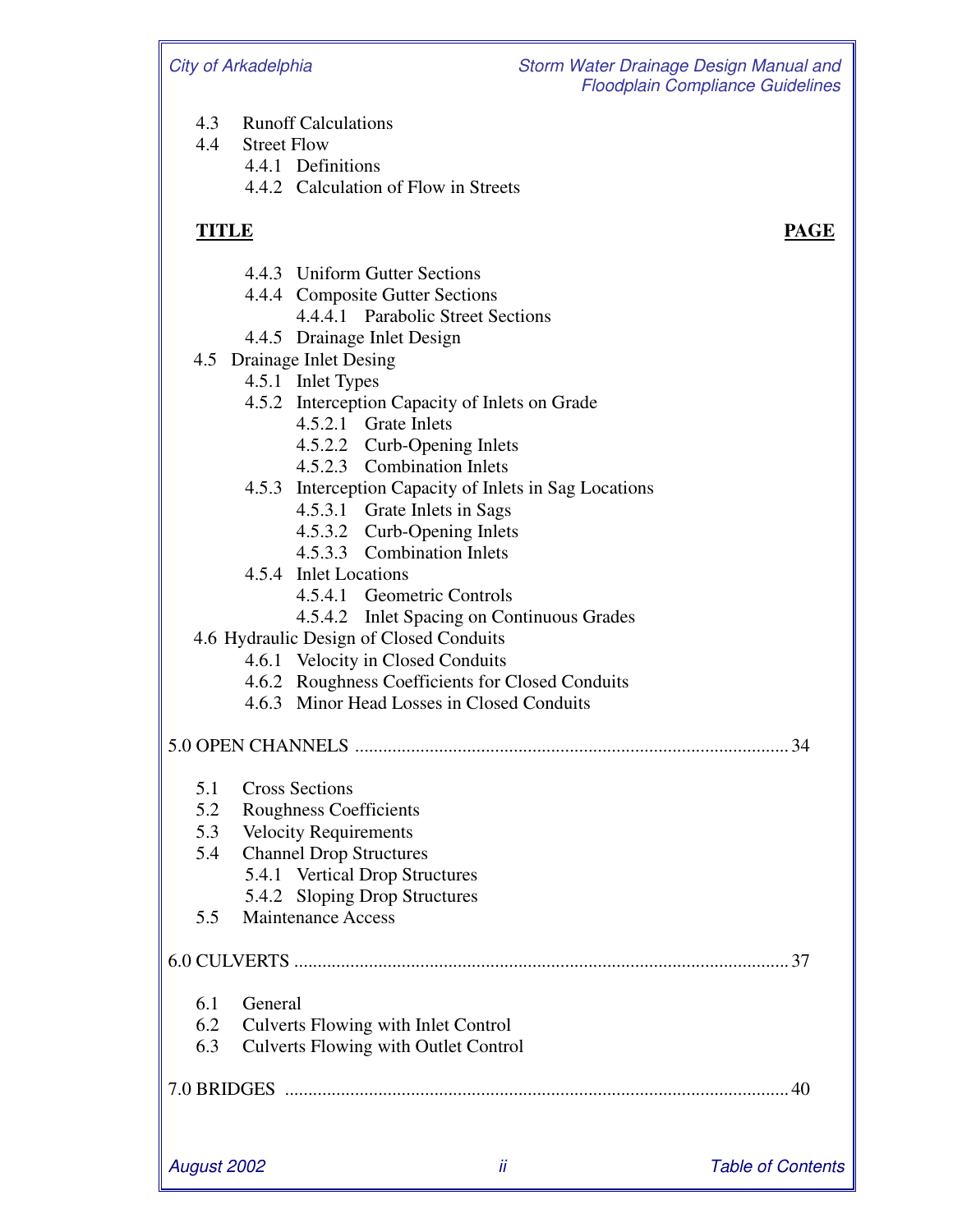| City of Arkadelphia          |                                                                                                                                                                                                                                                                                                                                                                                                                                                                    | Storm Water Drainage Design Manual and<br><b>Floodplain Compliance Guidelines</b> |
|------------------------------|--------------------------------------------------------------------------------------------------------------------------------------------------------------------------------------------------------------------------------------------------------------------------------------------------------------------------------------------------------------------------------------------------------------------------------------------------------------------|-----------------------------------------------------------------------------------|
|                              |                                                                                                                                                                                                                                                                                                                                                                                                                                                                    |                                                                                   |
| 8.2<br>8.3<br>8.4            | Methodology<br>Requirements<br>Calculations                                                                                                                                                                                                                                                                                                                                                                                                                        |                                                                                   |
| <b>TITLE</b>                 |                                                                                                                                                                                                                                                                                                                                                                                                                                                                    | <b>PAGE</b>                                                                       |
| 9.2<br>9.3<br>9.4            | <b>General Guidelines</b><br>Hydrology<br>9.3.1 Rational Method<br>9.3.2 Unit Hydrograph Method<br>Hydraulics                                                                                                                                                                                                                                                                                                                                                      |                                                                                   |
|                              |                                                                                                                                                                                                                                                                                                                                                                                                                                                                    |                                                                                   |
| 10.3<br>10.4<br>10.8<br>10.9 | <b>Eligibility Determination</b><br>Preparation of the Storm Water Pollution Prevention Plan<br>10.5 Notice of Intent<br>10.6 Notice of Termination<br>10.7 Highlighter Permit Requirements<br><b>Inspection Requirement</b><br><b>Stabilization Requirement For Inactive Areas</b><br>10.10 Sediment Basin Requirement<br>10.11 Storm Water Management Measures<br>10.12 Coverage of Support Activities<br>10.13 Spill Notification<br>10.14 Retention of Records | 10.2 National Pollutant Discharge Elimination System (NPDES) Requirements         |
|                              |                                                                                                                                                                                                                                                                                                                                                                                                                                                                    |                                                                                   |
|                              |                                                                                                                                                                                                                                                                                                                                                                                                                                                                    |                                                                                   |
|                              |                                                                                                                                                                                                                                                                                                                                                                                                                                                                    |                                                                                   |
|                              |                                                                                                                                                                                                                                                                                                                                                                                                                                                                    |                                                                                   |
|                              |                                                                                                                                                                                                                                                                                                                                                                                                                                                                    |                                                                                   |
|                              |                                                                                                                                                                                                                                                                                                                                                                                                                                                                    |                                                                                   |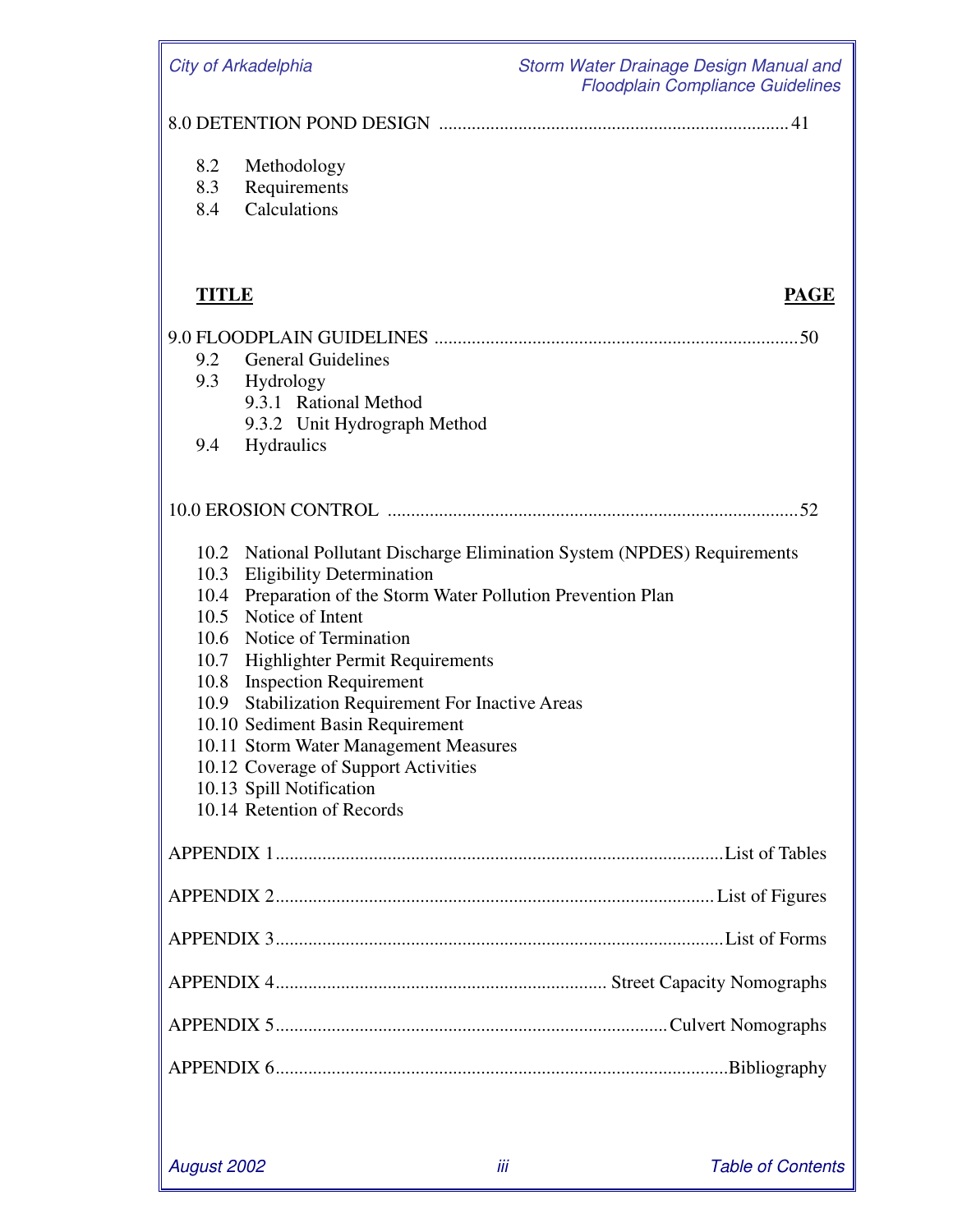# **1.0 INTRODUCTION**

#### **1.1 Purpose**

The purpose of this manual is to establish standard principles and practices for the design and construction of storm water drainage facilities within Arkadelphia, Arkansas. In addition floodplain compliance guidelines will be presented to insure base flood elevations will not rise for the construction or modification of structures or land alteration within the floodplain. The design factors, formula, graphs, and procedures are intended for use as engineering guides in the solution of drainage problems involving determination of the quantity, rate of flow, and conveyance of storm water. The procedures defined herein shall be applied by experienced professional engineers licensed to practice in the state of Arkansas. Also, ultimate responsibility for the design of a storm drainage structures lies with the engineer of record. As such, prudent engineering judgment should be used in the design of any facility within Arkadelphia.

Methods of design other than those indicated herein may be considered in difficult cases where experience clearly indicates they are preferable. However, there should be no extensive variations from the practices established herein without express approval from the City of Arkadelphia.

#### **1.2 Scope**

This manual presents various applications of accepted principles of surface drainage engineering and is a working supplement to the information obtained from standard drainage handbooks and other publications on drainage. It is presented in a format that gives logical development of solutions to problems of storm water drainage design and floodplain management.

This manual is intended to be used by the City of Arkadelphia, consulting engineers contracted with the City, and for private development within the planning jurisdiction of the City. This manual applies to storm drainage conditions, which are generally relative to the City of Arkadelphia and the immediate geographical area. Accepted engineering principles, applied to the City of Arkadelphia's storm drainage requirements, are detailed within this manual.

# **1.3 Drainage Policy**

The basic objective of the City of Arkadelphia is to construct and maintain facilities intended to minimize the threat of flooding to all areas of the City and comply with the requirements of the National Flood Insurance Program. The drainage facilities are defined as all public channels within dedicated right-of-way approved and accepted by the City and all other public flood control structures and facilities dedicated to, approved and accepted by the City. Additionally, it is the City's intent to insure that adequate facilities are constructed to accommodate new development such that existing property will not be subjected to additional flooding and so as not to increase the limits of the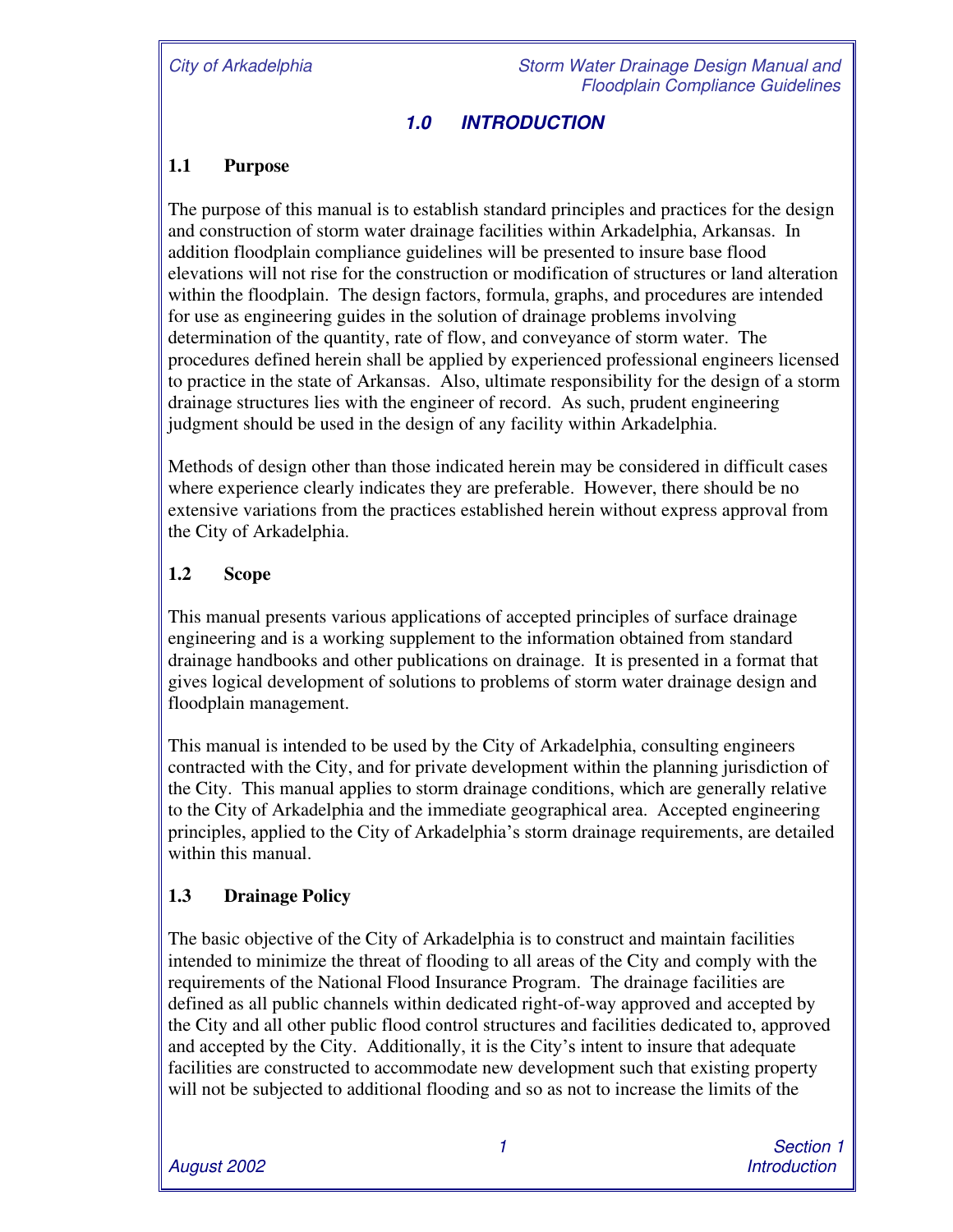floodplains as shown on the flood insurance rate maps (FIRM's) for the City of Arkadelphia and other entities (County, Levee Improvement Districts, and Municipal Utility Districts).

It is not economically feasible to construct storm sewer facilities, which are large enough to keep the street systems from becoming inundated during severe storm events. The net effect of the City's policies will be of minimum depth and duration, and most importantly, that new structural building slab elevations are, at a minimum, set at least 12 inches above the maximum, anticipated, fully urbanized 100 year base flood elevations. The intent of this policy is that there should be any street ponding for minor storm events, minor street ponding for larger events, and major ponding for the 100-year event storms but without water inundating building structures. Every attempt will be made to design major thoroughfares so that they are passable during severe storm events.

The City has included in this manual criteria covering the design of storm water systems to serve both existing and new developments. The City of Arkadelphia has quantified the needed improvements for existing development in most of the watersheds in the City and is responsible for their approval. Upon the completion of all new design of drainage facilities, the City will accept, maintain, and operate said facilities for flood control purposes as an extension of the City. However, those drainage facilities, including detention facilities, which are planned and accepted for maintenance by some other perpetual special purpose district (such as a Levee Improvement District) will not be accepted by the City.

The criteria in this manual is considered a minimum for the City of Arkadelphia. Approval from other applicable agencies may be required. Ultimate approval for any variance of the criteria contained in this manual must be given by the City of Arkadelphia.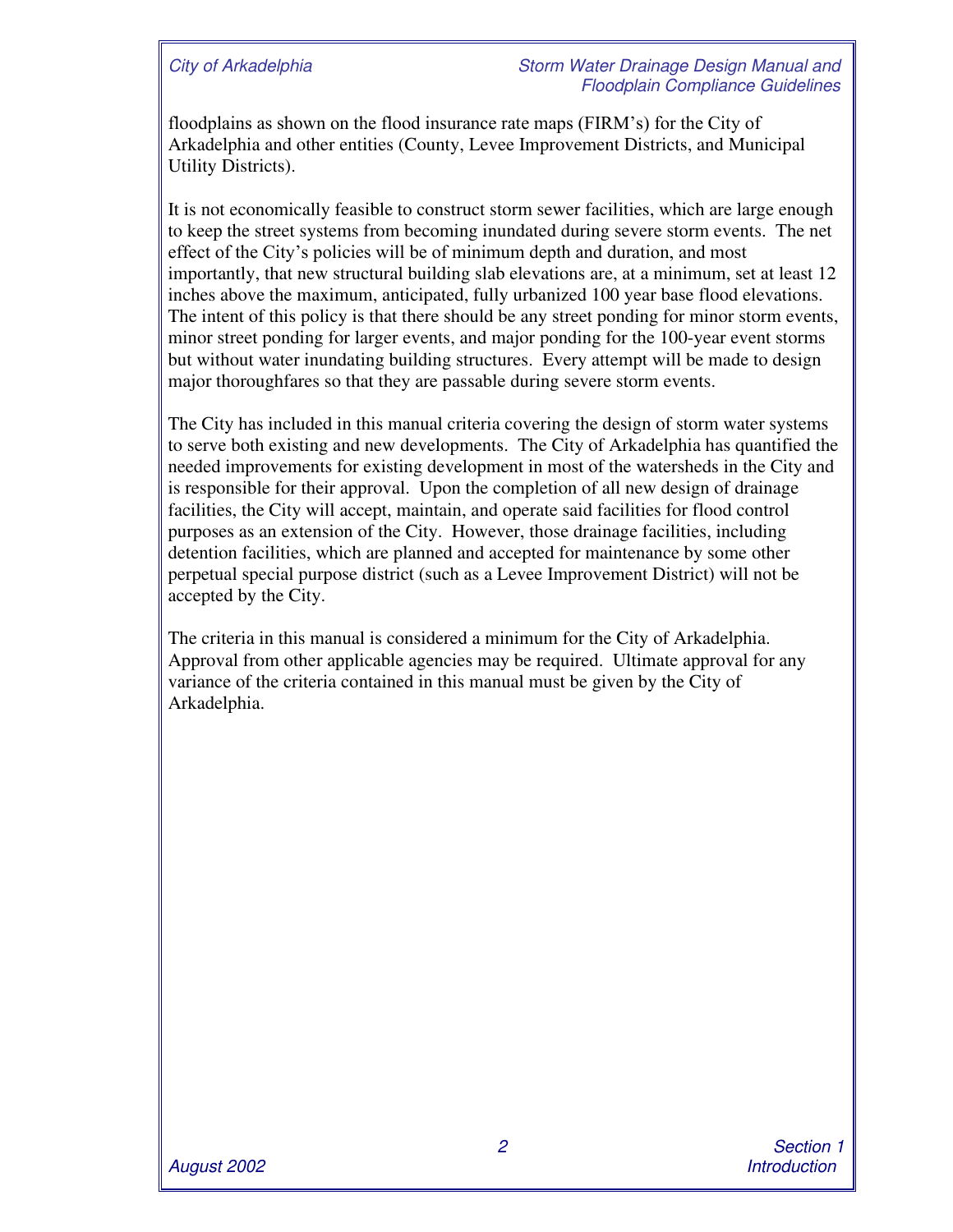# *2.0 CONSTRUCTION PLAN PREPARATION*

# **2.1 GENERAL**

This section covers the preparation of drainage construction plans for the City of Arkadelphia.

# **2.2 Design Phase**

Plans shall be submitted in accordance with the City of Arkadelphia's Checklist for Storm Drainage Plans. The first engineering plan set submission shall be complete, and in sufficient detail to allow review by the City of Arkadelphia. All topographic surveys should be furnished to allow establishment of alignment, grades, and right-of-way requirements. These may be accomplished by on-the-ground field surveys or aerial photogrametric methods.

The hydraulic design of the proposed facilities shall be accomplished based on the procedures and criteria outlined in this manual. Calculations shall be made on the appropriate forms and submitted as part of the plan set. These plans shall show the alignment, drainage areas, size of facilities, and grades.

Storm drainage plans shall include at a minimum, a drainage area map, plan-profile sheets, and channel cross-sections, if applicable. The proposed improvements shall be produced on 24" x 36" sheets.

Survey control performed for the project shall reference two reference marks established by the City of Arkadelphia. A copy of the reference marks can be obtained from the City Engineer.

Survey control for the project shall conform to the following requirements:

Vertical control will be NAVD 88, Second Order Vertical Horizontal control will be NAD 83, First Order Horizontal, Arkansas State Plane South Zone

As builts of the project shall be provided to the City of Arkadelphia in a digital exchange format (DXF). Acceptance by the City of Arkadelphia will not be given until as-builts are provided to the City.

# **2.2.1 Drainage Area Map**

The drainage area map shall have a minimum scale of  $1" = 200'$ , and show the street right-of-way. For large drainage areas, a map having a minimum scale of  $1" = 2000'$  is usually sufficient.

The following items/information shall be included:

(1) Acres, coefficient, and intensity for each drainage sub-area;

3 Section 2 August 2002 Construction Plan Preparation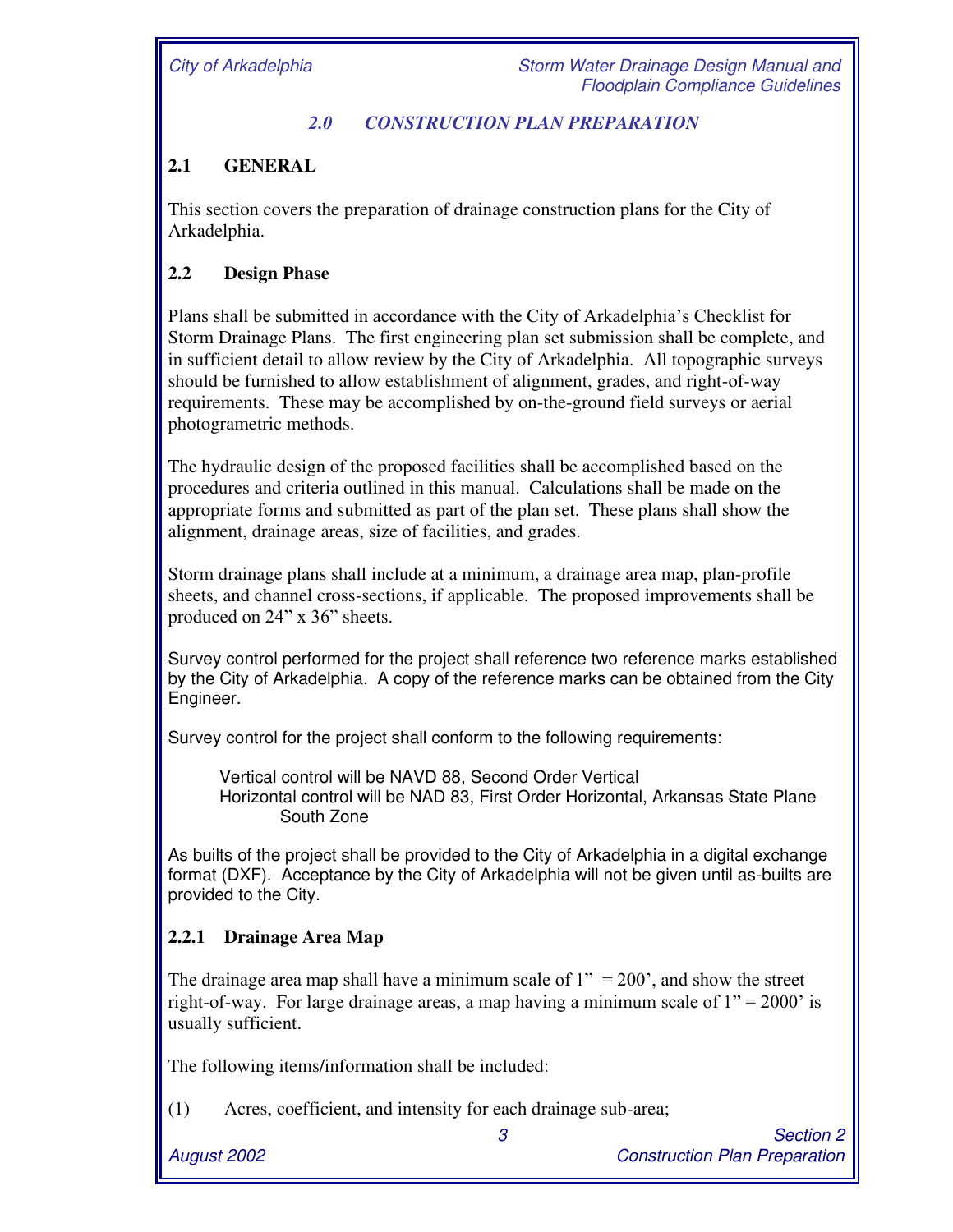- (2) Inlets, their size and location, the flow bypass for each, the direction of flow as indicated by flow arrows, the station for the centerline;
- (3) A chart including data shown shall be submitted with the first review, and included on the map with the final review;
- (4) Existing and proposed storm sewers;
- (5) Sub-areas for alleys, streets, and off-site areas;
- (6) Points of concentration;
- (7) Runoff to all inlets, dead-end streets, and alleys or to adjacent additions and/or lots;
- (8) A table for runoff computations;
	- (9) Flow arrows to indicate all crests, sags and street and alley intersections;
	- (10) North arrow;
	- (11) Any off-site drainage shall be included;
	- (12) Street names shall be indicated;

When calculating runoff, the drainage area map shall show the boundary of the drainage area contributing runoff into the proposed system. This boundary should be determined from a map having a contour interval not exceeding two feet. The area shall be further divided into sub-areas, sequentially numbered, to determine flow concentration points or inlet locations. The centerline of all streets will normally be a boundary of a drainage area, to insure that inlets are sized and positioned to fill the need without depending on storm water crossing over the street crown for proper drainage.

In residential areas, the centerline of the street will only be used as a drainage area boundary if the flow in either gutter has not exceeded the street crown elevation.

Direction of flow within streets, alleys, natural and man-made drainage ways, and at all system intersections, shall be clearly shown on the drainage area map and/or paving plans. Existing and proposed drainage inlets, storm sewer pipe systems, and drainage channels shall also be clearly shown and identified on the drainage area map. Storm sewers shall show and mark station tic-marks at 100-foot intervals. Plan-profile storm sewer or drainage improvement sheet limits and match lines shall be shown with pipes and channels identified.

The drainage area map should show enough topology to easily determine its location within the City.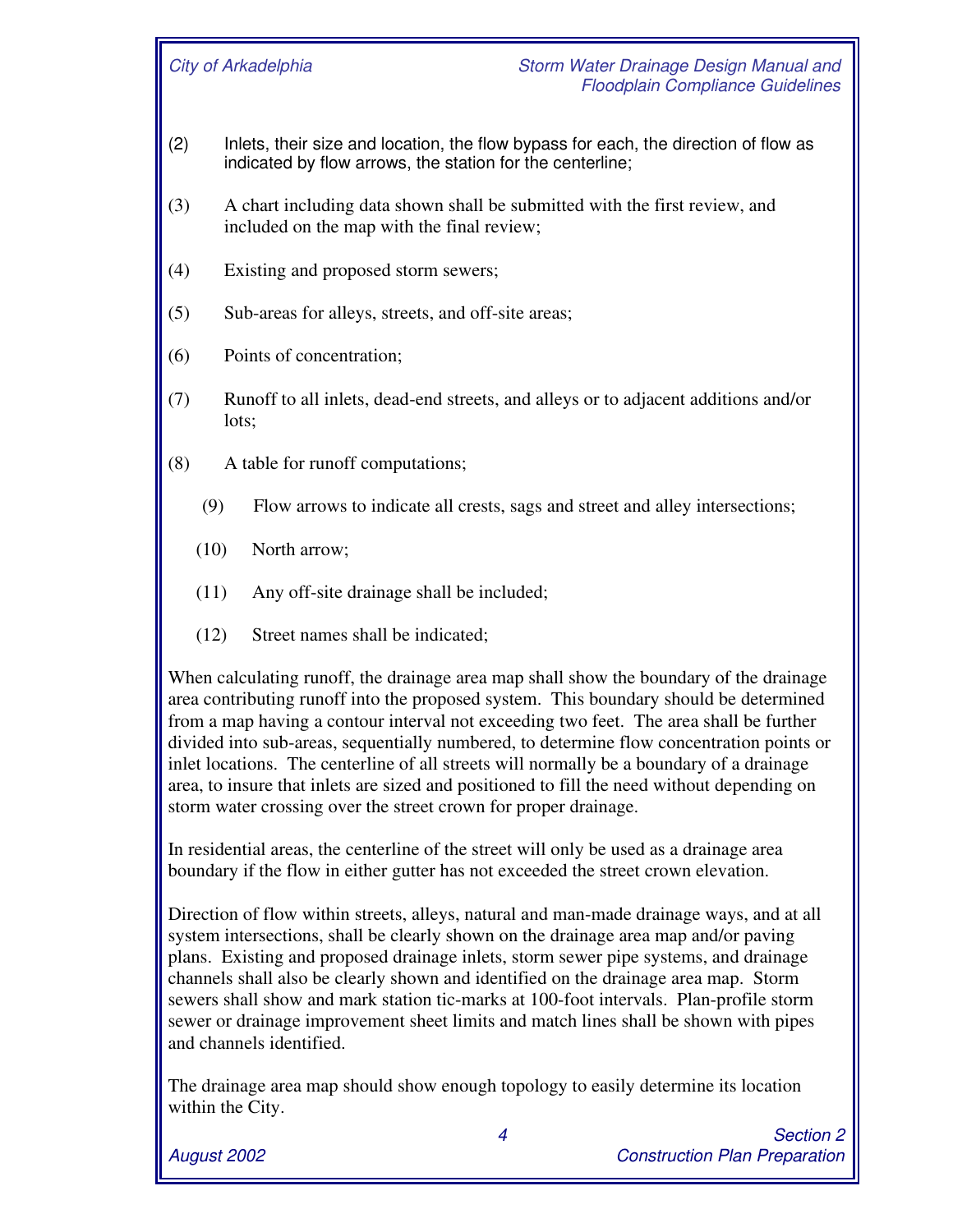# **2.2.2 PLAN-PROFILE SHEETS**

# **2.2.2.1 Inlets**

Inlets shall be given the same number designation as the area or sub-area contributing runoff to the inlet. The inlet number designation shall be shown opposite the inlet. Inlets shall be located at or immediately downstream of drainage concentration points. At intersections, where possible, the end of the inlet shall be ten feet from the curb return P.T., and the inlet location shall also provide minimum interference with the use of adjacent property. Inlets in residential areas should be located in streets and alleys so that driveway access is not prohibited to the lots. Inlets located directly above storm sewer lines, as well as laterals passing through an inlet, shall be avoided. Drainage from abutting properties shall not be impaired, and shall be designed into the storm drainage system.

Data opposite each inlet shall include paving or storm sewer stationing at centerline of inlet, size and type of inlet, number or designation, top of curb elevation and flow line of inlet as shown on the construction plans.

# **2.2.2.2 Laterals**

Inlet laterals leading to storm sewers, where possible, shall enter the inlet and the storm drain main at a  $60$ -degree  $(60^{\circ})$  angle from the street side. Laterals shall be four feet from top of curb to flow line of inlet, unless utilities or storm sewer depth requires otherwise. Pipe soffits elevations should match at all junctions. Laterals shall not enter the corners or bottoms of inlets. Lateral profiles shall be drawn showing appropriate information including the hydraulic gradient and utility crossings.

# **2.2.2.3 Storm Sewer**

In the plan view, the storm sewer designation, size of pipe, and length of each size pipe shall be shown adjacent to the storm sewer. The sewer plan shall be stationed at one hundred- (100) foot intervals, and each sheet shall begin and end with even or fifty- (50) foot stationing. All storm sewer components shall be stationed.

The profile portion of the storm sewer plan-profile sheet shall show the existing and proposed ground profile along the centerline of the proposed sewer, the hydraulic gradient of the sewer, the proposed storm sewer, and utilities which intersect the alignment of the proposed storm sewer. Also shown shall be the diameter of the proposed pipe in inches, and the physical grade in percent. Hydraulic data for each length of storm sewer between interception points shall be shown on the profile. This data shall consist of pipe diameter in inches, the design storm discharge in cubic feet per second, slope of hydraulic gradient in percent, Manning capacity of the pipe flowing full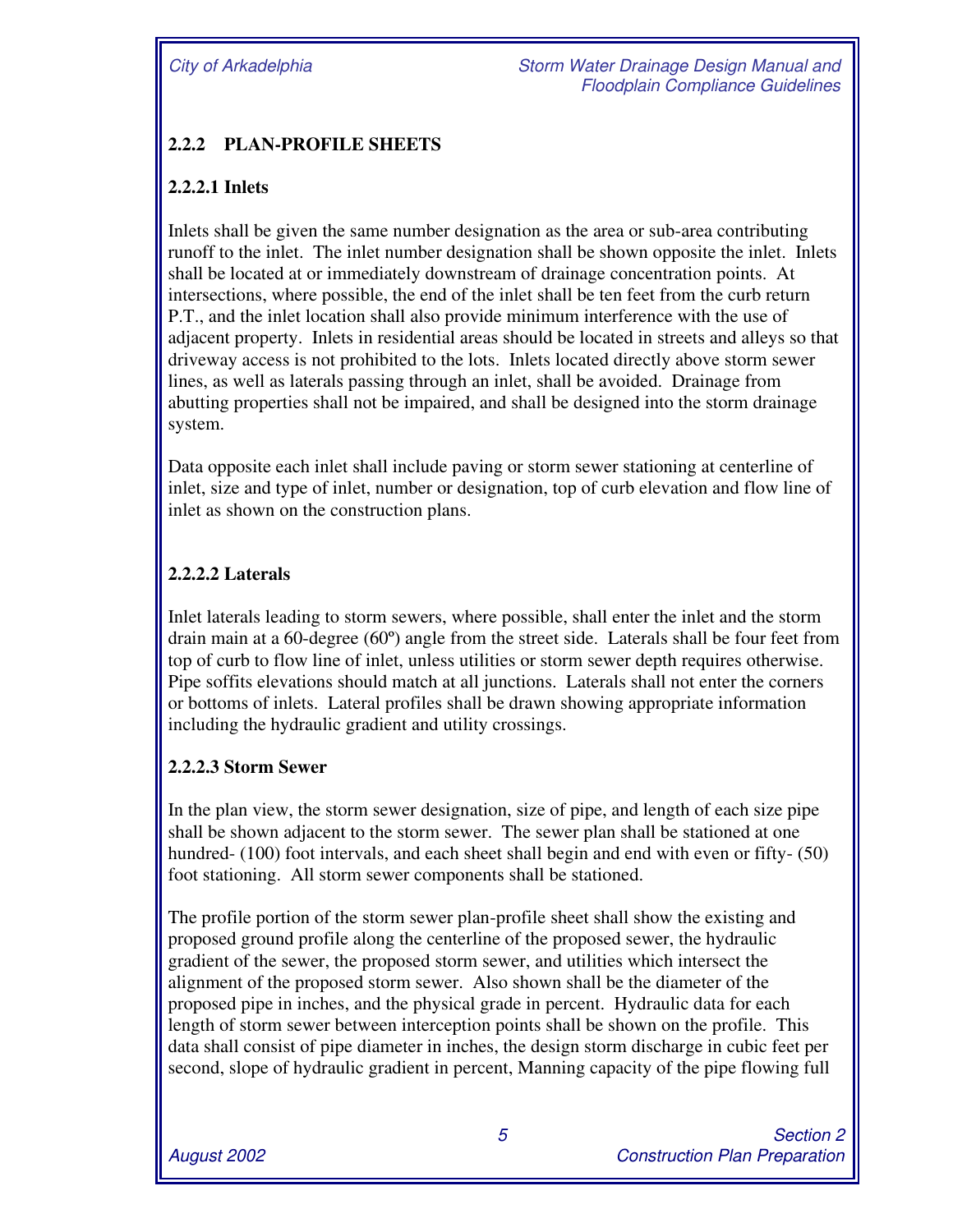in cubic feet per second, velocity in feet per second, and  $\sqrt{2}/2g$ . Also, the head loss at each interception point shall be shown.

Elevations of the flow line of the proposed storm sewer shall be shown at one hundred- (100) foot intervals on the profile. Stationing and flow line elevations shall also be shown at all pipe grade changes, pipe size changes, lateral connections, manholes, and wye connections. All soffit elevations shall match.

# **2.2.3 Miscellaneous**

All plan sheets shall be drawn in ink on 24" x 36" material, to a standard engineering scale, and shall be clearly legible when sheets are reduced to half scale. All drawings shall be signed and sealed by a Professional Engineer registered in the State of Arkansas. After each review, all review comments shall be addressed, additional data incorporated, and drafting of plans completed. Each plan-profile sheet shall have a benchmark shown.

# **2.3 Check list for Storm Drainage Plans**

# **2.3.1 Drainage Area Map**

- (1) Normally, use  $1" = 200'$  scale for on-site, and  $1" 400'$  for off-site. Show match lines between any two (2) or more maps.
- (2) Show existing sub-areas for alley, street, and off-site areas.
- (3) Indicate sub-areas for alley, street, and off-site areas.
- (4) Indicate contours on map for on- and off-site, not to exceed two (2) foot contour interval.
- (5) Use design criteria as shown in design manual or as specified by the City Engineer.
- (6) Indicate city zoning on drainage area.
- (7) Show points of concentration and their designations.
- (8) Indicate runoff at all inlets, dead-end streets and alleys, or to and from adjacent additions or acreage.
- (9) Provide runoff calculations for all areas showing acreage, runoff coefficient, and inlet time.
- (10) For cumulative runoff, show calculations.
- (11) Indicate all crests, sags, and street and alley intersections with flow arrows.
- (12) Identify direction of north to top page or to the left.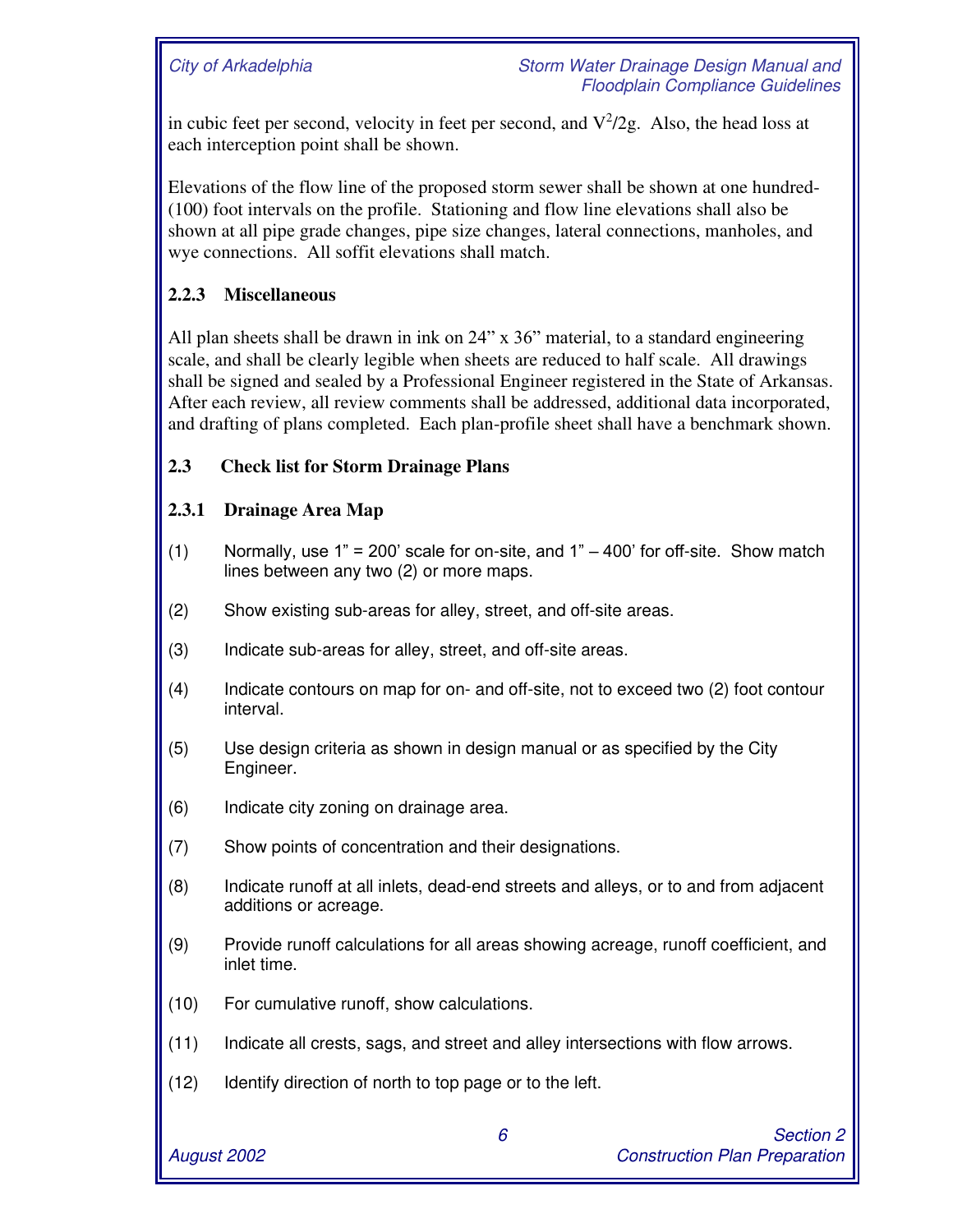|       | City of Arkadelphia<br>Storm Water Drainage Design Manual and<br><b>Floodplain Compliance Guidelines</b>                                                                                                                                                                                                                                                                                                                             |
|-------|--------------------------------------------------------------------------------------------------------------------------------------------------------------------------------------------------------------------------------------------------------------------------------------------------------------------------------------------------------------------------------------------------------------------------------------|
| 2.3.2 | <b>Storm Sewers</b>                                                                                                                                                                                                                                                                                                                                                                                                                  |
| (1)   | Diversion of flow from one natural drainage area to another will not be allowed.                                                                                                                                                                                                                                                                                                                                                     |
| (2)   | Show plan and profile of all storm sewers.                                                                                                                                                                                                                                                                                                                                                                                           |
| (3)   | Pipe Material shall conform to the following minimum requirements:<br>Under Pavement or Roadway Crossings - RCP Class III<br>ASTM C-76<br>ASTM C-506<br>Mains and Laterals - Aluminized Steel Type 2 Corrugated Steel Pipe<br><b>ASTM A-929</b><br><b>ASTM A-760</b><br><b>Or</b><br>Mains and Laterals - Smooth Interior Corrugated Polyethylene Pipe<br>AASHTO Type "S" (4"-42")<br>AASHTO Type "D" (48"-60")<br><b>ASTM D3350</b> |
| (4)   | Use heavier than Class III RCP pipes were crossing railroads, areas of deep fill<br>and areas subjected to heavy loads.                                                                                                                                                                                                                                                                                                              |
| (5)   | Specify concrete strength for all structures. The minimum allowable is 3,000 psi.                                                                                                                                                                                                                                                                                                                                                    |
| (6)   | Provide inlets where street capacity is exceeded. Provide inlets where alley<br>runoff exceeds intersection street capacity.                                                                                                                                                                                                                                                                                                         |
| (7)   | Do not allow storm water flow from streets into alleys.                                                                                                                                                                                                                                                                                                                                                                              |
| (8)   | Do not use high velocities in storm sewer design. A maximum discharge velocity<br>of eight (8) fps at the outfall is required. Velocity dissipation may be necessary to<br>reduce erosion.                                                                                                                                                                                                                                           |
| (9)   | Flumes may not be allowed unless specifically designated by the City Engineer.                                                                                                                                                                                                                                                                                                                                                       |
| (10)  | Provide headwalls and aprons for all storm sewer outfalls. Provide riprap around<br>headwalls where slopes exceed 3:1 or where the velocity out of the storm system<br>exceeds erosive limits set by the City of Arkadelphia.                                                                                                                                                                                                        |
| (11)  | Discharge flow lines of storm sewers to be two (2) feet above the natural flow line<br>of the channel, unless channel lining is present. Energy dissipation shall be<br>provided when specified by the City Engineer.                                                                                                                                                                                                                |
| (12)  | Where fill is proposed for trench cut in creeks or outfall ditches, compaction shall<br>be 95% of the maximum density as determined by ASTM D 698.                                                                                                                                                                                                                                                                                   |
| (13)  | Investigation shall be made by the engineer to validate the adequacy of the storm<br>sewer outfall to a major stream.                                                                                                                                                                                                                                                                                                                |
| (14)  | Engineer shall verify the existing outfall capacity to ensure safe and reliable<br>discharge. Provide erosion control facilities with hydraulic data.                                                                                                                                                                                                                                                                                |
|       | 7<br><b>Section 2</b><br>August 2002<br><b>Construction Plan Preparation</b>                                                                                                                                                                                                                                                                                                                                                         |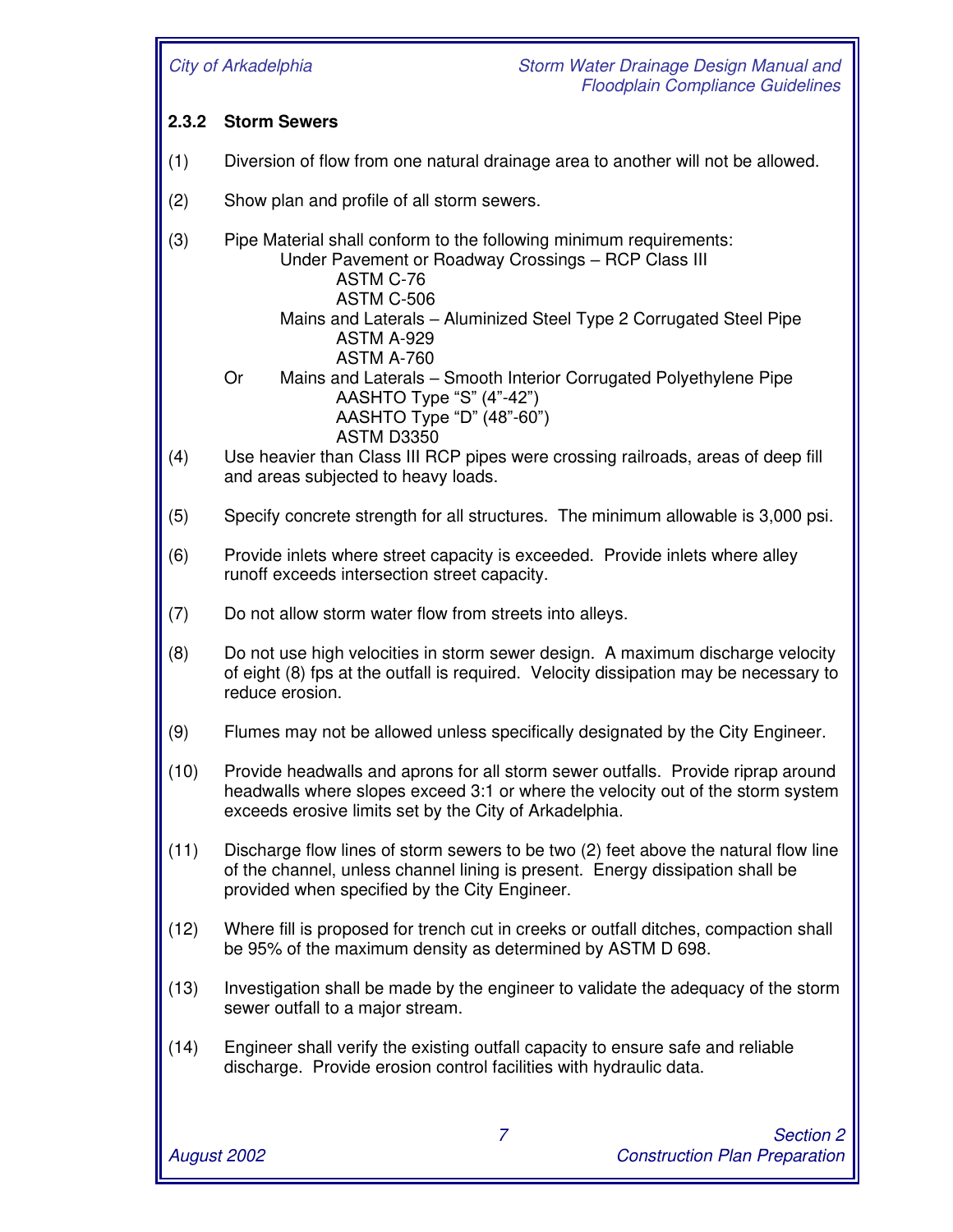(15) Any off-site drainage work or discharge to downstream property will require an easement. Easement shall be sized such that the developed flows can be conveyed within the easement. Submit field notes for off-site easement that may be required (Private development only).

#### **2.3.3 Plan and Profile**

- (1) Indicate property lines and lot lines along storm sewers, and show easements with dimensions.
- (2) If necessary, provide separate plan and profile of storm sewers. The storm drainpipes should also be shown on paving plans with a dashed line, and on sanitary sewer profiles showing the full pipe section.
- (3) Tie storm sewer system stationing with paving stations.
- (4) Show pipe sizes in plan and profile.
- (5) Show hydraulics on each segment of pipe profile to include:  $Q_{10}$  and  $Q_{25}$ , C, (Manning full flow capacity); S (Slope), V (Velocity),  $V^2/2g$  (Velocity Head).
- (6) Show curve data for all storm sewer system.
- (7) Show all existing utilities in plan and profile. On storm sewer profiles, as a minimum, the sanitary sewer profile will be shown.
- (8) Indicate existing and proposed ground line and improvements on all street, alley, and storm sewer profiles.
- (9) Show future streets and grades where applicable.
- (10) Where connections are made to existing storm sewer, show computations of existing system when available. HGL will be calculated from the outfall to the connection point including the designed flows of the added system. Six inches of freeboard will be provided between the HGL and the inlet curb opening.
- (11) Indicate flow line elevations of storm sewers on profile, show pipe slope (percent grade). Match pipe soffits at all junction boxes or inlets.
- (12) Intersect laterals at sixty (60 ) degrees with trunk line.
- (13) Show details of all junction boxes, headwalls, storm sewers, flumes, and manholes, when more than one pipe intersects the drainage facility or any other item not a standard detail.
- (14) Pipe deflections for directional changes shall be placed at the manufacturers recommendations. Deflections exceeding the manufactures' recommendation will not be tolerated.
- (15) Bends in pipes may be used in unusual circumstances with approval by the City. No bend at one location may exceed thirty (30 ) degrees.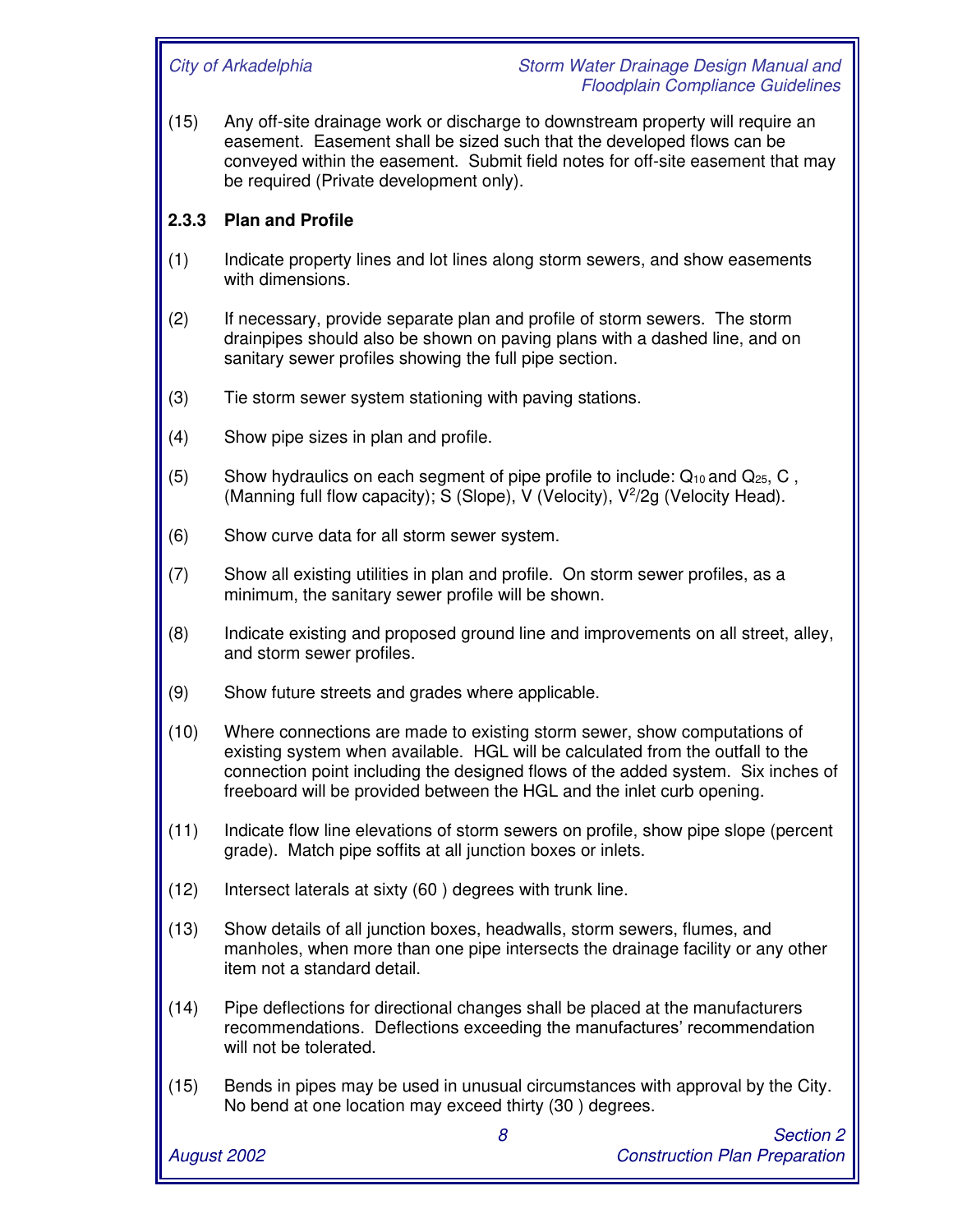- (16) Do not use 90-degree turns on storm sewer outfalls. Provide good alignment with junction structures, manholes, and downstream channels.
- (17) Show all hydraulics, velocity head changes, gradients, and computations.
- (18) Show water surface elevation of the outfall for  $Q_{25}$ .
- (19) On all dead-end streets and alleys, show grade out to "daylight" for drainage on the profiles and provide erosion control. Show typical section and slope of "daylight" drainage.
- (20) At sags in pavement, provide a positive overflow (paved sidewalk in a swale) to act as a safety path for failure of the storm drain system. Minimum finished floor elevations will be shown on the plat to protect building against flooding should the positive overflow be used.
- (21) Where quantities of runoff are shown on plans or profiles, indicate storm frequency design.
- (22) Provide sections for road, railroad, and other ditches with profiles and hydraulic computations. Show design water surface on profile.

#### **2.3.4 Laterals**

Laterals are defined as minor storm sewer lines that serve the purpose of connecting a single inlet to a larger storm sewer main line. The following is a list of requirements that apply to laterals.

- (1) Show laterals on trunk profile with stations.
- (2) Provide lateral profiles for laterals exceeding thirty (30) feet in length. Profile short laterals that pass over a sanitary sewer or other profiled utility.
- (3) Where laterals tie into trunk lines, place at sixty-degree (60 ) angles with centerlines. Connect them so that the longitudinal centers intersect.
- (4) Minimum pipe diameter shall be eighteen inches (18").

#### **2.3.5 Inlets and Intakes**

- (1) Provide inlets where street capacity is exceeded. Provide inlets where runoff from alley causes the capacity of the intersecting street to be exceeded.
- (2) Indicate runoff concentrating at all inlets and direction of flow. Show runoff for all stub cuts, pipes, and intakes.
- (3) On plan view, indicate size of inlet, lateral size, flow line, top-of-curb elevations, paving station, and inlet designation number.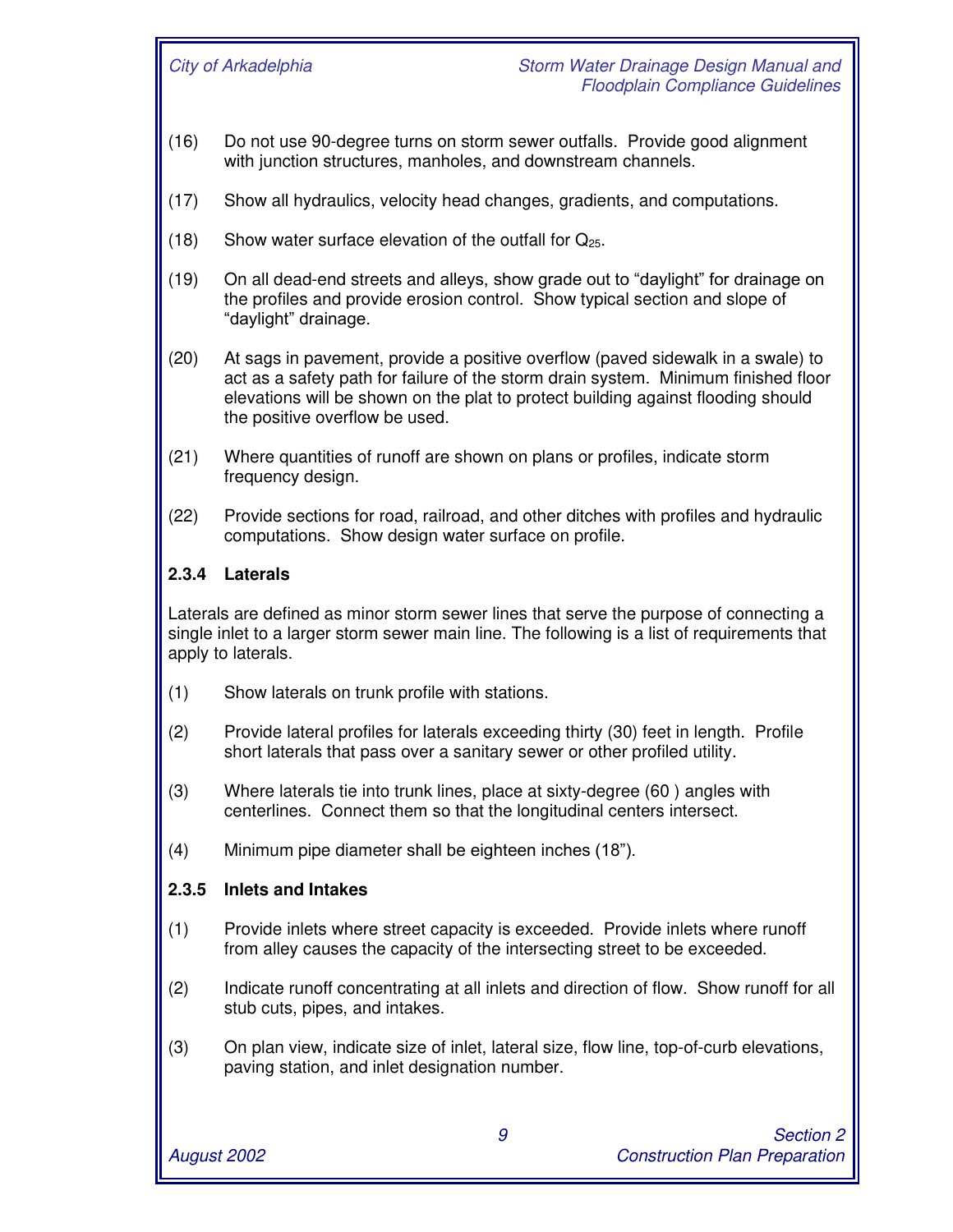- (4) Use standard curb inlets in streets. Use recessed inlets in divided streets. Use combination inlets in alleys when on a straight run. Do not use grate or combination inlet unless other solution is not available (special situations). These inlets can be seen in Figure 13 of Appendix 2.
- (5) Use type "Y" or special "Y" inlets in ditches or swales. Intake structures for a concrete apron shall be constructed around "Y" inlets.

#### **2.3.6 Paving**

- (1) Provide six (6) inch curb on alleys parallel to creek or channel on creek side of alley.
- (2) For a proposed driveway turnout, curb return P.T. must be 10 feet upstream from any existing or proposed inlet or 5 feet downstream of a standard inlet.
- (3) Check the need for curbing at all alley turns and "T" intersections. Flatten grades ahead of turns and intersections.
- (4) Where inlets are placed in an alley, provide curbing for 10 feet on each side of combination inlet.

#### **2.3.7 Detention**

- (1) Provide drainage area map and show all computations for runoff affecting the detention basin.
- (2) Provide a plot plan with existing and proposed contours for the detention basin and plan for structural measures.
- (3) Where earth embankment is proposed for impoundment, furnish a typical embankment section and specifications for fill include profile for the structural outflow structure and Geotechnical report.
- (4) Provide structural details and calculations for any item that's not a standard detail.
- (5) Provide detention basin volume calculations and elevation versus storage curve.
- (6) Provide hydraulic calculations for outflow structure and elevation versus discharge curve.
- (7) Provide routings or modified rational determination of storage requirements, (permitted for areas of 300 acres or less)
- (8) Fencing may be required around detention area for public safety as determined by the City of Arkadelphia.

#### **2.3.8 Bridges**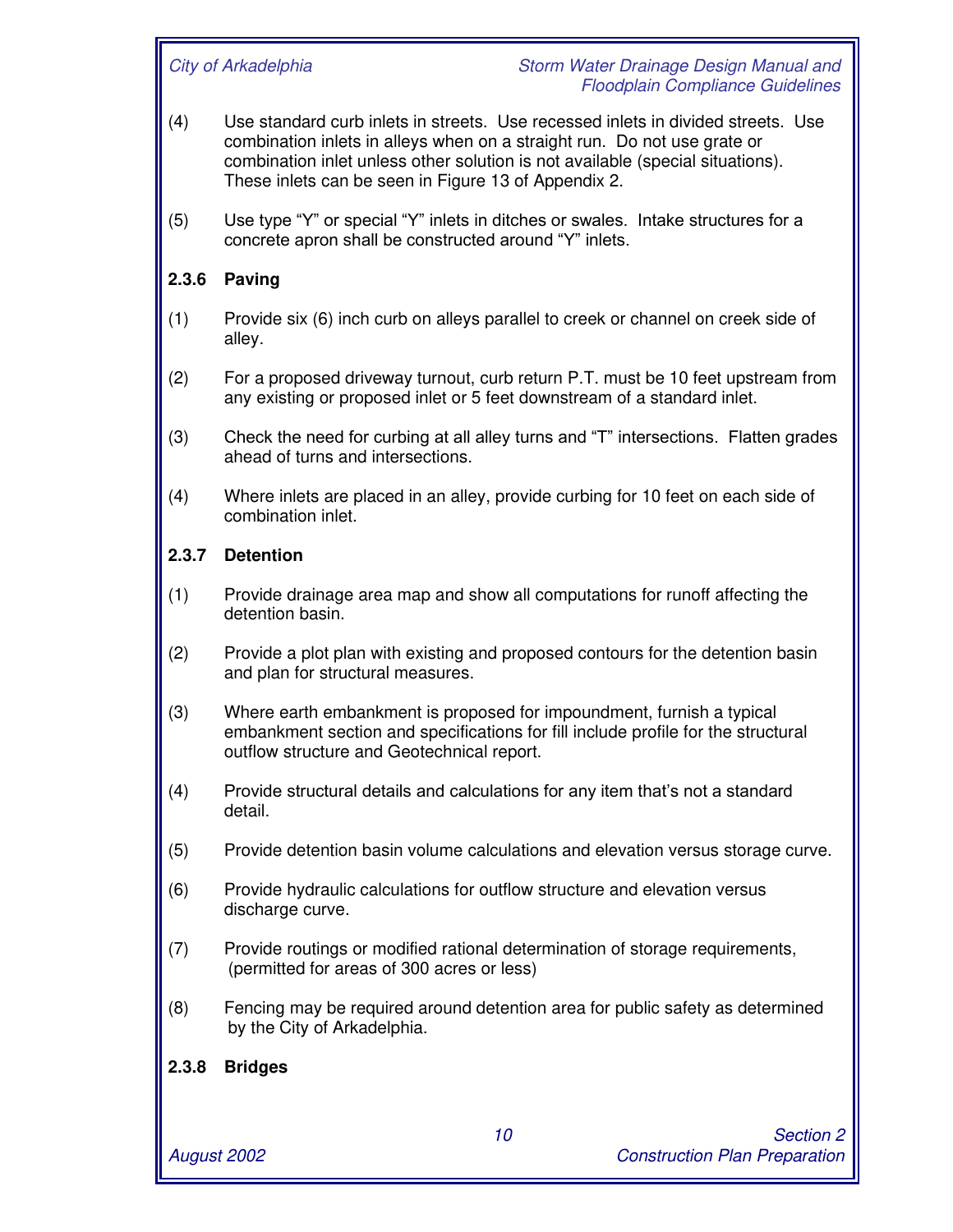- (1) Clear the lowest member of the bridge by 2 feet above the design water surface, unless otherwise directed by the City Engineering Department.
- (2) Show Geotechnical soil boring information on plans.
- (3) Provide channel cross sections of the water surface elevations for the design storm immediately upstream and downstream of the structure.
- (4) Provide hydraulic calculations on all sections.
- (5) Provide structural details and calculations with dead load deflection diagram.
- (6) Provide vertical and horizontal alignment.
- (7) Show soil erosion protection measures.
- (8) Hydraulic calculations for bridges constructed in a designated floodplain shall be performed in HEC RAS. The pre-construction and post construction 100 year floodplain shall be shown.

#### **2.3.9 Open Channels**

- 1) Plan view of channel showing existing and proposed alignment including creek centerline stationing, north arrow, and scale.
- 2) Profile of existing and proposed creek centerline.
- 3) Profile of the fully urbanized 100-year and 25-year water surface elevation.
- 4) Typical cross sections showing dimensions, and the station limits for which they apply.
- 5) Velocities and discharges for the 100-year and 25-year storms.
- 6) Limits of temporary erosion protection associated with the construction of the channel needs to be indicated in plan view.
- 7) Indicate property lines and lot lines along with existing utilities and show easements with dimensions.
- 8) Include on the construction plans or as a separate report the computations performed in developing the water surface profile.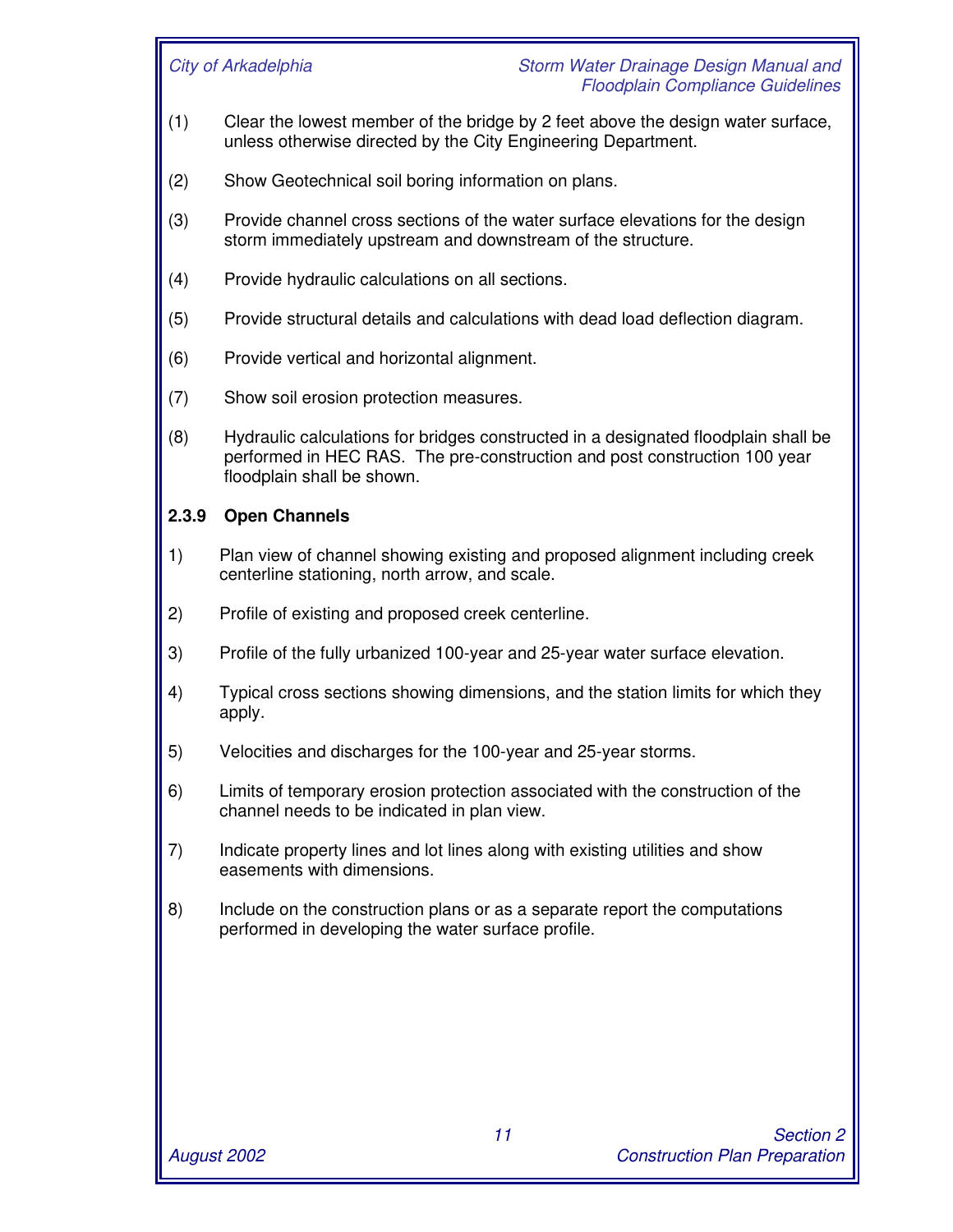# **3.0 HYDROLOGY**

#### **3.1 General**

The planning, design and construction of drainage facilities are based on the determination of one or more aspects of storm runoff.

Continuous long-term records of rainfall and resulting storm runoff in an area provide the best data source from which to base the design of storm drainage and flood control systems in that area. However, it is not possible to obtain such records in sufficient quantities for all locations requiring storm runoff computations. Therefore, the accepted practice is to relate storm runoff to rainfall, thereby providing a means of estimating the rates, timing and volume of runoff expected within local watersheds at various recurrence intervals.

It is generally accepted that urban development has a pronounced effect on the rate and volume of runoff from a given rainfall. Urbanization generally alters the hydrology of a watershed by improving its hydraulic efficiency, reducing its surface infiltration, and reducing its storage capacity.

For certain small drainage areas (generally less than 300 acres in size), the widely used Rational Method provides a useful means of determining peak discharges. If the engineer wishes to use an alternative design technique, it is recommended that the City of Arkadelphia Engineer be consulted prior to design.

# **3.2 Rational Method**

For smaller basins, less than 300 acres, the Rational Method is recommended for computing the runoff. The Rational formula is:

$$
Q = C^*I^* A \tag{3.1}
$$

- $Q =$  Discharge (cfs)
- $\blacksquare$  I = Rainfall intensity (in/hr)
- $\blacksquare$  A = Drainage area (acres)
- C = Runoff coefficient (dimensionless)

# **3.2.1 The Runoff Coefficient**

The runoff coefficient, C-factor, varies according to soil type and land use. It is the ratio of rainfall to runoff. The more impervious and density developed an area is, the higher the value for the C-factor. In storm drain design, the C-factor should always be based on fully developed conditions. This helps to prevent future flooding due to increased development. Zoning ordinances can aid in choosing a C-factor. Table 1 of Appendix 1 shows typical values for the C-factor accepted by the City of Arkadelphia.

# **3.2.2 Rainfall Intensity**

Rainfall intensity (I) is the average rainfall rate in inches per hour, which is considered for a particular basin or sub-basin and is selected on the basis of design rainfall duration and design frequency of occurrence. The design duration is equal to the time of

August 2002 **Hydrology** 

12 Section 3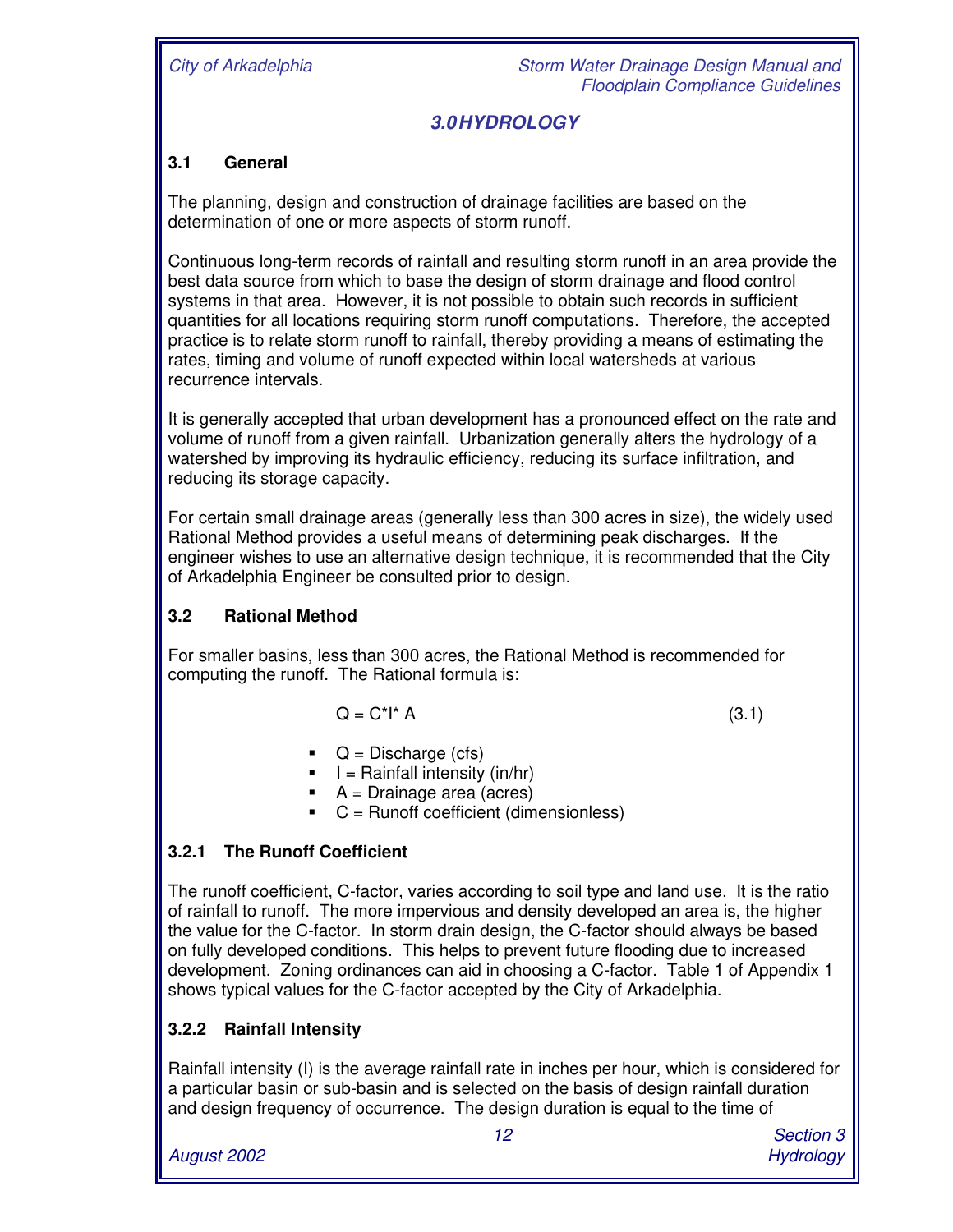concentration for all portions of the drainage area under consideration that contribute flow to the point of interest. The frequency of occurrence is a statistical variable, which is established by design standards or chosen by the engineer as a design parameter. The rainfall intensities for various frequencies have been compiled in graphical form on Figure 1 in Appendix 2. The graph plots the rainfall intensity versus time of concentration.

The time of concentration is defined as the longest time, without interruption of flow by detention devices that will be required for water to flow from the upper limit of a drainage area to the point of concentration. This time is a combination of the inlet time, which is the time for water to flow over the surface of the ground from the upper limit of the drainage area to the first storm sewer inlet, and the flow time in the conduit or channel to the point of concentration. The flow time in the conduit or channel is computed by dividing the length of the conduit by the average velocity in the conduit. Typical inlet times can be found in Table 1 of Appendix 1.

Although the basic principles of the Rational Method are applicable to all sizes of drainage areas, natural retention of flow and other interruptions cause an attenuation of the runoff hydrograph resulting in over-estimation of rates of flow for larger areas. For this reason, in development of runoff rates in larger drainage areas, use of the Unit Hydrograph Method is recommended.

#### **3.3 Unit Hydrograph Method**

For contributing drainage areas greater than 300 acres the Snyder's Unit Hydrograph Method must be used to calculate the runoff. To do this several parameters must be defined.

#### **3.3.1 Definitions**

The computation of runoff quantities utilizing the Unit Hydrograph Method is based on the following equations:

- $T_p$ " is the lag time, in hours, from the midpoint of the unit rainfall duration to the peak of the unit hydrograph;
- $\bullet$  "C<sub>t</sub>" and "C<sub>n</sub>640" are coefficients related to drainage basin characteristics.
- "L" is the measured stream distance in miles from the point of design to the upper limit of the drainage area;
- " $\mathsf{L}_{\text{ca}}$ " is the measured stream distance in miles from the point of design to the centroid of the drainage area. This value may be obtained in the following manner:

Trace the outline of the drainage basin on a piece of cardboard and trim to shape. Suspend the cardboard before a plumb bob by means of a pin near the edge of the cardboard and draw a vertical line. In a similar manner, draw a second line at approximately a 90 degree angle to the first line. The intersection of the two lines is the centroid of gravity of the area.

August 2002 **Hydrology**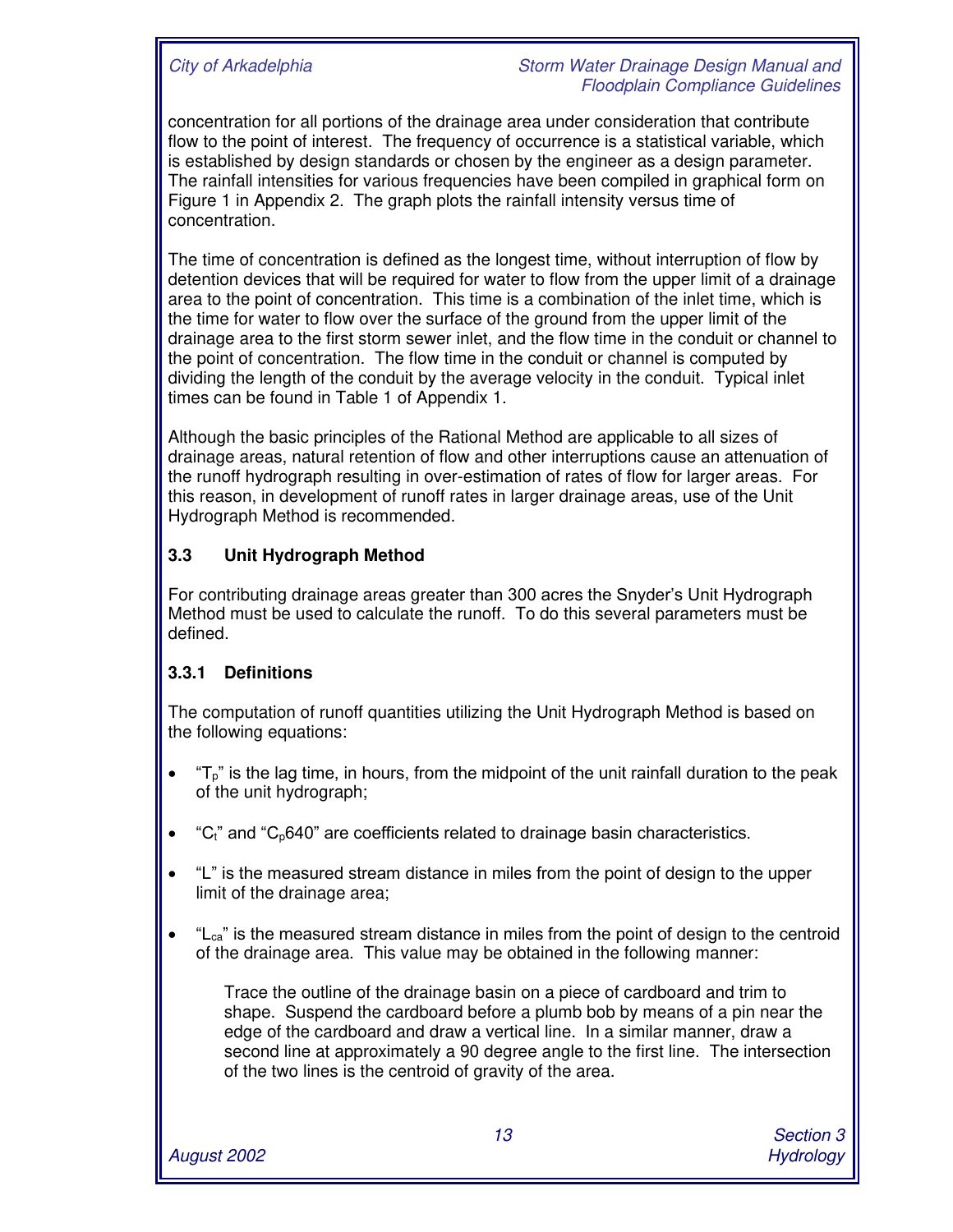- " $q_p$ " is the peak rate of discharge of the unit hydrograph for unit rainfall duration in cubic feet per second per square mile;
- "A" is the area in square miles that is draining to the point of design;
- "I" is the rainfall intensity at two hours, in inches per hour, for the appropriate design storm frequency;
- " $S_D$ " is the design storm rainfall in inches for a two-hour period;
- " $L_i$ <sub>s</sub>" is the initial and subsequent losses;
- " $R_T$ " is the total runoff in inches;
- " $Q<sub>u</sub>$ " is the design storm runoff in cubic feet per second.

#### **3.3.2 Coefficients**

Relationships for the lag time,  $C_p$ , and  $C_t$  were obtained from the Corps of Engineers, Vicksburg District Office. These relationships were published in a report prepared by Blaylock Threet and Associates, Inc. who performed an analysis of gaged data to develop relationships for computing the Snyder's Coefficients. The following relationships were obtained from the Corps of Engineers.

$$
T_p = C_t (L L_{ca}) 0.3 \tag{3.2}
$$

$$
q_p = \frac{C_p 640}{t_p} \tag{3.3}
$$

$$
Q_p = q_p A \qquad (3.4)
$$

$$
S_D = \quad I \times 2 \tag{3.5}
$$

$$
R_T = S_D - L_{is}
$$
 (3.6)

$$
Q_u = R_T Q_p \qquad (3.7)
$$

$$
C_t = 10^{(-0.6017(\log(Sst)) - 1.4037)}
$$
\n(3.8)

 $q_p = 10^{(-1.0485(\log(Tp))+2.6047)}$  (3.9)

 $T_p = C_t (LL_{CA})^{0.3}$  $(3.10)$ 

 $Qp = 10^{(-1.0485(\log(tp)) - 2.6047)}$  (3.11)

$$
C_p = \frac{Q_p t_p}{640} \quad \text{or} \quad C p 640 = Q_p t_p \tag{3.12}
$$

14 Section 3 August 2002 **Hydrology**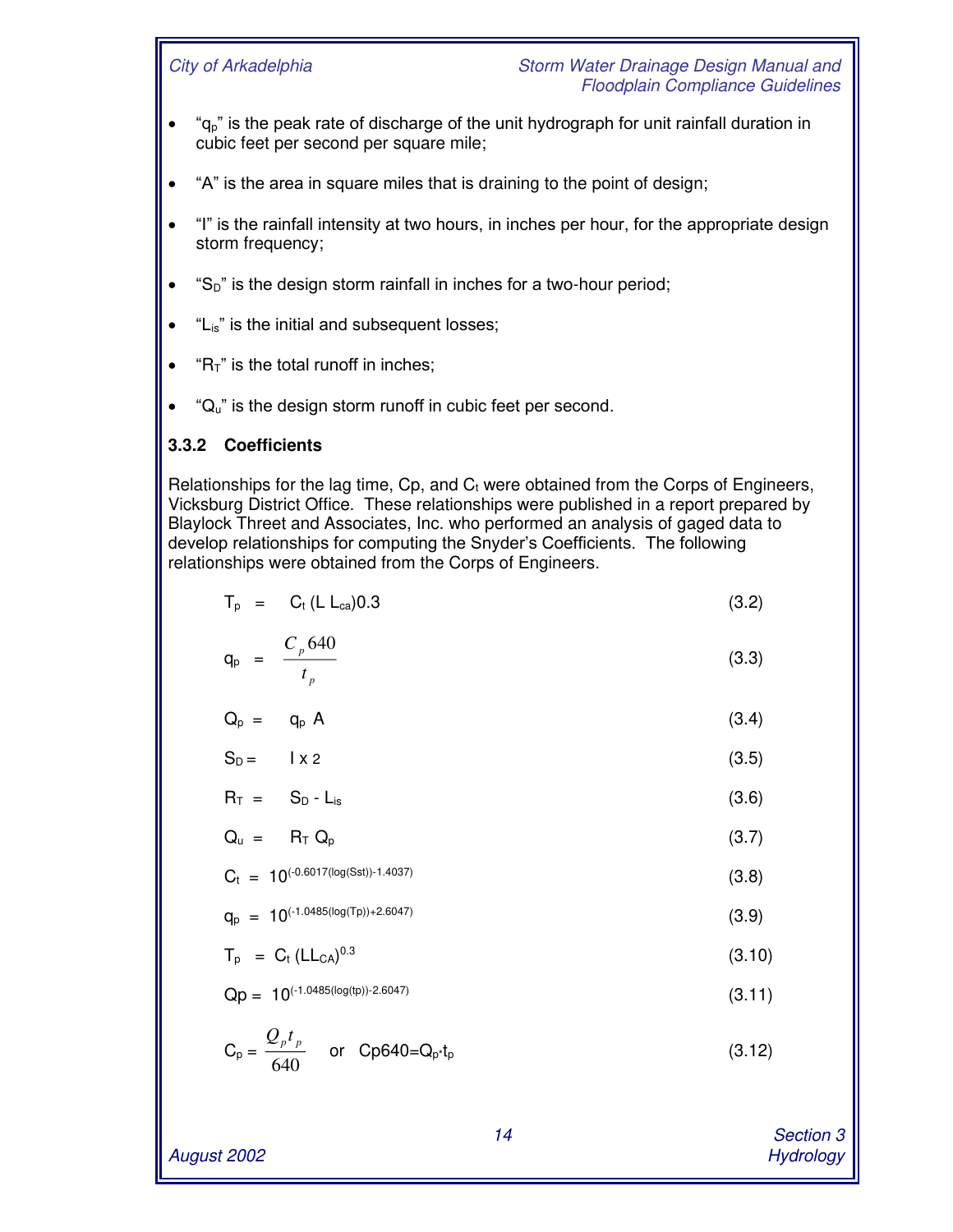Where:

 $S_{st}$  = weighted stream slope (ft/ft)

# **3.3.3 Initial and Subsequent Losses**

Initial loss is defined as the maximum amount of precipitation that can occur under specific conditions without producing runoff. Initial loss values for basins in humid areas of the United States may range from a minimum value of a few tenths of an inch during relatively wet seasons to approximately 2 inches during dry summer and fall months. The initial loss for conditions usually preceding major floods in humid regions normally ranges from about 0.2 to 0.5 inch.

In view of the approximations involved in infiltration estimates, the average loss rate computed from rainfall-runoff data for natural drainage basins will be referred to herein as "infiltration index". Infiltration index is defined as an average rate of loss such that the volume of rainfall in excess of that rate will equal the volume of direct runoff. The infiltration index should range from 0.05 – 0.15 in/hr.

# **3.3.4 Rainfall**

Rainfall data for the various storms can be determined from a combination of the TP-40 and the Hydro-35. Table 3 of Appendix 1 shows values for the rainfall data which has been obtained from the TP 40 and the Hydro-35.

# **3.3.5 Requirements**

The amount of runoff can either computed by hand or by using the HEC-HMS computer program. HEC-HMS can be obtained from the Corps of Engineers. It can be downloaded from their website at www.hec.usace.army.mil\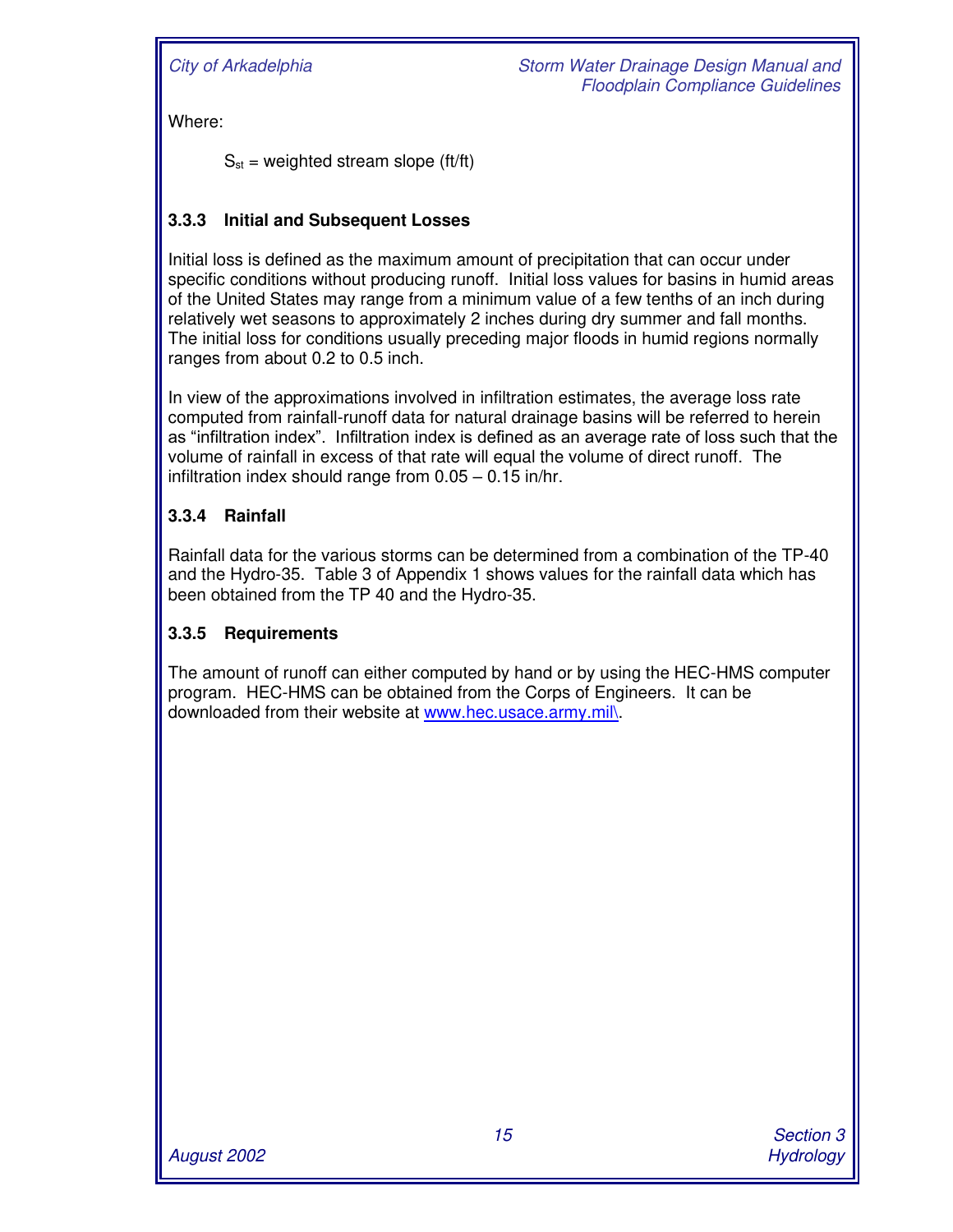# **4.0 STORM DRAIN AND DRAINAGE APPURTENANCES**

# **4.1 General**

This section contains storm drainage design criteria and demonstrates the design procedures to be employed on drainage projects within the City of Arkadelphia. All drainage design shall be submitted both as required on the construction plans and on the forms in Appendix 3.

# **4.2 Design Frequencies**

Table 7 of Appendix 2 shows the appropriate design frequencies to be used for fully developed watershed conditions in storm drain designs in the City of Arkadelphia.

# **4.3 Runoff Calculations**

To begin design of a storm drainage system, it is necessary to compute the amount of runoff that accumulates upstream of the intake structures. To begin to quantify this accumulation the Rational Method can be employed to convert rainfall to runoff. The formula for the rational method is shown in Formula (4-1).

$$
Q = C^*I^*A \tag{4.1}
$$

 $Q =$  Discharge (cfs)

 $I =$  Rainfall intensity (in/hr)

 $A = Area (acres)$ 

The rainfall intensity is based on rainfall depths obtained from the Technical Paper Number 40 (TP-40) and the Hydro-35 published by the National Weather Service. Figure 1 of Appendix 2 contains a graph of rainfall intensity versus time of concentration.

The time of concentration is the longest time water takes to travel from the upper boundary of the watershed to the design point. This includes both the time to the inlet and the travel time in the storm pipe. Table 1 of Appendix 1 contains the minimum inlet times to be used in the design of the storm drainage system. The time of concentration should be used to obtain an intensity from Figure 1 of Appendix 2. Table 1 also gives values for the runoff coefficient. The discharge for the appropriate frequency storm can then be calculated.

# **4.4 Street Flow**

The next step in the design of the storm drain system is to calculate the flow within the streets.

# **4.4.1 Definitions**

The following street classifications will provide clarity in discussing the requirements and methodology to calculate the flow in streets: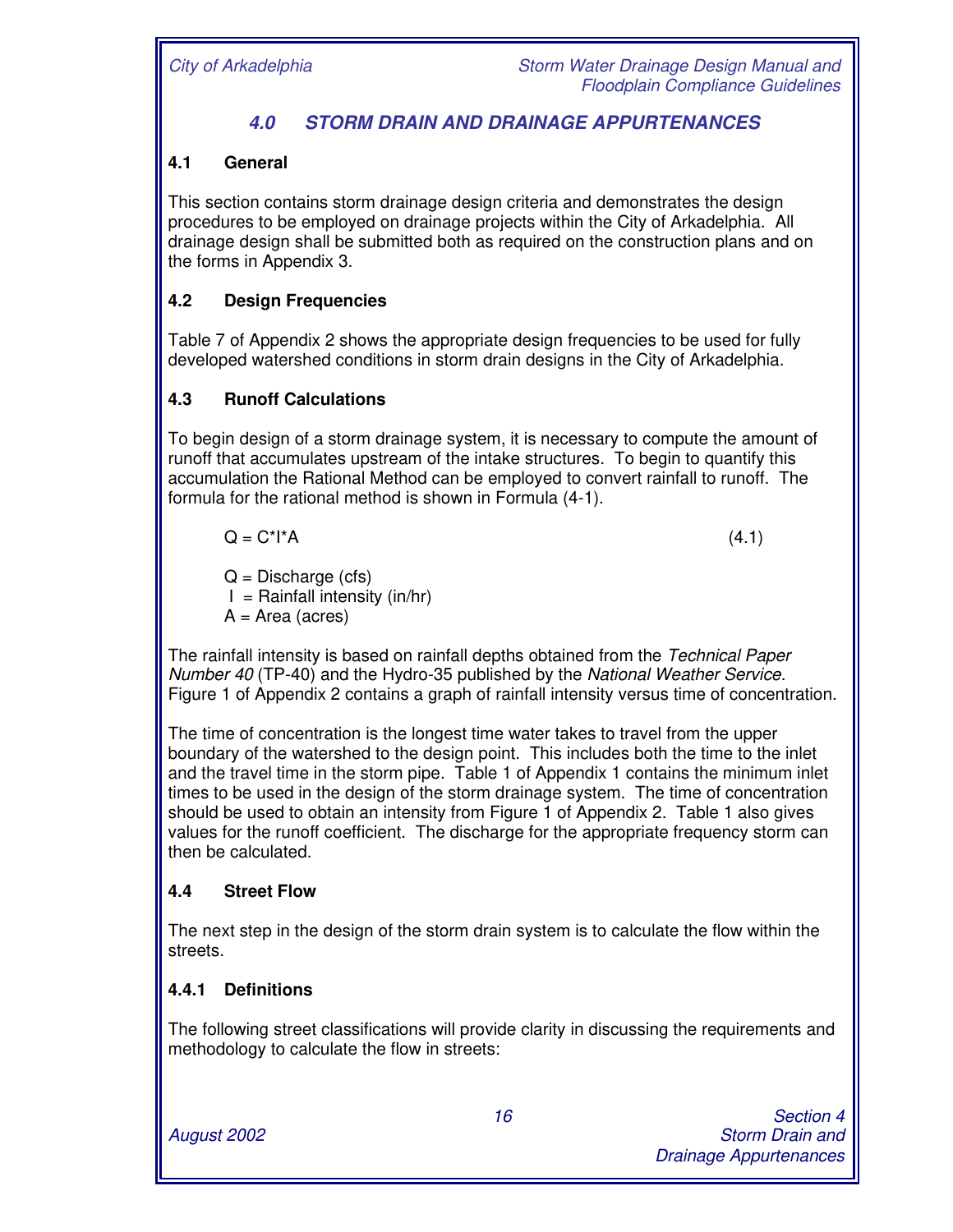Principal Arterials: Serve the major centers of activity Minor Arterials: Intended to provide land access Collectors: Connect local streets in residential neighborhoods Locals: Provide access to various public and private properties

The street classifications given above are adopted from the Arkadelphia Master Street 1995-2015, as amended.

Straight Crown – A constant slope from one gutter flow line across the street to the other gutter flow line.

Parabolic Crown – A pavement surface shaped in a parabolic from one gutter flow line to the other.

Vertical Displacement Between Gutter Flow Line: Due to topography, it will be necessary at times that the curbs on a street be placed at different elevations.

# **4.4.2 Calculation of Flow in Streets**

The calculation of flow in streets is dependent on street width and shape. Generally, there are two shapes for streets; straight crown and parabolic crown. The straight crowned street can be further subdivided into two types of gutters; uniform and composite. The following discussion covers the methodology used to compute the flow in the street.

Table 7 in Appendix 1 shows the requirements for the design of the roadway drainage. These requirements are based on the Federal Highway Administration (FHWA) Circular Number 22.

# **4.4.3 Uniform Gutter Sections**

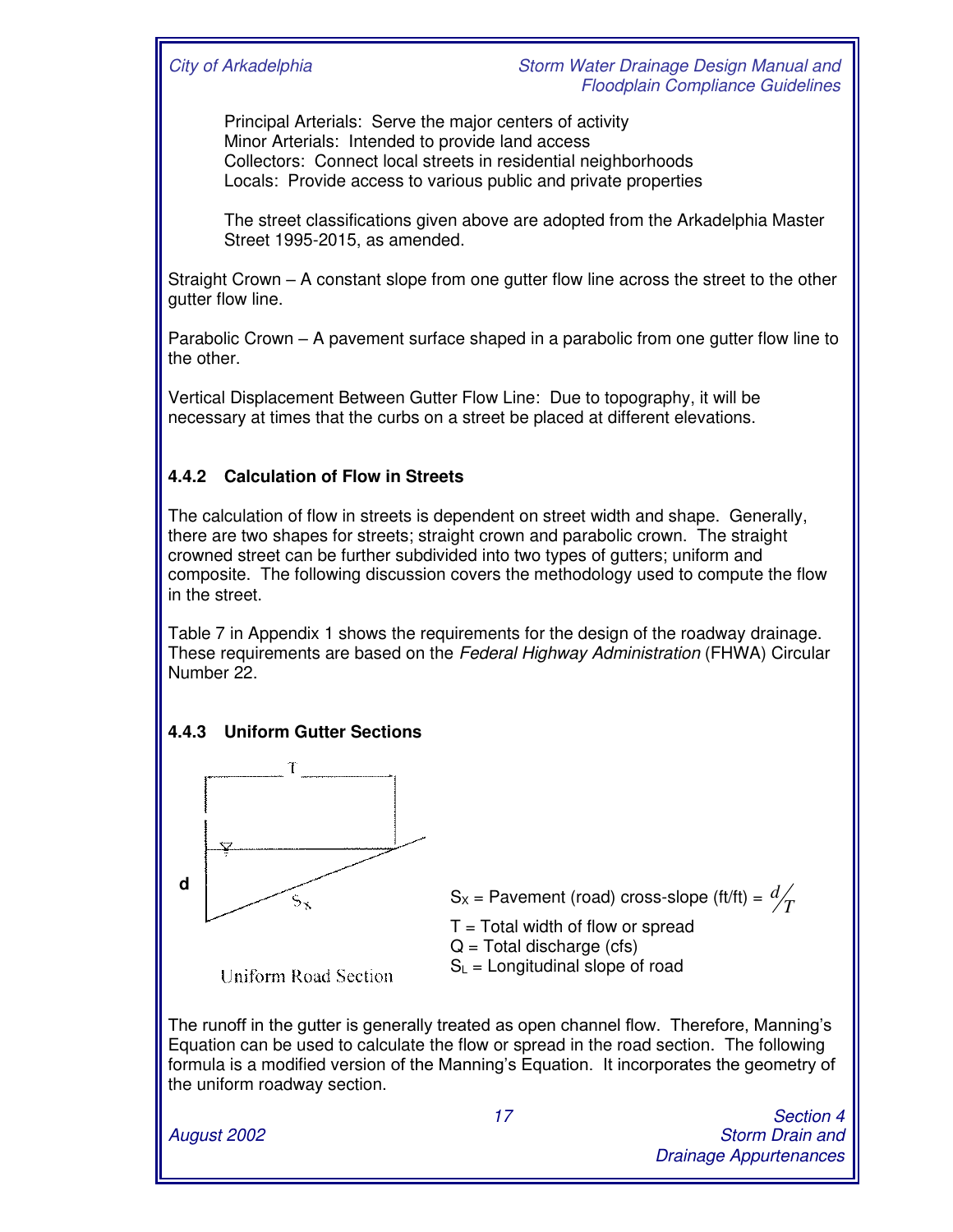$$
Q = \frac{K_c}{n} S_{\chi}^{1.67} S_{L}^{0.5} T^{2.67}
$$
 (4.2)

Where  $K_C = 0.56$ 

 $n =$  Manning's roughness coefficient (0.013 for concrete)

 $S_L$  = Longitudinal slope of road (ft/ft)

This equation assumes that the depth of flow, d, is small when compared to the overall topwidth and therefore the topwidth is assumed to be equal to the wetted perimeter. Also, the friction along the curb height is assumed to be negligible when compared to the friction along the spread.

The roadway should be designed such that the spread will be maximized just upstream of the inlet.

#### **4.4.4 Composite Gutter Sections**



$$
E_{\rm O} = \frac{1}{\pi} \left\{ 1 + \frac{S_{\rm w}}{S_{\rm x}} \left[ \left( 1 + \frac{S_{\rm w} / S_{\rm x}}{(T / W) - 1} \right)^{2.67} - 1 \right]^{-1} \right\} = \frac{Q_{\rm w}}{QTOTAL} \tag{4.3}
$$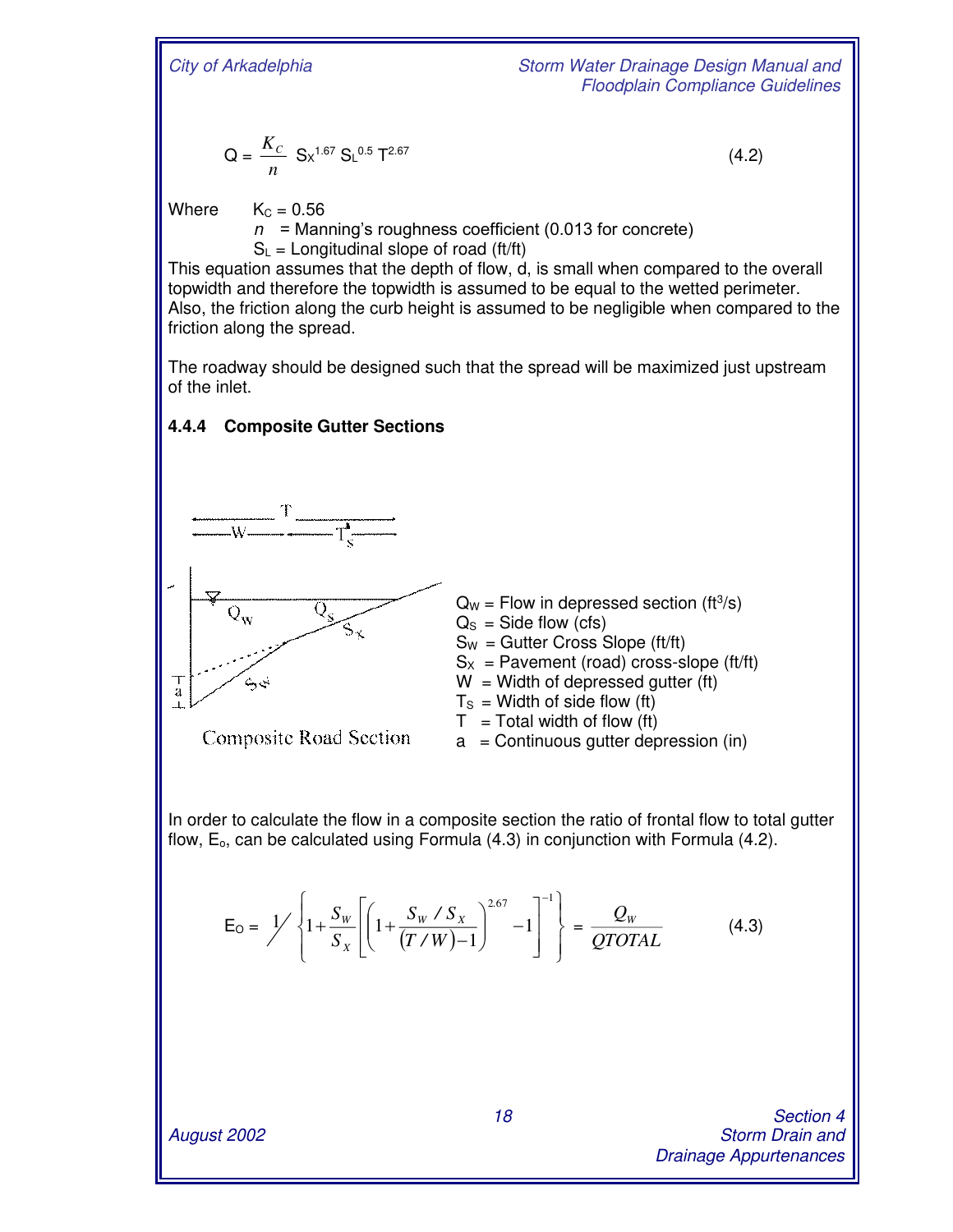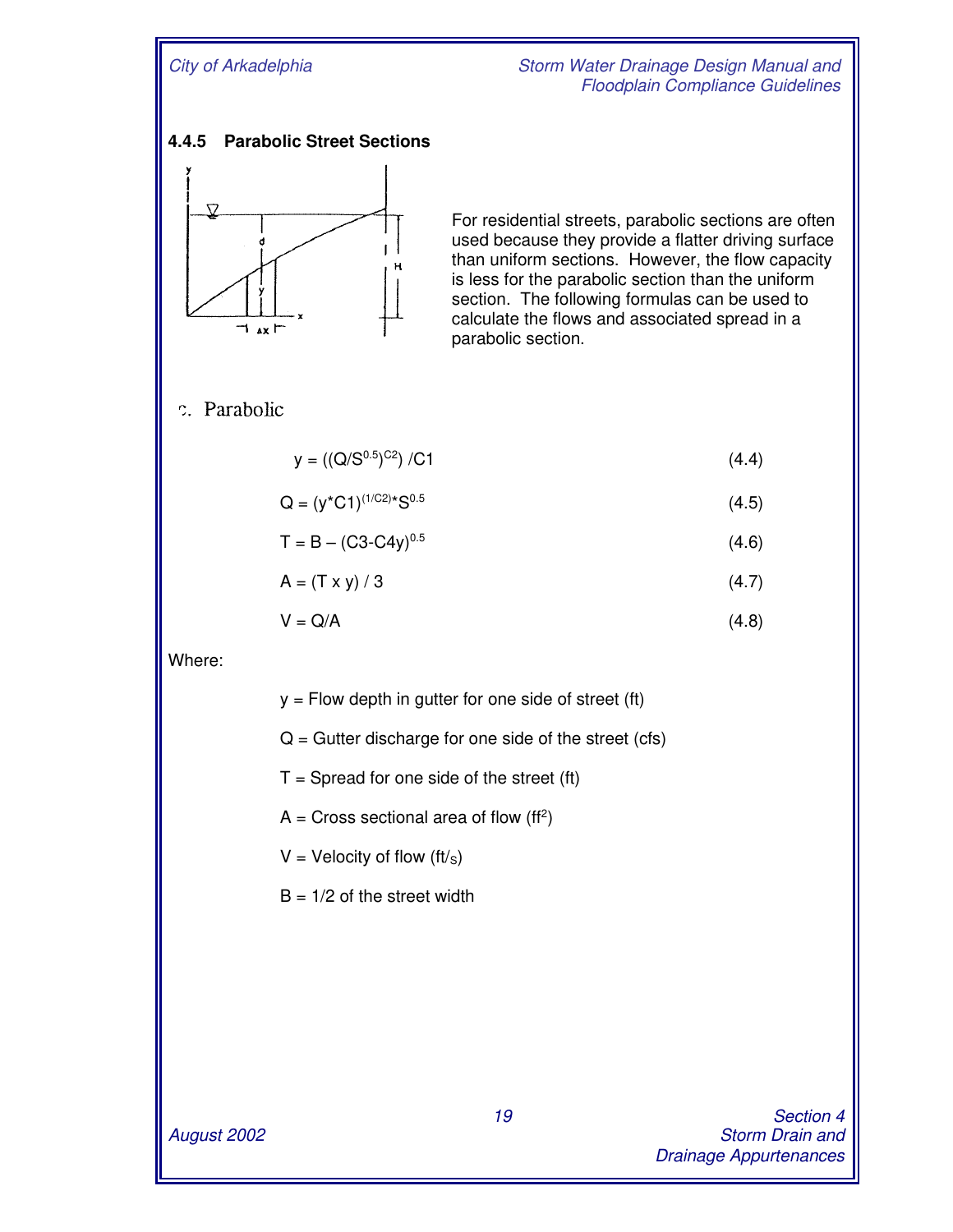|                                                                | <b>CROWN</b> | C <sub>1</sub> | C <sub>2</sub> | C <sub>3</sub> | C4       |
|----------------------------------------------------------------|--------------|----------------|----------------|----------------|----------|
|                                                                | 6"           | 9.2180         | 0.3405         | 169            | 338      |
| 26'                                                            | $*5"$        | 9.9714         | 0.3404         | 169            | 405.6    |
|                                                                | 4"           | 10.9821        | 0.3404         | 169            | 507      |
|                                                                |              |                |                |                |          |
|                                                                | 7"           | 9.1145         | 0.3418         | 225            | 385.7143 |
| 31'                                                            | 6"           | 9.7396         | 0.3418         | 225            | 450      |
|                                                                | $*5"$        | 10.5346        | 0.3418         | 225            | 540      |
|                                                                |              |                |                |                |          |
|                                                                | 8"           | 9.1888         | 0.3421         | 324            | 486      |
| 36'                                                            | 7"           | 9.7317         | 0.3421         | 324            | 555.4286 |
|                                                                | $* 6"$       | 10.4020        | 0.3422         | 324            | 648      |
|                                                                |              |                |                |                |          |
| 44'                                                            | * 8"         | 9.9146         | 0.3433         | 484            | 726      |
|                                                                | 7"           | 10.4975        | 0.3433         | 484            | 829.7143 |
|                                                                | 6"           | 11.2173        | 0.3433         | 484            | 968      |
|                                                                |              |                |                |                |          |
| These crown heights shall be used for new developments         |              |                |                |                |          |
| Note: These constants were derived for a Manning's n of 0.016. |              |                |                |                |          |

**Table 4,4: Parabolic Roadway Coefficients** 

Alternatively, the nomagraphs included in Appendix 4 can be used as aids in designing parabolic roadway drainage.

# **4.5 Drainage Inlet Design**

The hydraulic capacity of a storm drain inlet depends upon its geometry as well as the characteristics of the gutter flow. Inlet capacity governs both the rate of water removal from the gutter and the amount of water that can enter the storm drainage system. Inadequate inlet capacity or poor inlet location may cause flooding on the roadway resulting in a hazard to the traveling public.

In general inlets should be placed to meet the requirements summarized in Table 7 in Appendix 1. In addition, inlets should be spaced at a maximum distance of 600 feet apart.

#### **4.5.1 Inlet Types**

Storm drain inlets are used to collect runoff and discharge it to an underground storm drainage system. Inlets are typically located in gutter sections, paved medians, and roadside and median ditches. Inlets used for the drainage of highway surfaces can be divided into the following three classes:

- 1. Grate inlets
- 2. Curb-opening inlets
- 3. Combination inlets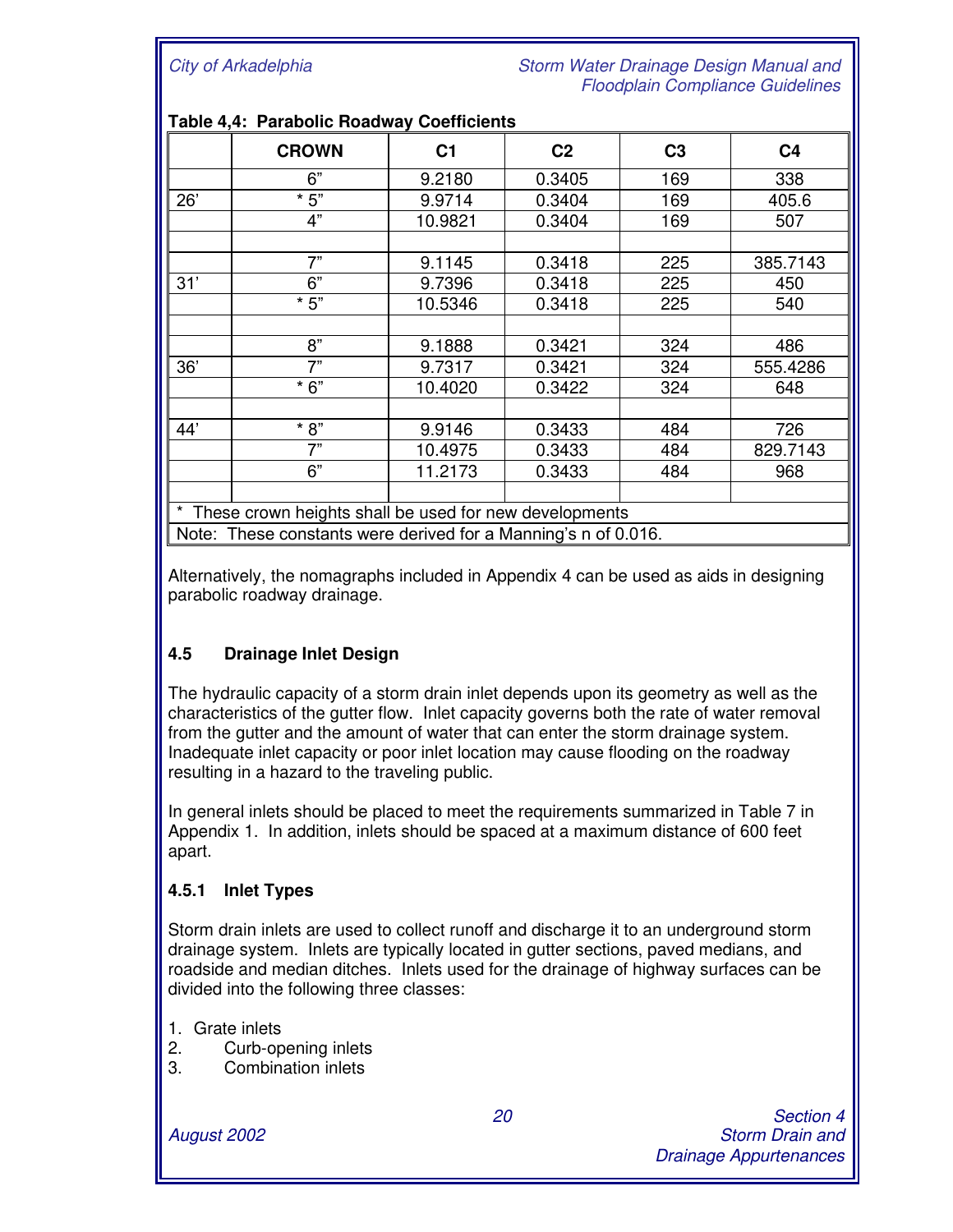Grate inlets consist of an opening in the gutter or ditch covered by a grate. Curbopening inlets are vertical openings in the curb covered by a top slab. Combination inlets consist of both a curb-opening inlet and a grate inlet placed in a side-by-side configuration, but the curb opening may be located in part upstream of the grate.

# **4.5.2 Interception Capacity of Inlets on Grade**

Inlet interception capacity,  $Q_i$ , is the flow intercepted by an inlet under a given set of conditions. The efficiency of an inlet, E, is the percent of total flow that the inlet will intercept for those conditions. The efficiency of an inlet changes with changes in cross slope, longitudinal slope, total gutter flow, and, to a lesser extent, pavement roughness. In mathematical form, efficiency, E, is defined by the following equation:

$$
E = \frac{Q_j}{Q} \tag{4.9}
$$

Where:

- $E =$  Inlet Efficiency (ft<sup>3</sup>/s)
- $Q = \text{Total Gutter Flow}$
- $Q_i$  = Intercepted F=low, (ft<sup>3</sup>/s)

Flow that is not intercepted by an inlet is termed carryover or bypass and is defined as follows:

$$
Q_b = Q - Q_j \tag{4.15}
$$

Where:

•  $Q_b$  = bypass flow, m<sup>3</sup>/s (ft<sup>3</sup>/s)

In Appendix 4, design charts for inlets on grade and procedures for using the charts are presented for the various inlet configurations. Remember that for locally depressed inlets, the quantity of flow reaching the inlet would be dependent on the upstream gutter section geometry and not the depressed section geometry.

Charts for grate inlet interception have been made and are applicable to all grate inlets tested for the Federal Highway Administration. The chart for frontal flow interception is based on test results which show that grates intercept all of the frontal flow until a velocity is reached at which water begins to splash over the grate. At velocities greater than "Splash-over" velocity, grate efficiency in intercepting frontal flow is diminished. Grates also intercept a portion of the flow along the length of the grate, or the side flow. A chart in Appendix 4 is provided to determine side-flow interception. Chart 5 in Appendix 4 determines the "splash" over velocity".

A procedure for determining the interception capacity of combination inlets is also presented.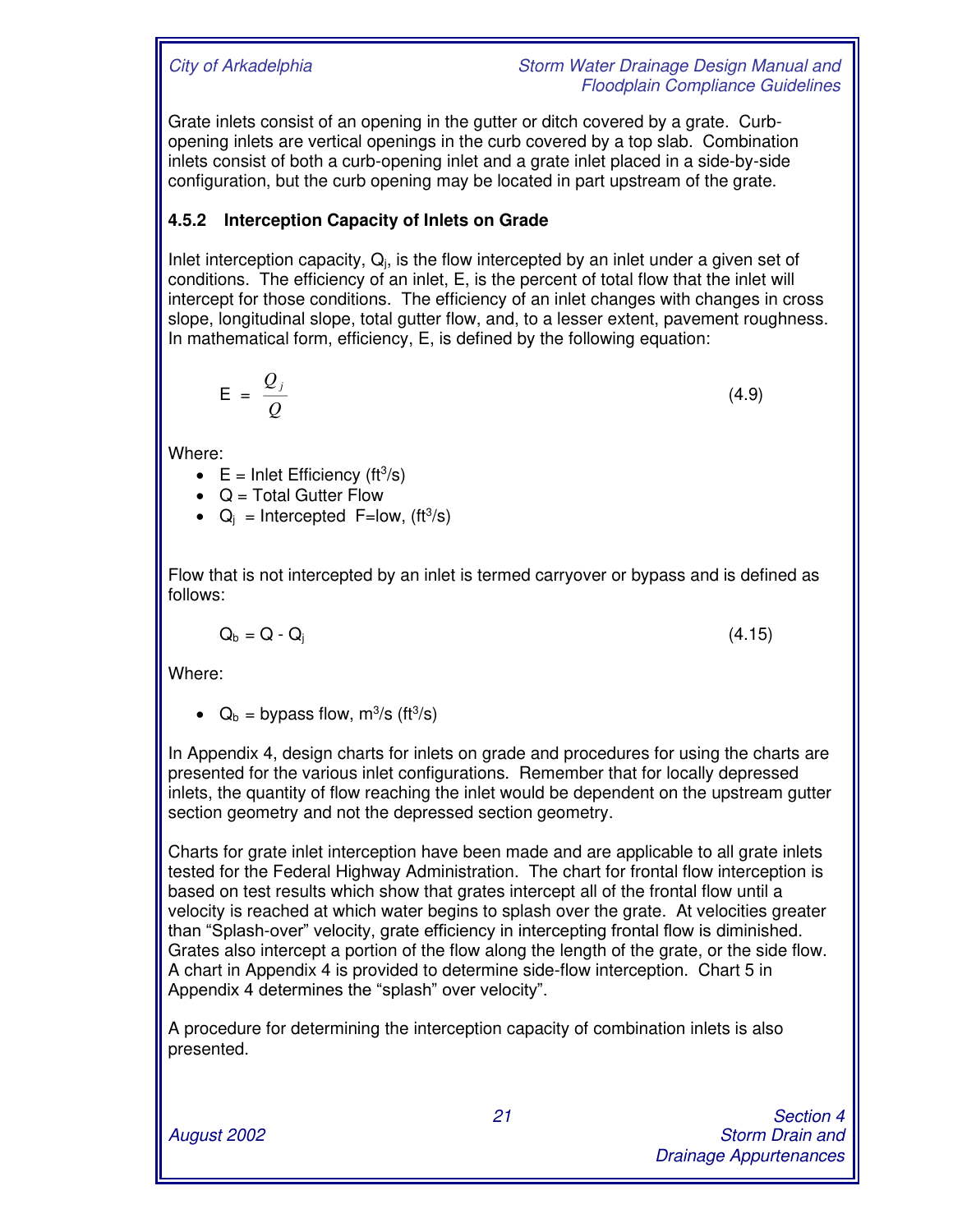# **4.5.2.1 Grate Inlets**

Grate inlets as a class, perform satisfactory over a wide range of gutter grades. Grate inlets generally lose capacity with increase in grade, but to a lesser degree than curb opening inlets. The principal advantage of grate inlets is that they are installed along the roadway where the water is flowing. Their principal disadvantage is that they may be clogged by floating trash or debris. For this reason, it will be assumed that, on designing grate inlets, their capacity is reduced by fifty percent (50%). For safety reasons, preference should be given to grate inlets where out-of-control vehicles might be involved. Additionally, where bicycle traffic occurs, grates should be bicycle safe.

Grates are effective highway pavement drainage inlets where clogging with debris is not a problem. Where clogging may be a problem, see Table 4-5 where grates are ranked for susceptibility to clogging based on laboratory tests using simulated "leaves." This table should be used for relative comparisons only.

| Rank | Grate              | <b>Longitudinal Slope</b> |      |  |
|------|--------------------|---------------------------|------|--|
|      |                    | 0.005                     | 0.04 |  |
|      | <b>Curbed Vane</b> | 46                        | 61   |  |
| 2    | 30 - 85 Tilt Bar   | 44                        | 55   |  |
| 3    | 45 - 85 Tilt Bar   | 43                        | 48   |  |
|      | $P - 50$           | 32                        | 32   |  |
| 5    | $P - 50x100$       | 18                        | 28   |  |
| 6    | 45 - 60 Tilt Bar   | 16                        | 23   |  |
|      | Reticuline         | 12 <sup>2</sup>           | 16   |  |
| я    | $P-30$             |                           | 20   |  |

#### **Table 4-5. Average Debris Handling Efficiencies of Grates Tested**

When the velocity approaching the grate is less than the "splash-over" velocity, the grate will intercept essentially all of the frontal flow. Conversely, when the gutter flow velocity exceeds the "splash-over" velocity for the grate, only part of the flow will be intercepted. A part of the flow along the side of the grate will be intercepted, dependent on the cross slope of the pavement, the length of the grate, and flow velocity.

The ratio of frontal flow to total gutter flow,  $E_0$  for a uniform cross slope is expressed by equation 4-10:

$$
E_o = \frac{Q_w}{Q} = 1 - \left(1 - \frac{W}{T}\right)^{2.67}
$$
 (4.10)

Where:

- $Q =$  total gutter flow, (ft<sup>3</sup>/s)
- $Q_w =$  flow in width W, (ft<sup>3</sup>/s)
- $W =$  width of depressed gutter or grate, (ft)
- $T =$  total spread of water, (ft)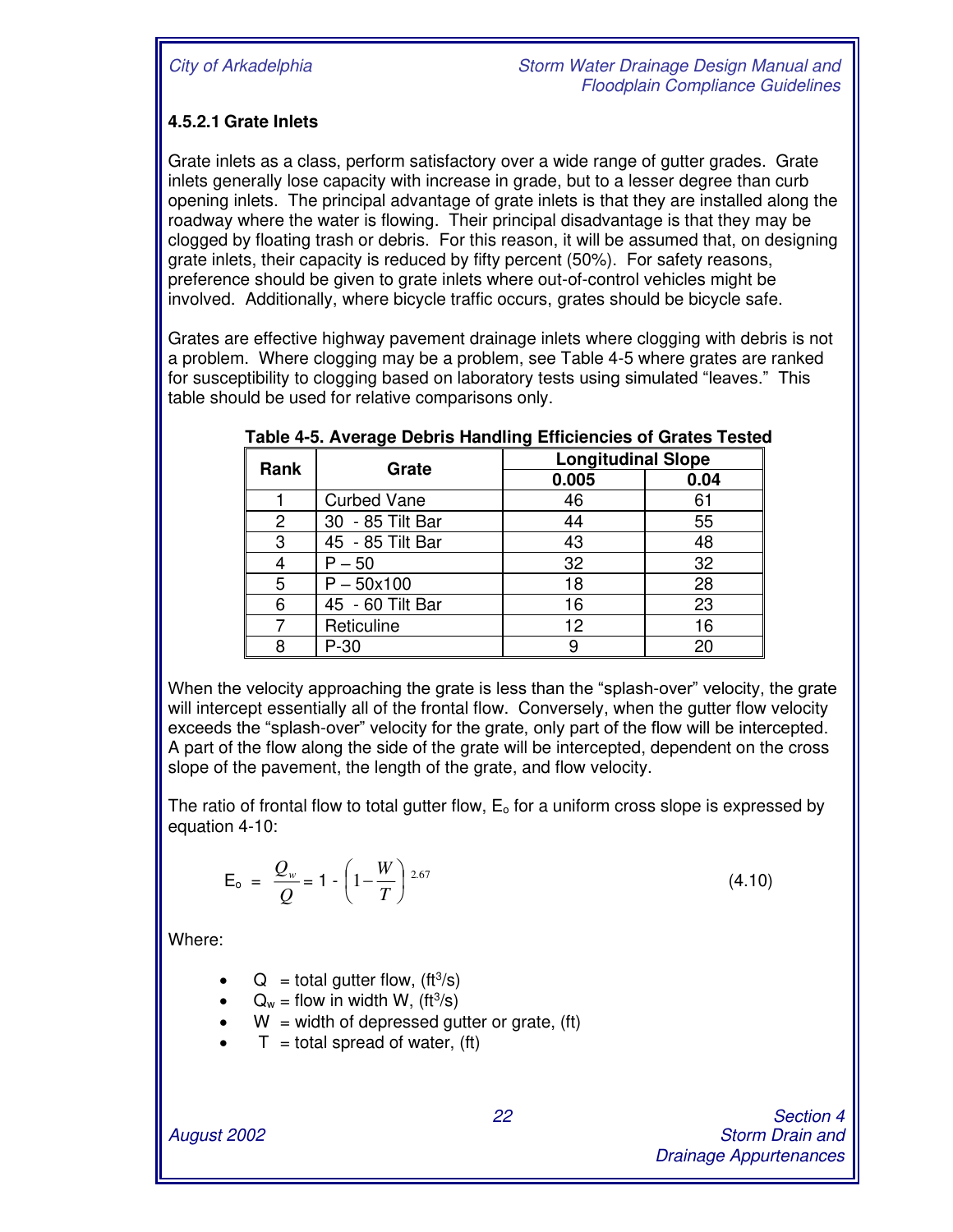Chart 2 in Appendix 4 provides solutions of  $E_0$  for either uniform cross slopes or composite gutter sections.

The ratio of side flow,  $Q_s$ , to total gutter flow is:

$$
\frac{Q_s}{Q} = 1 - \frac{Q_w}{Q} = 1 - E_o \tag{4.11}
$$

The ratio of frontal flow intercepted to total frontal flow,  $R_f$ , is expressed by equation 4.12:

$$
R_{f} = 1 - K_{u} (V - V_{o})
$$
 (4.12)

Where:

- $K_u = 0.09$  in English Units
- $V =$  velocity of flow in the gutter, ft/s
- $V_0$  = gutter velocity where splash-over first occurs, ft/s (computed from Chart 5 in Appendix 4
- (Note:  $R_f$  cannot exceed 1.0)

This ratio is equivalent to frontal flow interception efficiency. Chart 5 in Appendix 4 provides a solution for equation 4.18 which takes into account grate length, bar configuration, and gutter velocity at which splash-over occurs. The average gutter velocity (total gutter flow divided by the area of flow) is needed to use Chart 5 in Appendix 4. This velocity can also be obtained from Chart 4 in Appendix 4.

The ratio of side flow intercepted to total side flow,  $R_s$ , is side flow interception efficiency, is expressed by equation 4.13. Chart 6 in Appendix 4 provides a solution to equation 4.13.

$$
R_s = 1 / \left( 1 + \frac{K_u V^{1.8}}{S_x L^{2.3}} \right)
$$
 (4.13)

Where:

- $K_u = 0.15$  in English Units
- $L = length of grade along gutter, (ft)$
- $S_x$  = roadway cross slope
- $V =$  velocity, (ft/s)

The efficiency, E, of a grate is expressed as provided in equation 4.14:

$$
E = R_f E_o + R_s (1 - E_o)
$$
 (4.14)

The first term on the right side of equation 4.14 is the ratio of intercepted frontal flow to total gutter flow, and the second term is the ratio of intercepted side flow to total side flow. The second term is insignificant with high velocities and short grates.

23 Section 4 August 2002 **Storm Drain and Storm Drain and Storm Drain** and Storm Drain and Storm Drain and Storm Drain and Storm Drain and Storm Drain and Storm Drain and Storm Drain and Storm Drain and Storm Drain and Storm Drain and Drainage Appurtenances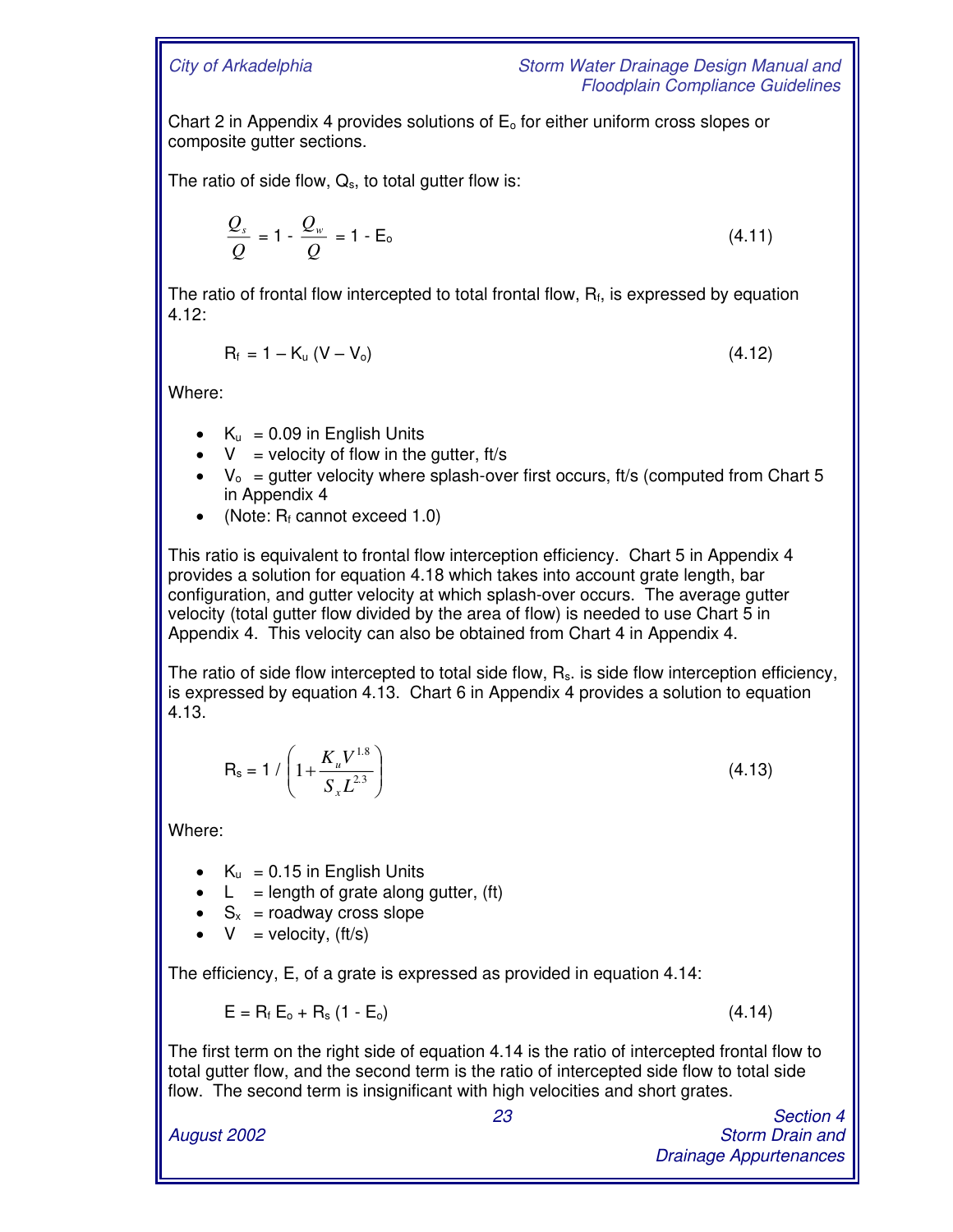The interception capacity of a grate inlet on grade is equal to the efficiency of the grate multiplied by the total gutter flow as represented in equation 4.15.

$$
Q_j = E Q = Q [R_f E_o + R_s (1 - E_o)]
$$
 (4.15)

#### **4.5.2.2. Opening Inlets**

Curb-opening inlets are most effective on flatter slopes, in sags, and with flows which typically carry significant amounts of floating debris. The interception capacity of curbopening inlets decreases as the gutter grade increases. Consequently, the use of curbopening inlets is recommended in sags and on grades less than 3%. Of course, they are bicycle safe as well.

Curb-opening inlets are effective in the drainage of pavements where flow depth at the curb is sufficient for the inlet to perform efficiently. Curb openings are less susceptible to clogging and offer little interference to traffic operation. They are a viable alternative to grates on flatter grades where grates would be in traffic lanes or would be hazardous for pedestrians or bicyclists.

Curb opening heights vary in dimension; however, a typical maximum height is approximately 4 to 6 in. The length of the curb-opening inlet required for total interception of gutter flow on a pavement section with a uniform cross slope is expressed by equation 4.16:

$$
L_T = K_u Q^{0.42} S_L^{0.3} \left(\frac{1}{nS_x}\right)^{0.6}
$$
 (4.16)

Where:

- $K_u = 0.6$  in English Units
- $L<sub>T</sub>$  = curb opening length required to intercept 100 percent of the gutter flow, (ft)
- $S_{L}$  = longitudinal slope
- $Q =$  gutter flow, (ft<sup>3</sup>/s)

The efficiency of curb-opening inlets shorter than the length required for total interception is expressed by equation 4.17:

$$
E = 1 - \left(1 - \frac{L}{L_T}\right)^{1.8}
$$
 (4.17)

Where:

- $L = \text{curl}-\text{open}$  length, (ft)
- $L_t$  = curb opening length at 100% efficiency, (ft)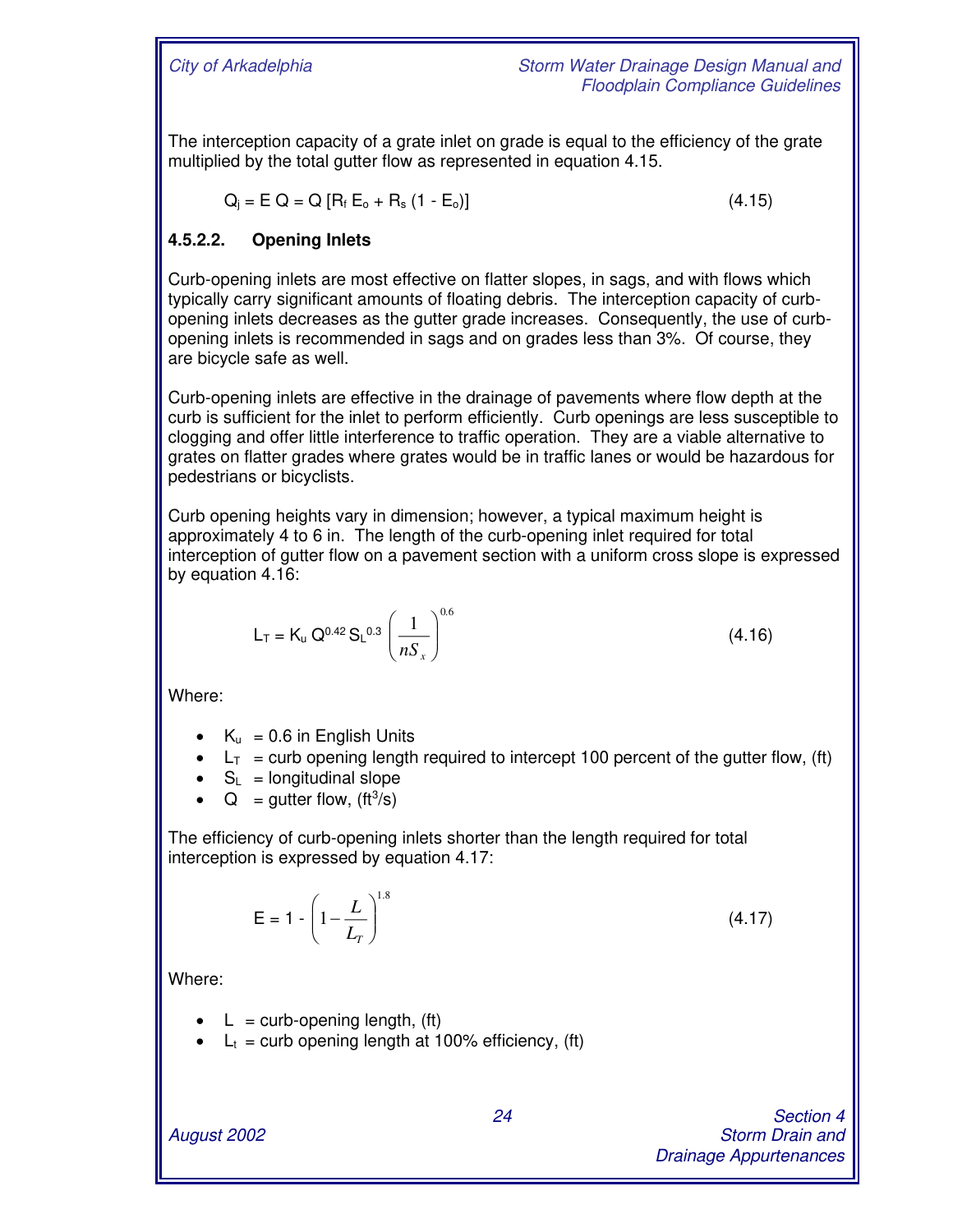Chart 7 in Appendix 4 is a nomograph for the solution of equation 4.16 and Chart 8 provides a solution of equation 4.17.

The length of inlet required for total interception by depressed curb-opening inlets or curb-openings in depressed gutter sections can be found by the use of an equivalent cross slope,  $S_e$ , in equation 4.16 in place of  $S_x$ .  $S_e$  can be computed using equation 4.18.

$$
S_e = S_x + S'_w E_o \tag{4.18}
$$

Where:

- $S_x$  = roadway cross slope, (ft/ft)
- $\bullet$   $S'_w$  = cross slope of the gutter measured from the cross slope of the pavement,  $S_{x}$ , (ft/ft)
- $S'_{w} = (a/[12 \text{ W}], \text{ for W in ft}) \text{ or } = S_{w} \cdot S_{x}$
- $a =$  gutter depression, (in)
- $E_0$  = ratio of flow in the depressed section to total gutter flow determined by the gutter

configuration upstream of the inlet

The following diagram shows the depressed curb inlet for equation 4.24,  $E_0$  is the same ratio as used to compute the frontal flow interception of a grate inlet.



As seen from Chart 7 of Appendix 4, the length of curb opening required for total interception can be significantly reduced by increasing the cross slope or the equivalent cross slope. The equivalent cross slope can be increased by use of a continuously depressed gutter section or a locally depressed gutter section.

Using the equivalent cross slope, S<sub>e</sub>, equation 4.16 becomes:

$$
L_{T} = K_{T} Q^{0.42} S_{L}^{0.3} \left(\frac{1}{nS_{e}}\right)^{0.6}
$$

(4.19)

Where:

•  $K_T = 0.6$  in English Units

Equation 4.17 is applicable with either straight cross slopes or composite cross slopes. Charts 7 and 8 in Appendix 4 are applicable to depressed curb-opening inlets using  $S_{e}$ .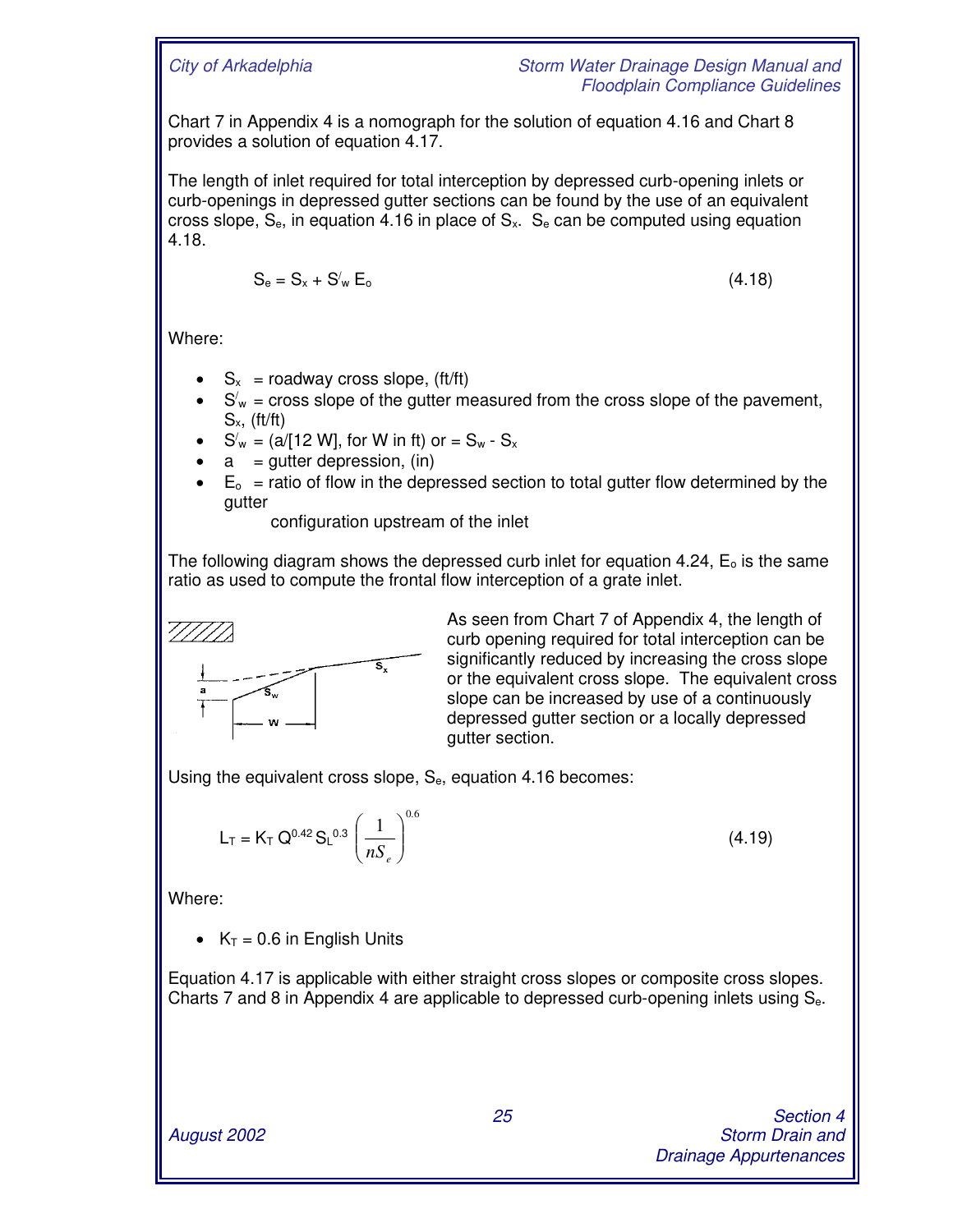# **4.5.2.2 Combination Inlets**

Combination inlets provide the advantages of both curb opening and grate inlets. This combination results in a high capacity inlet which offers the advantages of both grate and curb-opening inlets. When the curb opening precedes the grate in a "Sweeper" configuration, the curb-opening inlet acts as a trash interceptor during the initial phases of a storm. Used in a sag configuration, the sweeper inlet can have a curb opening on both sides of the grate.

The interception capacity of a combination inlet consisting of a curb opening and grate placed side-by-side, is no greater than that of the grate alone. Capacity is computed by neglecting the curb opening. A combination inlet is sometimes used with a part of the curb opening placed upstream of the grate. The curb opening in such an installation intercepts debris which might otherwise clog the grate and is called a "sweeper" inlet. A sweeper combination inlet has an interception capacity equal to the sum of the curb opening upstream of the grate plus the grate capacity, except that the frontal flow and thus the interception capacity of the grate is reduced by interception by the curb opening.

#### **4.5.3 Interception Capacity of Inlets in Sag Locations**

Inlets in sag locations operate as weirs under low head conditions and as orifices at greater depths. Orifice flow begins at depths dependent on the grate size, the curb opening height, or the slot width of the inlet. At depths between those at which weir flow definitely prevails and those at which orifice flow prevails, flow is in a transition stage. At these depths, control is ill-defined and flow may fluctuate between weir and orifice control. Design procedures presented here are based on a conservation approach to estimating the capacity of inlets in sump locations.

The efficiency of inlets in passing debris is critical in sag locations because all runoff which enters the sag must be passed through the inlet. Total or partial clogging of inlets in these locations can result in hazardous ponded conditions. Grate inlets alone are not recommended for use in sag locations because of the tendencies of grates to become clogged. Combination inlets or curb-opening inlets are recommended for use in these locations.

# **4.5.3.1 Grate Inlets in Sags**

A grate inlet in a sag location operates as a weir to depths dependent on the size of the grate and as an orifice at greater depths. Grates of larger dimension will operate as weirs to greater depths than smaller grates.

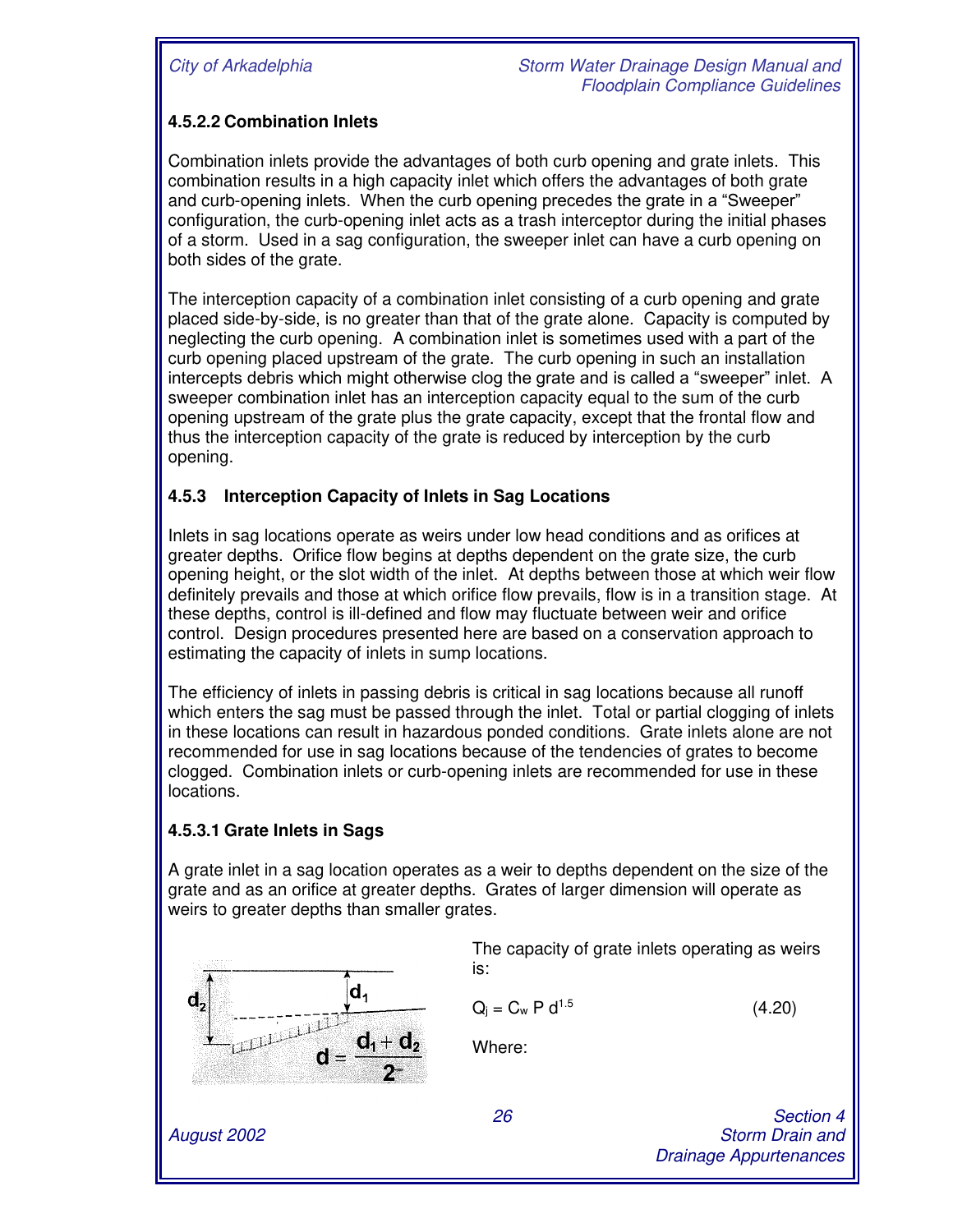- $P =$  perimeter of the grate in (ft) disregarding the side against the curb
- $C_w = 3.0$  in English Units
- $d =$  average depth across the grate; 0.5 ( $d_1 + d_2$ ), (ft)

The capacity of a grate inlet operating as an orifice is:

 $Q_i = C_o A_g (2 g d)^{0.5}$  (4.21)

Where:

- $C_0$  = orifice coefficient = 0.67
- A<sub>g</sub>=clear opening area of the grate, (ft<sup>2</sup>)
- $g = 32.2 \text{ ft/s}^2$

Use of equation 4.21 required the clear area of opening of the grate. Opening ratios for the grates are given on Chart 9 in Appendix 4.

Chart 9 in Appendix 4 is a plot of equation 4.20 and 4.21 for various grate sizes. The effects of grate size on the depth at which a grate operates as an orifice is apparent from the chart. Transition from weir to orifice flow results in interception capacity less than that computed by either the weir or the orifice equation. This capacity can be approximated by drawing in a curve between the lines representing the perimeter and net area of the grate to be used.

# **4.5.3.2 Curb-Opening Inlets**

The capacity of a curb-opening inlet in a sag depends on water depth at the curb, the curb opening length, and the height of the curb opening. The inlet operates as a weir to depths equal to the curb opening height and as an orifice at depths greater than 1.4 times the opening height. At depths between 1.0 and 1.4 times the opening height, flow is in a transition stage.

Spread on the pavement is the usual criterion for judging the adequacy of a pavement drainage inlet design. It is also convenient and practical in the laboratory to measure depth at the curb upstream of the inlet at the point of maximum spread on the pavement. Therefore, depth at the curb measurements from experiments coincide with the depth at curb of interest to designers. The weir coefficient for a curb-opening inlet is less than the usual weir coefficient for several reasons, the most obvious of which is that depth measurements from experimental tests were not taken at the weir, and drawdown occurs between the point where measurement were made and the weir.

The weir location for a depressed curb-opening inlet is at the edge of the gutter, and the effective weir length is dependent on the width of the depressed gutter and the length of the curb opening. The weir location for a curb-opening inlet that is not depressed is at the lip of the curb opening, and its length is equal to that of the inlet, as shown in Chart 10 in Appendix 4.

The equation for the interception capacity of a depressed curb-opening inlet operating as a weir as:

27 Section 4 August 2002 **Storm Drain and Storm Drain and Storm Drain** and Storm Drain and Storm Drain and Storm Drain and Storm Drain and Storm Drain and Storm Drain and Storm Drain and Storm Drain and Storm Drain and Storm Drain and Drainage Appurtenances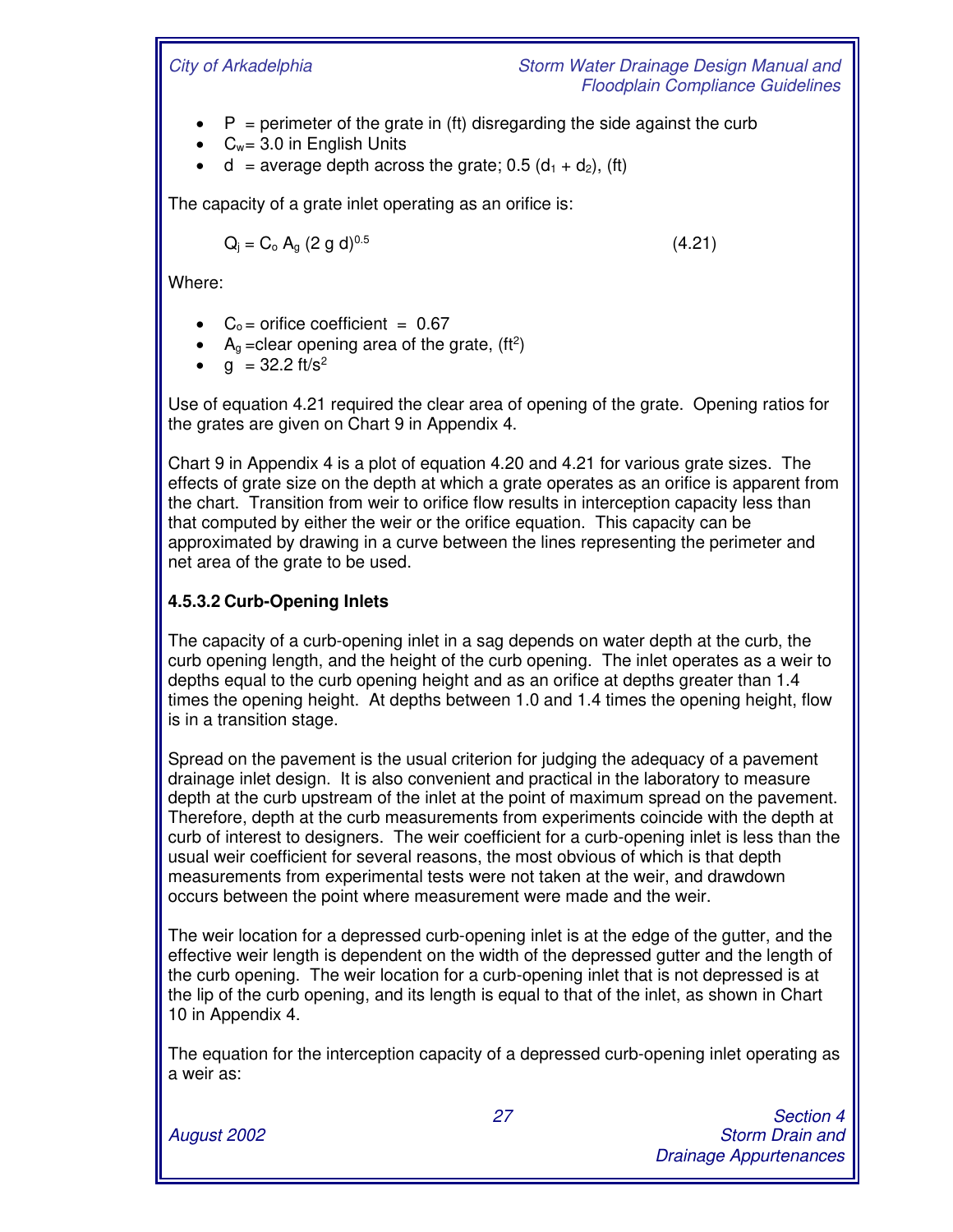$$
Q_j = (L + 1.8 W)d^{0.5}
$$
 (4.22)

Where:

- $C_w = 2.3$
- $L =$  length of curb opening, (ft)
- $W =$  lateral width of depression, (ft)
- $d =$  depth at curb measured from the normal cross slop, (ft), i.e.,  $d = T S<sub>x</sub>$

The weir equation is applicable to depths at the curb approximately equal to the height of the opening plus the depth of the depression. Thus, the limitation on the use of equation 4.22 for a depressed curb-opening inlet is:

$$
d \le h + a/12, \text{ in English Units} \tag{4.23}
$$

Where:

- $h =$  height of curb-opening inlet, (ft)
- $a =$  depth of depression, (in)

The weir equation for curb-opening inlets without depression becomes:

$$
Q_j = C_w \, L \, d^{1.5} \tag{4.24}
$$

Without depression of the gutter section, the weir coefficient, Cw, becomes 3.0, English system. The depth limitation for operation as a weir becomes d ≤ h.

At curb-opening lengths greater than 12 ft, equation 4.24 for non-depressed inlet produces intercepted flows which exceed the values for depressed inlets computed using equation 4.24. Since depressed inlets will perform at least as well as nondepressed inlets of the same length, equation 4.24 should be used for all curb-opening inlets having lengths greater than 12 ft.

Curb-opening inlets operate as orifices at depths greater than approximately 1.4 times the opening height. The interception capacity can be computed by equation 4.25a and equation 4.25b. These equations are applicable to depressed and undepressed curb-opening inlets. The depth at the inlet includes any gutter depression.

$$
Q_j = C_o \ h \ L \ (2 \ g \ d_o)^{0.5}
$$
  
(4.25a)



Or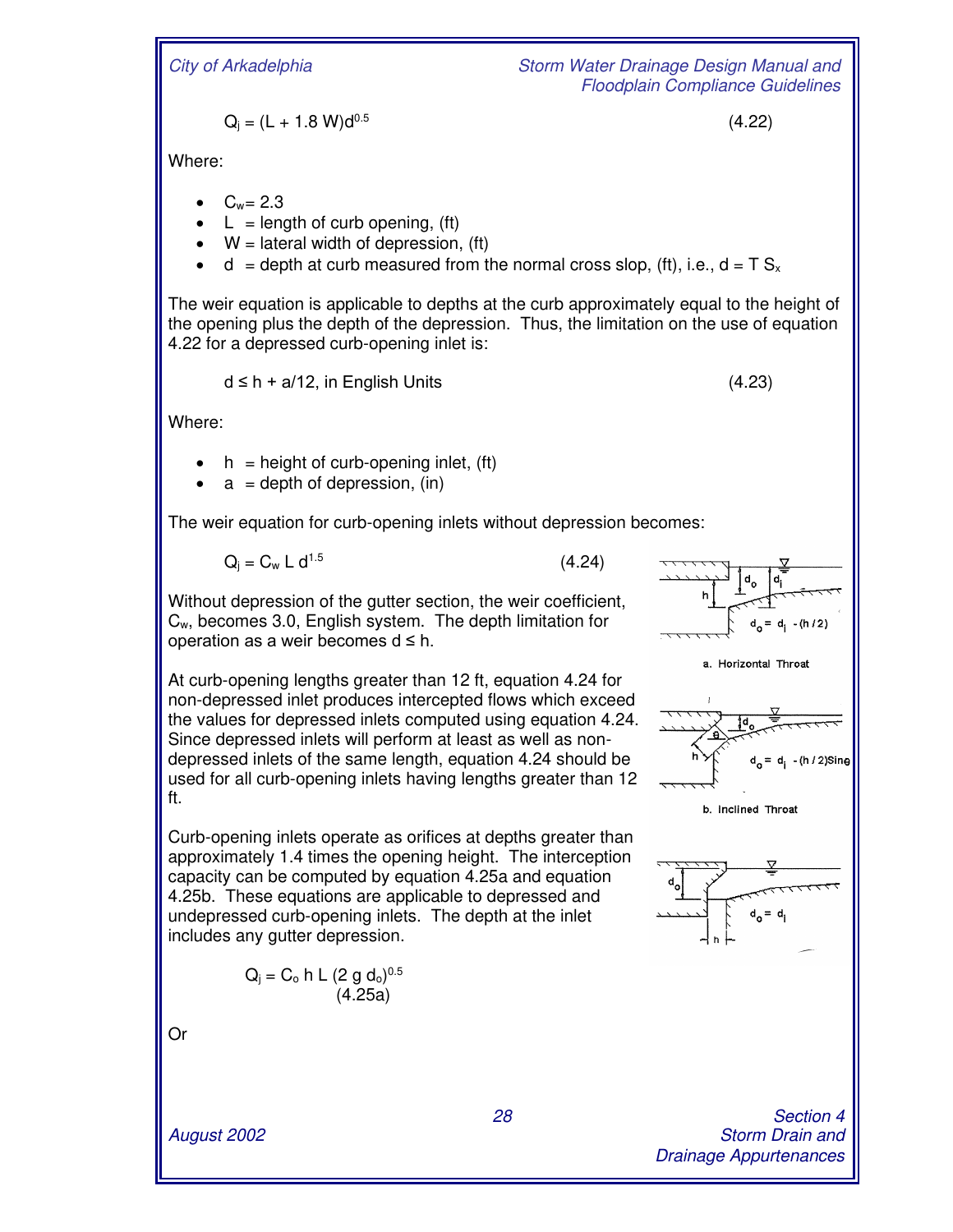$$
Q_j = C_o A_g \left[ 2g \left( d_i - \frac{h}{2} \right) \right]^{0.5}
$$

*(A.25b)* 

Where:

- $C_0$  = orifice coefficient (0.67)
- $d_0$  = effective head on the center of the orifice throat, (ft)
- $L =$  length of orifice opening, (ft)
- $A_g$  = clear area of opening, (ft<sup>2</sup>)
- $d_i$  = depth at lip of curb-opening, (ft)
- $h =$  height of curb-opening orifice, (ft)
- $g =$  gravitational constant (32.2 ft/s<sup>2</sup>)

The height of the orifice in equations 4.25a and 4.25b assumes a vertical orifice opening. As illustrated in the adjacent figure, other orifice throat locations can change the effective depth on the orifice and the dimension  $(d<sub>i</sub> - h/2)$ . A limited throat width could reduce the capacity of the curb-opening inlet by causing the inlet to go into orifice flow at depths less than the height of the opening.

For curb-opening inlets with other than vertical faces, equation 4.25a can be used with:

- $h =$  orifice throat width, (ft)
- $d_0$  = effective head on the center of the orifice throat, (ft)

Chart 10 in Appendix 4 provides solutions for equations 4.22 and 4.25 for depressed curb-opening inlets, and Chart 11 in Appendix 4 provides solutions for equations 4.24 and 4.25 for curb-opening inlets without depression. Chart 12 in Appendix 4 is provided for use for curb openings with other than vertical orifice openings.

# **4.5.3.3 Combination Inlets**

Combination inlets consisting of a grate and a curb opening are considered advisable for use in sags where hazardous ponding can occur. Equal length inlets refer to a grate inlet placed along side a curb-opening inlet, both of which have the same length. A sweeper inlet refers to a grate inlet placed at the downstream end of a curb-opening inlet. The curb-opening inlet is longer than the grate inlet and intercepts the flow before the flow reaches the grate. The sweeper inlet is more efficient than the equal length combination inlet and the curb-opening has the ability to intercept any debris which may clog the grate inlet. The interception capacity of the equal length combination inlet is essentially equal to that of a grate alone in weir flow. In orifice flow, the capacity of the equal combination inlet is equal to the capacity of the grate plus the capacity of the curbopening.

Equation 4.20 and Chart 9 in Appendix 4 can be used for grates in weir flow or combination inlets in sag locations. Assuming complete clogging of the grate, equations 4.22, 4.23, and 4.24 and Charts 10, 11, and 12 in Appendix 4 for curb-opening inlets are applicable.

29 Section 4 August 2002 **Storm Drain and Storm Drain and Storm Drain** and Storm Drain and Storm Drain and Storm Drain and Storm Drain and Storm Drain and Storm Drain and Storm Drain and Storm Drain and Storm Drain and Storm Drain and Drainage Appurtenances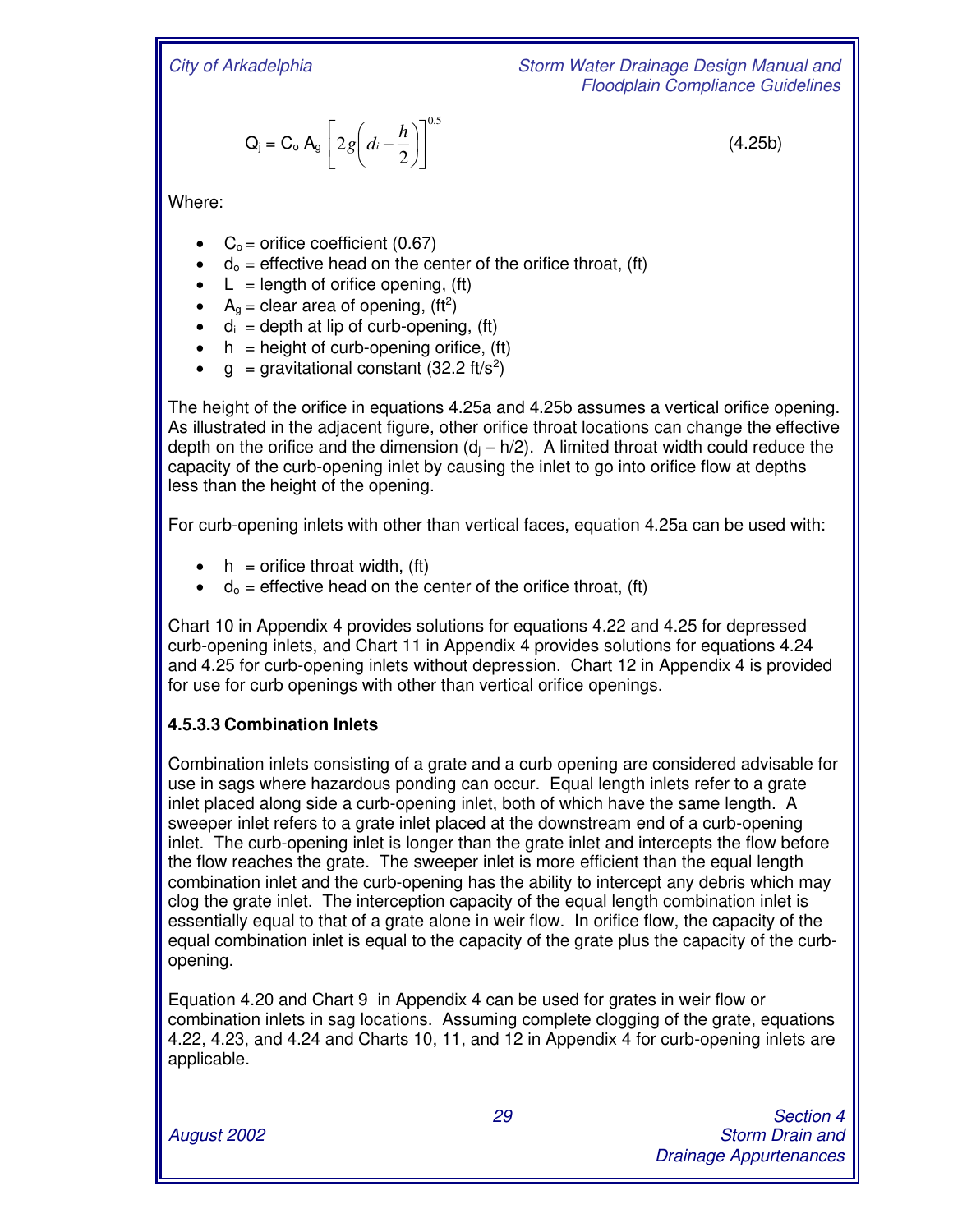Where depth at the curb is such that orifice flow occurs, the interception capacity of the inlet is computed by adding equations 4.21 and 4.24a as follows:

$$
Q_j = 0.67 A_g (2 g d)^{0.5} + 0.67 h L (2 g d_o)^{0.5}
$$
 (4.26)

Where:

- $A<sub>g</sub>$  = clear area of the grate, (ft<sup>2</sup>)
- $g =$  gravitational constant (ft/s<sup>2</sup>)
- $\bullet$  d = average depth over the grate, (ft)
- $h =$  height of curb-opening orifice (ft)
- $L = lenath of curb-opening, (ft)$
- $\bullet$  d<sub>o</sub> = effective depth at the center of the curb opening orifice, (ft)

Trial and error solutions are necessary for determining the depth at the curb for a given flow rate using Charts 9, 10, and 11 in Appendix 4 for orifice flow. Different assumptions for clogging of the grate can also be examined using these charts.

# **4.5.4 Inlet Locations**

# **4.5.4.1 Geometric Controls**

There are a number of locations where inlets may be necessary with little regard to contributing drainage area. These locations should be marked on the plans prior to any computations regarding discharge, water spread, inlet capacity, or flow bypass. Examples of such locations follow.

- At all low points in the gutter grade
- Immediately upstream of median breaks, entrance/exit ramp gores, cross walks, and street intersections., i.e., at any location where water could flow onto the traveled way
- Immediately upgrade of bridges (to prevent pavement drainage from flowing onto bridge decks)
- Immediately downstream of bridges (to intercept bridge deck drainage)
- Immediately up grade of cross slope reversals
- Immediately up grade from pedestrian cross walks
- At the end of channels in cut sections
- On side streets immediately up grade from intersections
- Behind curbs, shoulders or sidewalks to drain low area

In addition to the areas identified above, runoff from areas draining towards the highway pavement should be intercepted by roadside channels or inlets before it reaches the roadway. This applies to drainage from cut slopes, side streets, and other areas alongside the pavement. Curbed pavement sections and pavement drainage inlets are inefficient means for handling extraneous drainage.

# **4.5.4.2 Inlet Spacing on Continuous Grades**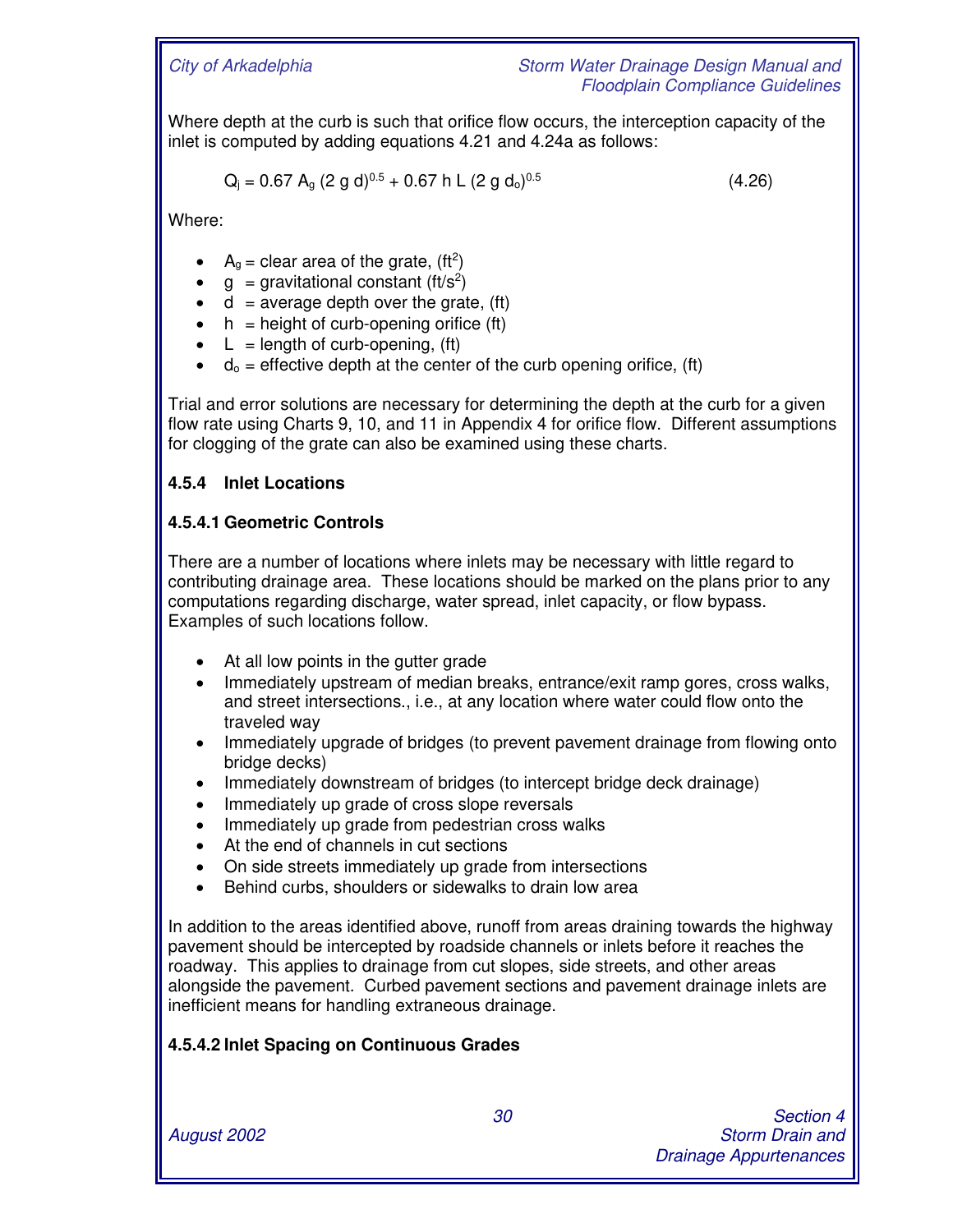Design spread is the criterion used for locating storm drain inlets between those required by geometric or other controls. The interception capacity of the upstream inlet will define the initial spread. As flow is contributed to the gutter section in the downstream direction, spread increases. The next downstream inlet is located at the point where the spread in the gutter reaches the design spread. Therefore, the spacing of inlets on a continuous grade is a function of the amount of upstream bypass flow, the tributary drainage area, and the gutter geometry. However, the inlets shall not be spaced any more than 600 feet apart.

For a continuous slope, the designer may establish the uniform design spacing between inlets of a given design if the drainage area consists of pavement only or has reasonably uniform runoff characteristics and is rectangular in shape. In this case, the time of concentration is assumed to be the same for all inlets.

# **4.6 HYDRAULIC DESIGN OF CLOSED CONDUITS**

All closed conduits shall be hydraulically designed through the application of Manning's Equation, (non critical flows) expressed as follows:

$$
Q = A \quad V \tag{4.27}
$$

$$
Q = \frac{1.486}{n} AR^{2/3} Sf1/2
$$
 (4.28)

$$
R = \frac{A}{P}
$$
 (4.29)

- "Q" is the flow (ft<sup>3</sup>/s);
- "A" is the cross sectional area, (ft<sup>2</sup>);
- $\bullet$  "V" is the velocity of flow in the conduit, (ft/s);
- "n" is the roughness coefficient of the conduit (see Table 2, Appendix 1);
- "R" is the hydraulic radius which is the area of flow divided by the wetted perimeter, (ft);
- "S<sub>f</sub>" is the channel slope of the conduit in  $(ft/ft)$ ;
- "P" is the wetted perimeter, (ft).

# **4.6.1 Velocity in Closed Conduits**

Storm sewers should operate within certain velocity limits to prevent excessive deposition of solids due to low velocities, and to prevent invert erosion and undesirable and hazardous outlet conditions due to excessively high velocity. A minimum velocity of 2.5 feet per second and a maximum velocity of 15 feet per second shall be observed. In extreme conditions where the maximum velocity must be exceeded, prior approval must be obtained from the City Engineer.

# **4.6.2 Roughness Coefficients for Closed Conduits**

Roughness coefficients are directly related to construction procedures. When alignment is poor and joints have not been properly assembled, extreme head losses will occur.

31 Section 4 August 2002 **Storm Drain and Storm Drain and Storm Drain and Storm Drain and Storm Drain and Storm Storm Drain and Storm Drain and Storm Drain and Storm Drain and Storm Drain and Storm Drain and Storm Drain and Storm Drain** Drainage Appurtenances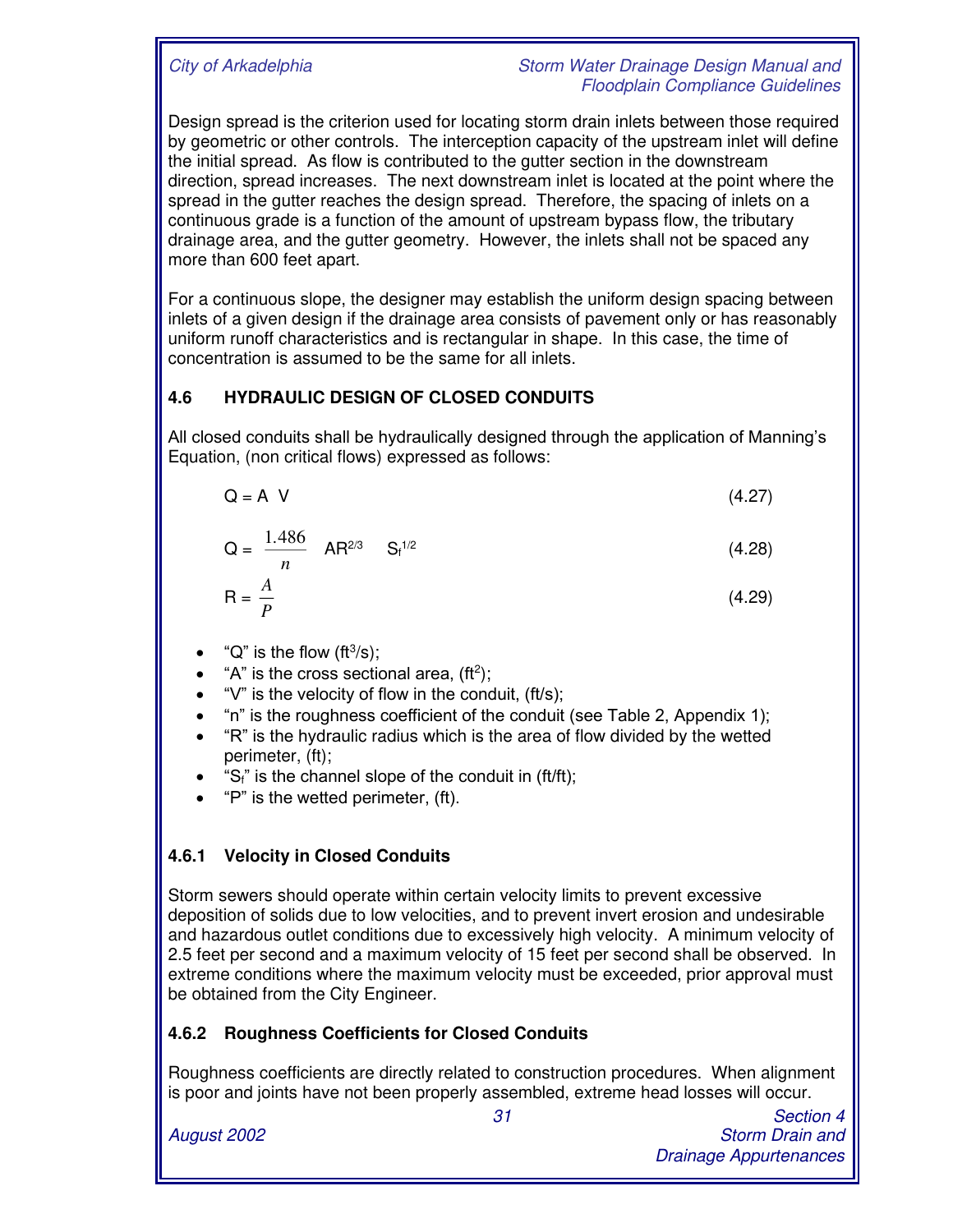Coefficients used in this matter are related to construction procedures, and assume that the pipe will be manufactured with a consistently smooth surface. The minimum roughness coefficient allowed for closed conduit shall be 0.013 regardless of material composition

#### **Minor Head Losses in Closed Conduits**

Head losses at structures shall be determined for manholes, junction boxes, wye branches, bends, curves and changes in pipe sizes in the design of closed conduits. Minimum head loss used at any structure shall be 0.10 foot. Properly designed curves may have zero losses.

A. Head losses and gains for wyes and pipe size changes will be calculated by the following formulas:

Where  $V_1 < V_2$ : Where  $V_1 > V_2$ : *g V* 2 2  $\frac{2}{2}$  *g V* 2 2  $\frac{1}{2}$  = HL *g V* 4 2  $\frac{2}{2}$  *g V* 4 2  $\frac{1}{1}$  = HL (4.30)

and  $V_1$  is upstream velocity and  $V_2$  is downstream velocity. It should be noted that new storm sewer design shall be designed where the receiving pipe velocity increases going downstream. Otherwise a hydraulic jump may occur. Deviations to this requirement shall be handled on a case by case basis by the City Engineer.

- B. Head losses and gains for manholes, bends, curves and junction boxes will be calculated as shown in Table 5A and Table 5B in Appendix 1.
	- 1) The basic equation for most cases where there is both upstream and downstream velocity, takes the form as set forth below with the various conditions of the coefficient "Kj" shown in Table 5A in Appendix 1..

$$
hj = \frac{V_2^2}{2g} - Kj \frac{V_1^2}{2g}
$$
 (4.31)

- "hj" is the junction or structure head loss,  $(ft)$ ;
- " $V_1$ " is the velocity in upstream pipe, (ft/s);
- " $V_2$ " is the velocity in downstream pipe, (ft/s);
- "Kj" is the junction or structure coefficient of loss (Table 5A, Appendix 1)
- 2) In the case where the inlet is at the very beginning of a line, or the line is laid with bends or obstructions, the equation is revised as follows, without any approach velocity.

32 Section 4 August 2002 **Storm Drain and Storm Drain and Storm Drain and Storm Drain and Storm Drain and Storm Storm Drain and** Drainage Appurtenances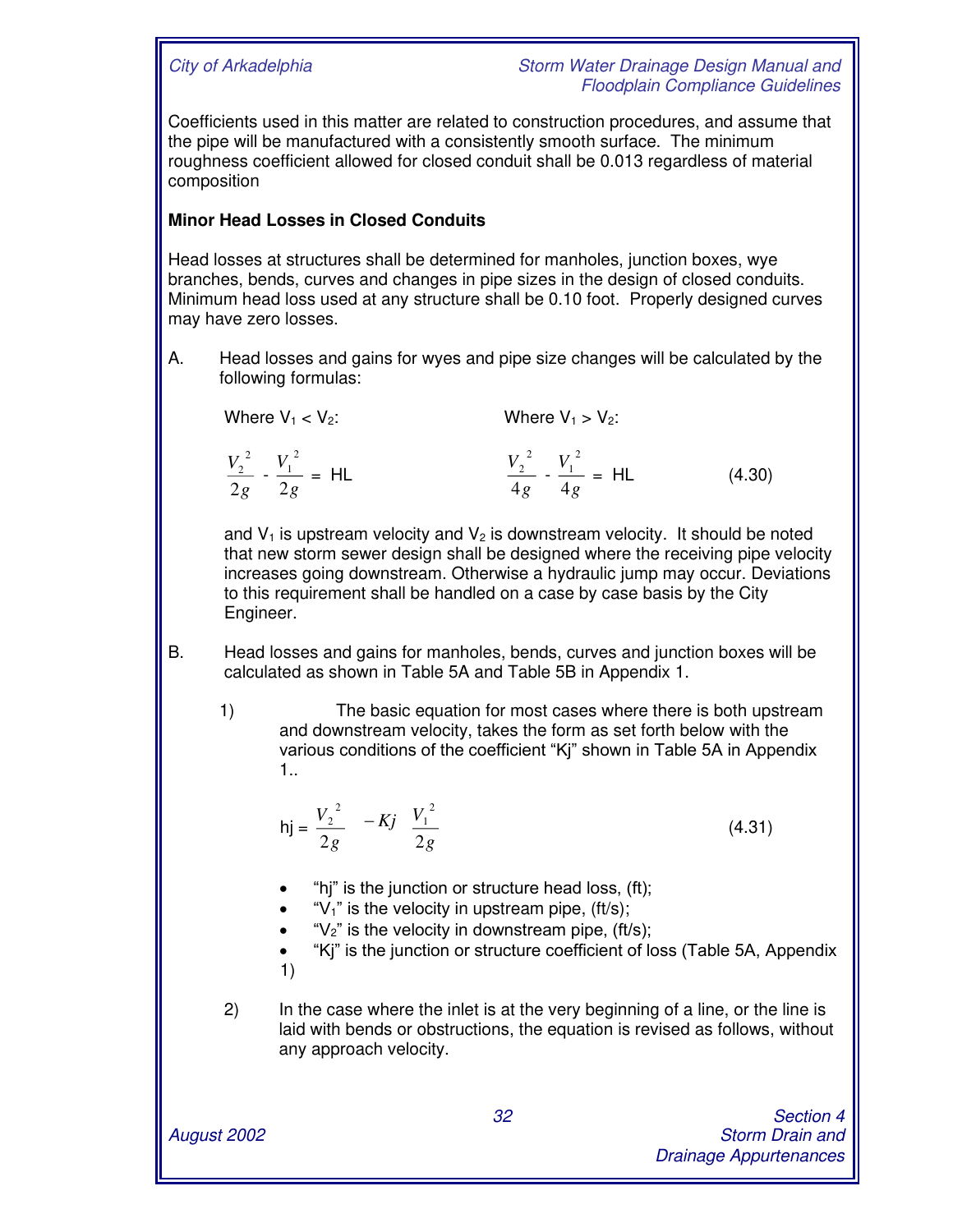$$
hj = Kj \frac{V_2^2}{2g}
$$

(4.32)

33 Section 4 August 2002 **Storm Drain and Storm Drain and Storm Drain** Drainage Appurtenances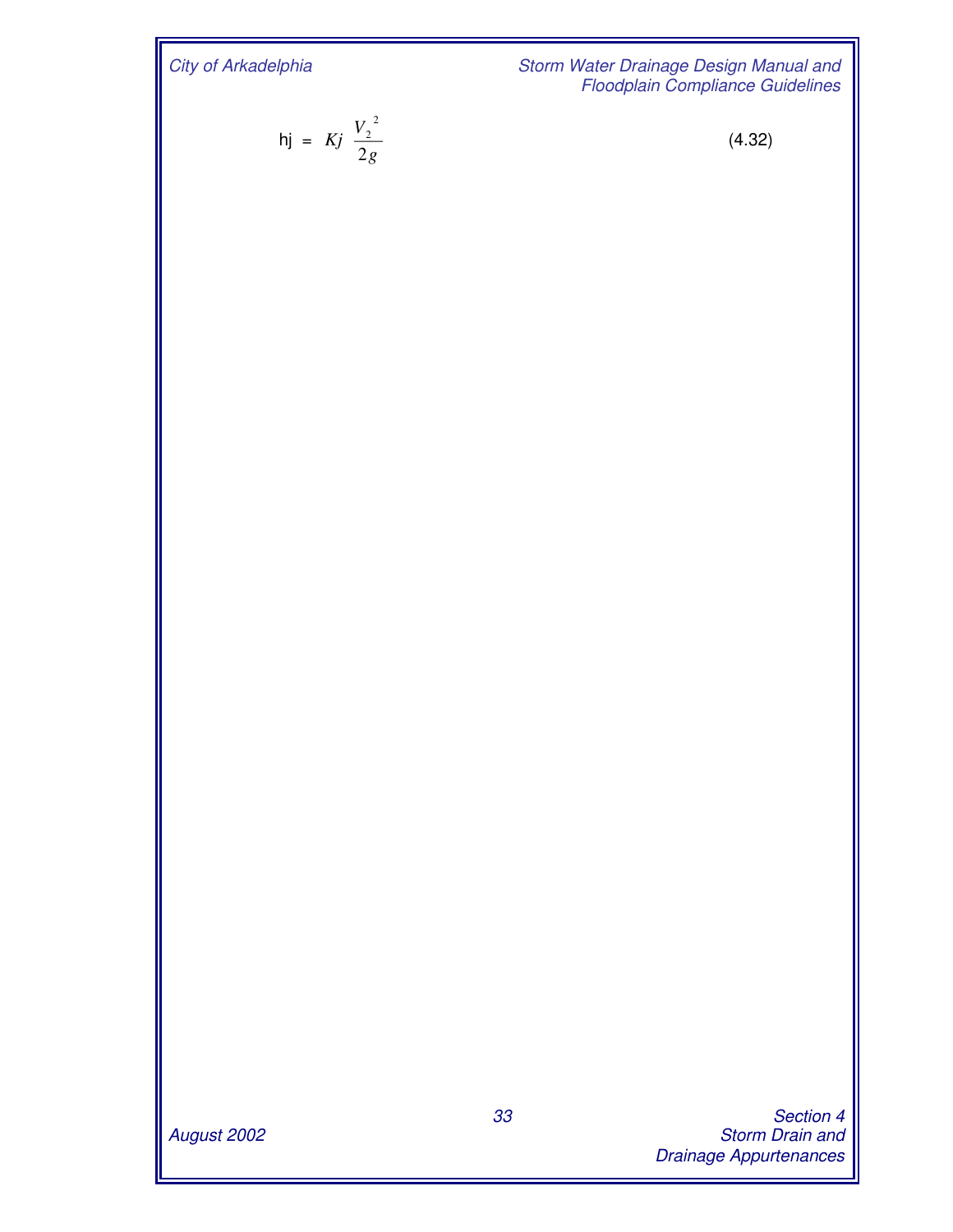# **5.0 OPEN CHANNELS**

#### **5.1 General**

Channel design involves the determination of a channel cross-section required to convey a given design flow. The method outlined in the section 9 titled "Floodplain Guidelines" of this manual explains the guidelines for the analysis of an existing channel. This section describes the criteria for the design of proposed channels. The minimum slope for all proposed channels shall be 0.5% unless otherwise indicated by the City of Arkadelphia.

The hydraulic characteristics of improved channels are to be determined through the application of Manning's Equation. In lieu of Manning's Equation, HEC-RAS can be used to determine the water surface profile. The City, at its option, can require the use of the HEC-RAS Computer Program. The HEC-RAS Computer Program is available from the U.S. Army Corps of Engineers, Hydrologic Engineering Center, 609 Second Street, Davis, California 95616; or it can be downloaded from their website at [www.hec.usace.army.mil/.](http://www.hec.usace.army.mil/)

The proposed channel shall be designed to carry the 25-year fully urbanized flows plus one foot of freeboard.

A dedicated drainage easement shall be provided to the city for open channels. The easement width shall be the width of the channel from bank edge to bank edge plus an additional fifteen foot access easement on one side of the channel for maintenance access, minimum 20 feet.

#### **5.2 Cross Sections**

Figure 2 in Appendix 2 contains typical sections that are to be used in the design of open channels. Due to recent changes in the environmental permitting process, few if any concrete lined channels are being constructed. Although concrete lined channels are hydraulically quite efficient, the Design Engineer is reminded that it may be extremely difficult to obtain the proper permits from the State and Federal authorities. Also, developers are responsible for acquisition of all regulatory agency permits. The developer shall also be responsible for the initial (one time) channel modifications, to include the replacement of trees at the direction of the City of Arkadelphia, and as required by State and Federal agencies. Initial (one time) clearing of debris, small trees, brush, vines, etc. from floodways and floodplains of channels shall be the responsibility of the developer as allowed by the current permitting requirements. In addition, the developer may dedicate the floodway and/or floodplain as a deed-restricted greenbelt area.

All improved channels shall be designed to carry the 25-year flow plus one foot of freeboard, based on the fully urbanized development for each watershed. Adjacent building structures finish floor elevations shall be at least one foot above the 100-year water surface elevation.

Unlined improved channels that contain bends shall be designed such that erosion at the bends is minimized. Erosion protection at bends shall be determined based on the

34 Section 5 August 2002 Open Channels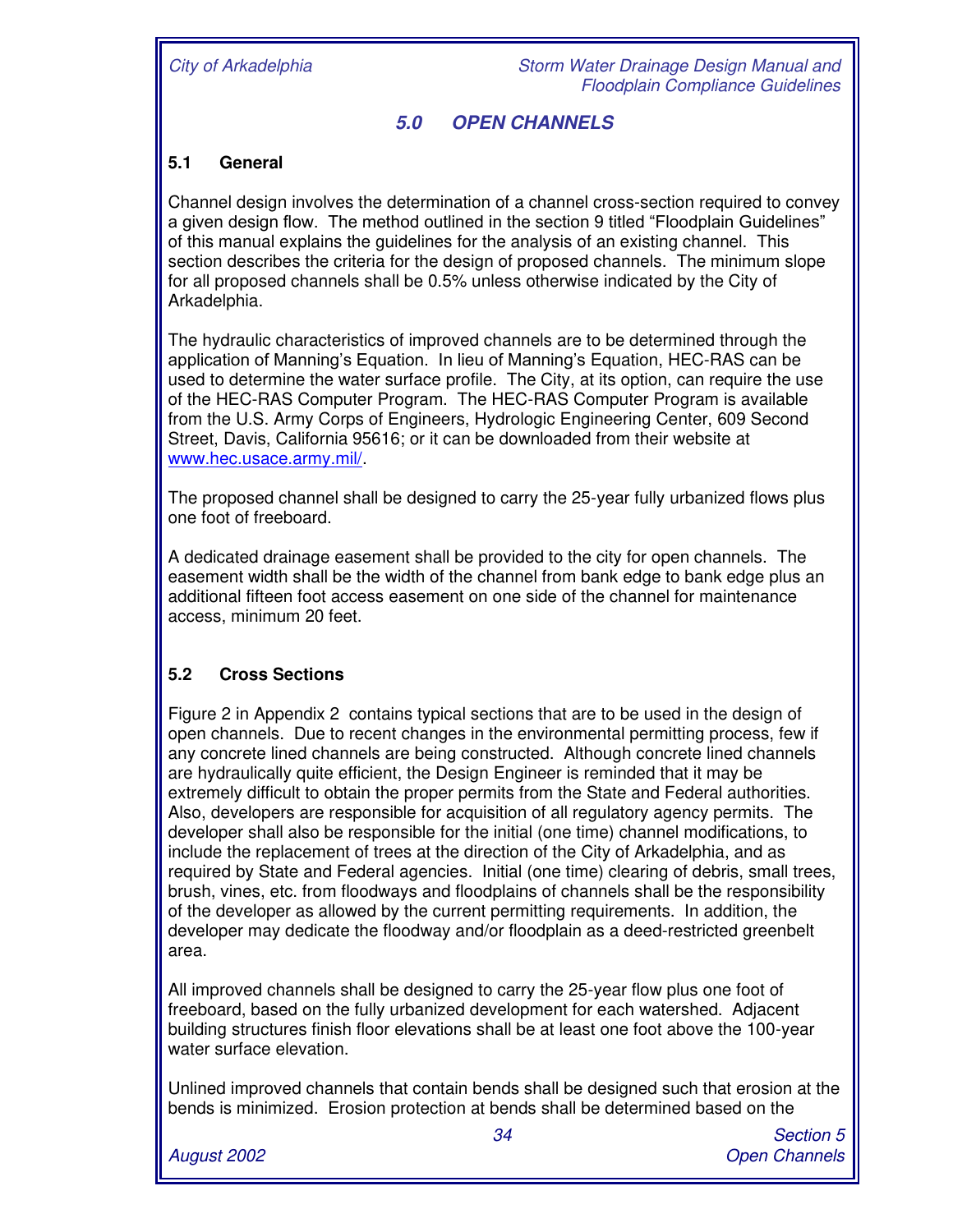velocity along the outside of the channel bend. Unlined improved channels shall have side slopes no steeper than 4:1 and lined channels shall have side slopes no steeper than 2:1, unless authorized by the City Engineer. A soil analysis shall be performed to determine maximum slope that the soil at the channel improvement site will sustain without failure.

Roadside ditches shall be designed to carry the 25-year frequency runoff below the roadway elevation. The 100-year flood runoff shall remain within the right-of-way.

# **5.3 Roughness Coefficients**

The roughness coefficients that are to be used are shown in Table 4A and Table 4B in Appendix 1. Variations from that which is shown must be approved by the City Engineer.

#### **5.4 Velocity Requirements**

Likewise the velocity limits for open-channel flow are given in Table 4A and Table 4B in Appendix 1. The creeks for which the velocity exceeds these limits will have to be protected by some sort of erosion protection or energy dissipater. Otherwise, variations will have to be approved by the City Engineer.

#### **5.5 Channel Drop Structures**

The function of a drop structure is to reduce channel velocities by allowing flatter upstream and downstream channel slopes. Sloping channel drops and vertical channel drops are two commonly used drop structures.

The flow velocities in the channel upstream and downstream of the drop structure need to satisfy the permissible velocities allowed for channels (Table 4). The velocities shall be checked for flows produced by the 10-, 50- and 100-year frequency events.

An apron shall be constructed immediately upstream of the chute or stilling basin to protect against the increasing velocities and turbulence which result as the water approaches the drop structure. The apron shall extend at least five (5') feet upstream of the point where flow becomes supercritical. In no case shall the length of the upstream apron be less than ten (10') feet.

An apron shall be constructed immediately downstream of the chute or stilling basin to protect against erosion due to the occurrence of the hydraulic jump. The apron shall extend a minimum of ten (10) feet beyond the anticipated location of the hydraulic jump.

The design of drop structures is based on the height of the drop, the normal depths upstream and downstream of the drop structure and discharge.

When used, channel drop structures shall be located near bridges or culverts, as directed by the City Engineer.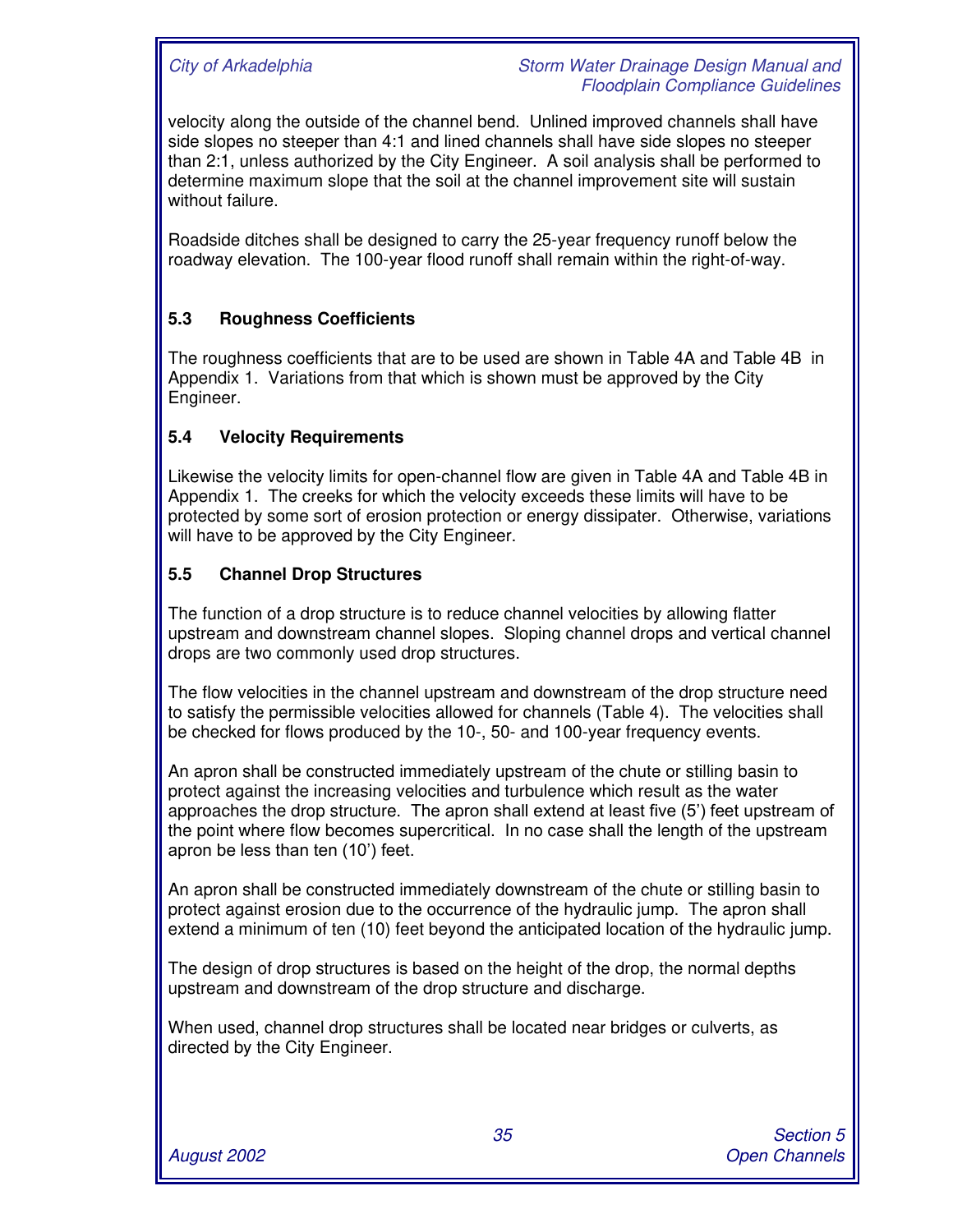# **5.5.1 Vertical Drop Structures**

The approximate height of the drop required to stabilize the hydraulic jump should be determined.

The drop length and the hydraulic jump length of the drop structure should be calculated to determine the length of the downstream apron required to prevent erosion.

# **5.5.2 Sloping Drop Structures**

The location of the hydraulic jump should be determined based on the upstream and downstream flow depths and channel slopes.

The length of the hydraulic jump should be calculated to determine the length of the downstream apron required to prevent erosion.

# **5.6 Maintenance Access**

Access roads shall be provided for the city to all channels to allow for maintenance. The developer shall provide a point of access from the improvement to the channel. Access roads shall have a width of at least ten (10) feet, cross slope no greater 0.02 ft/ft, and longitudinal slope not exceeding 0.12 ft/ft. The access road shall be constructed of six inches of Class 7 Base Course in accordance with Section 303 of the Arkansas State Highway and Transportation Department Standard Specifications for Highway Construction,

The improvement shall contain an access ramps into the channel. The access ramp shall be at least ten (10) feet wide and shall have a vertical grade no steeper than 6:1. The access ramps shall be placed at a minimum of every  $\frac{1}{4}$  mile per development and should be located within a dedicated drainage easement.

For all channels within a floodplain, designated by FEMA, an access road shall be provided along the entire channel length. If the channel depth exceeds four (4) feet an access road will be required on both sides of the channel.

Specific guidelines on the computation of the water surface profile for the existing or proposed channels can be found in the "Floodplain Guidelines" section of this report.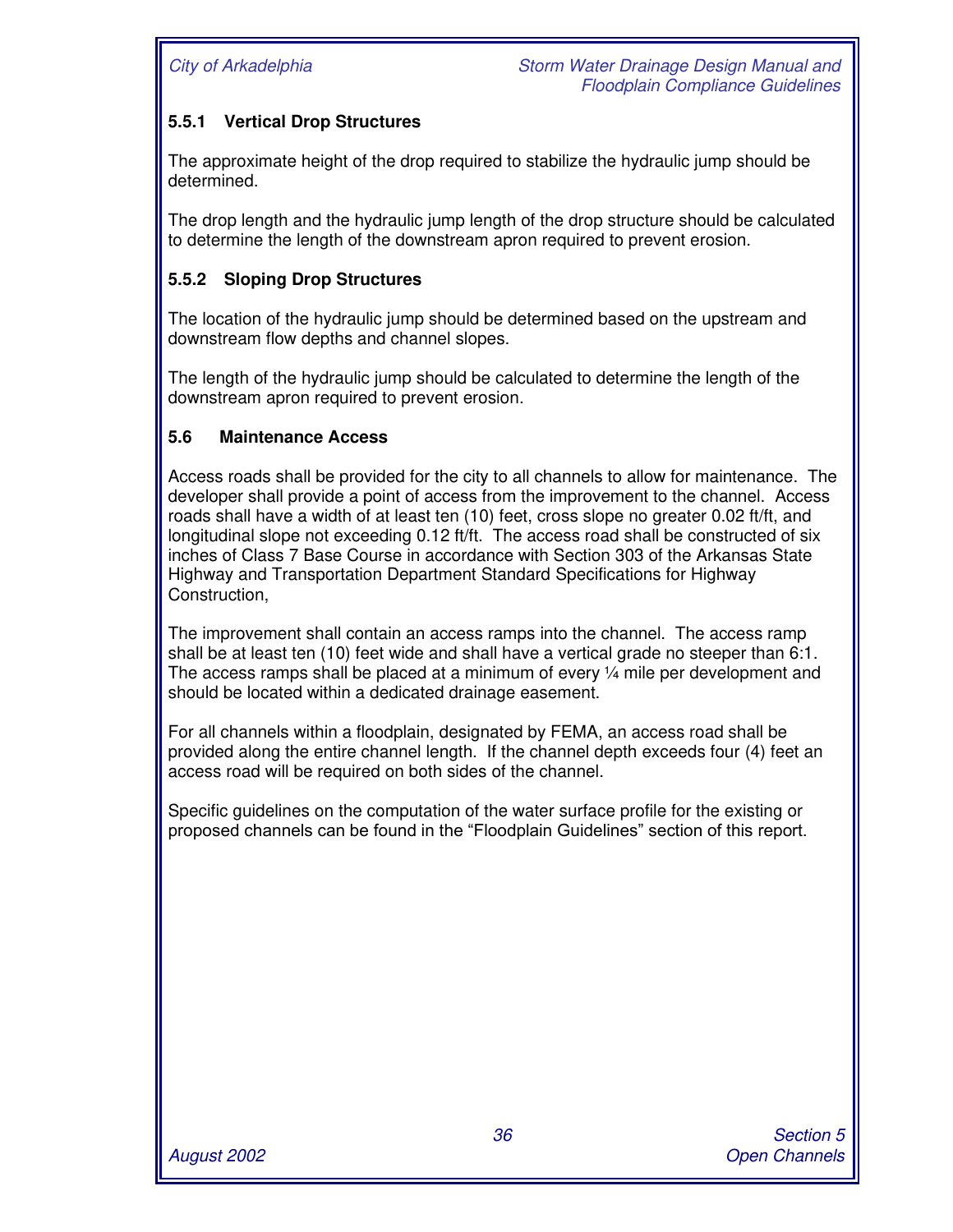# **6.0 CULVERTS**

# **6.1 General**

The design theory outlined herein is a modification of the method used in the hydraulic design of concrete box and pipe culverts, as discussed in the Federal Highway Administration's Hydraulic Design Series Number 5 titled "Hydraulic Design of Highway Culverts".

The hydraulic capacity of culverts is computed using various factors and formulas. Laboratory tests and field observations indicate that culvert flow may be controlled either at the inlet or outlet. Inlet control involves the culvert cross-sectional area, the ponding of headwater at the entrance, and the inlet geometry. Outlet control involves the tailwater elevation in the outlet channel, the slope of the culvert, the roughness of the surface and length of the culvert barrel.

Channel modifications must comply with Section 5 and Section 9 of this manual and meet FEMA requirements.

Provide one foot of freeboard between the headwater and tailwater surface elevation and the roadway.

# **6.2 Culverts Flowing with Inlet Control**

Inlet control means that the discharge capacity of a culvert is controlled at the culvert entrance by the depth of the headwater and entrance geometry, including the barrel shape and cross- sectional area, and the type of inlet edge.

Nomographs for determining culvert capacity for inlet control are shown in Appendix 5. These nomographs were developed by the Division of Hydraulic Research, Bureau of Public Roads, from analysis of laboratory research reported in the National Bureau of Standards Report No. 444, entitled "Hydraulic Characteristics of Commonly Used Pipe *Entrances",* by John L. French, and "Hydraulics of Conventional Highway Culverts" by H. G. Bossy. Experimental data for box culverts with headwalls and wingwalls were obtained from an unpublished report of the U.S. Geological Survey.

# **6.3 Culverts Flowing with Outlet Control**

The culvert is designed so that the depth of headwater, which is the vertical distance from the upstream culvert flow line to the elevation of the ponded water surface, does not encroach on the allowable freeboard during the design storm.

Headwater depth, HW, can be expressed by a common equation for all outlet control conditions:

$$
HW = H + h_O - L (S_O)
$$
 (6.1)

- "HW" headwater depth in feet from the flow line of the culvet, (ft);
	- "H" head or energy required to pass a given discharge through a culvert,  $(ft)$ ;

August 2002 Culverts

37 Section 6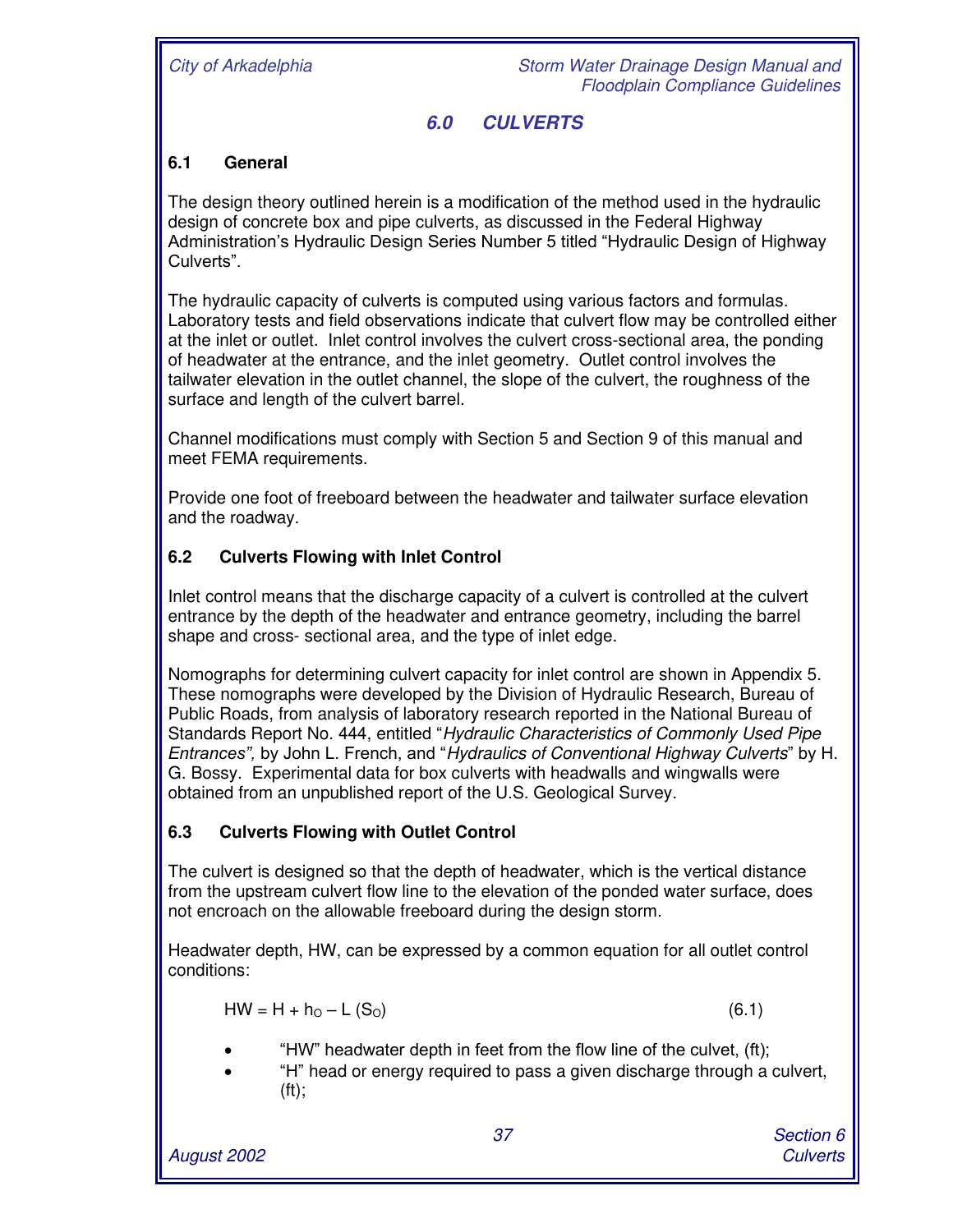- "h<sub>o</sub>" vertical distance from the downstream culvert flow line to the elevation from which H is measured, (ft)
- "L" length of culvert, (ft);
- "S<sub>o</sub>" culvert barrel slope, (ft).

The head, H, is made up of three parts, including the velocity head, exist loss  $(H<sub>V</sub>)$  and entrance loss  $(H_e)$ , and a friction loss  $(H_f)$ . This energy is obtained from the ponding of water at the entrance and is expressed as:

$$
H = H_V + H_e + H_f \tag{6.2}
$$

- "H" is head or energy in feet of water;
- $H_V"$  is *g V* 2 2 where V is average velocity in culvert or  $\frac{z}{A}$ *Q* ;
- $H_e$ " is  $K_e$ *g V* 2 2 where K entrance loss coefficient (Table 8, Appendix 1);
- "H<sub>f</sub>" is the energy required to overcome the friction of the culvert barrel and expressed as:

$$
H_{f} = \left[\frac{29.2n^{2}L}{R^{1.33}}\right] \frac{V^{2}}{2g}
$$
 (6.3)

Where:

- n coefficient of roughness (see Table 4);
- $L$  length of culvert barrel, (ft);
- V average velocity in the culvert,  $(ft/s)$ ;
- g gravitational acceleration  $(32.2 \text{ ft/s}^2);$
- R hydraulic radius (Area / Wetted Perimter, ft).

Substituting into the previous equation:

$$
H = \frac{V^2}{2g} + K_e \frac{V^2}{2g} + \left[ \frac{29.2n^2L}{R^{1.33}} \right] \frac{V^2}{2g}
$$
 (6.4)

and simplifying:

H -  $|1+K_e+\frac{25.2\pi E}{R^{1.33}}|$  $\overline{a}$ 1  $\mathsf{I}$ L Γ  $+K_e+\frac{}{\bf \overline{D}}^{1.33}$  $1 + K + \frac{29.2n^2}{\cdots}$ *R*  $K_e + \frac{29.2n^2L}{R_{\text{max}}^{1.33}} \left| \frac{V^2}{2\pi} \right|$ 」 1  $\mathsf{L}$ L Γ *g V* 2 2 for full flow. (6.5)

For various conditions of outlet control flow,  $h<sub>O</sub>$  is calculated differently. When the elevation of the water surface in the outlet channel is equal to or above the elevation of the top of the culvert opening at the outlet,  $h<sub>o</sub>$  is equal to the tailwater depth or:

$$
h_{\rm O} = TW
$$

August 2002 **Culverts** 

38 Section 6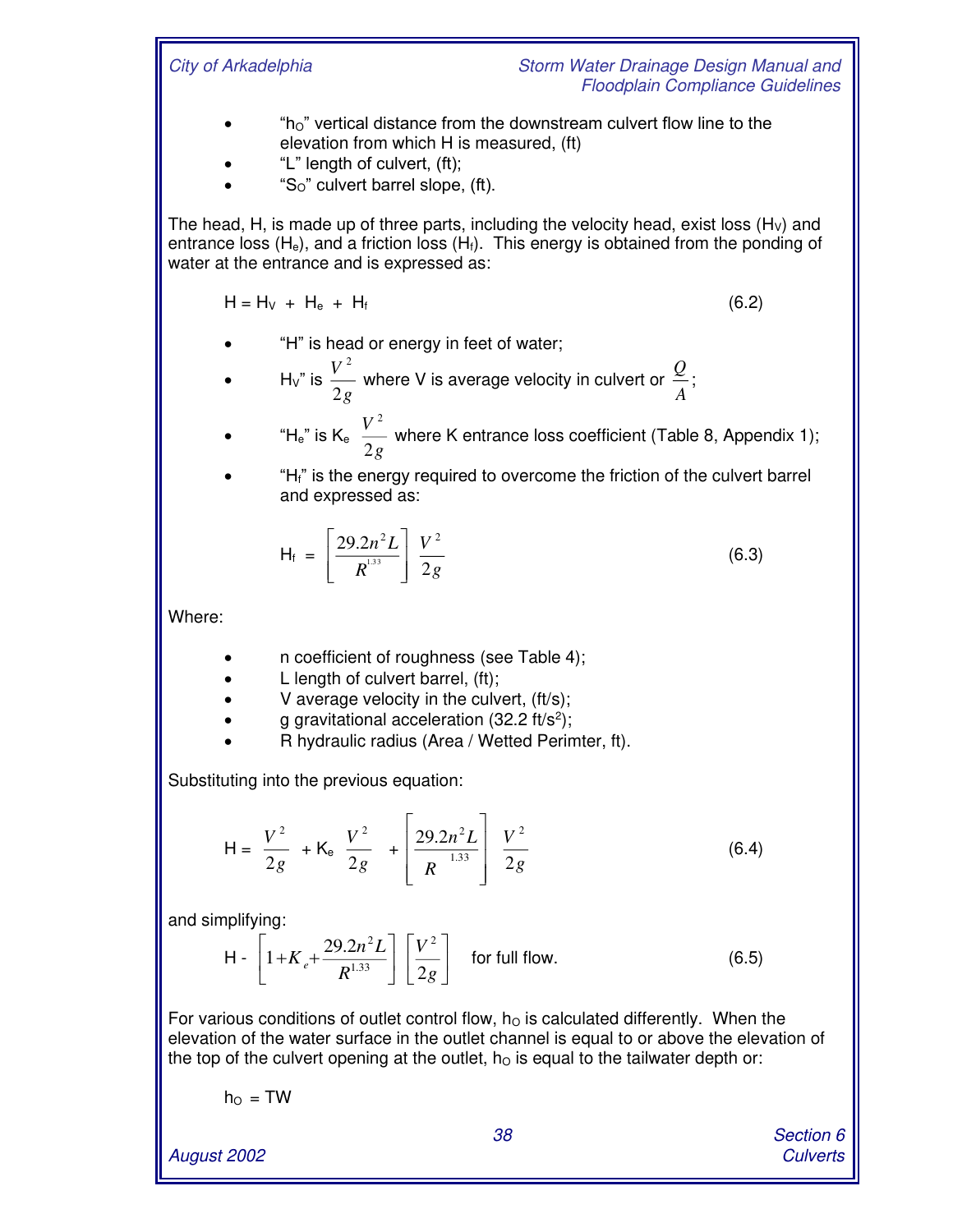If the tailwater elevation is below the top of the culvert opening at the outlet,  $h<sub>o</sub>$  is the greater of two values: (1) Tailwater, TW, as defined above, or (2)  $(d_C + D)/2$ , where  $d_C =$ critical depth. The critical depth,  $d<sub>c</sub>$ , for box culverts may be obtained from Appendix 4 or may be calculated from the formula:

$$
d_C = 0.315 \left[ \frac{Q}{B} \right]^{2/3}
$$

- dc critical depth for box culvert, (ft);
- $Q$  discharge,  $(ft^3/s)$ ;
- "B" bottom width of box culvert, (ft).
- The critical depth for circular pipes may be obtained from Appendix 5, or may be calculated by trial and error. Charts developed by the Bureau of Public Roads may be used for determining the critical depth. Utilize values of D, A and  $d<sub>C</sub>$ , which will satisfy the equation:

$$
\frac{Q^2}{g} = \frac{A^3}{D} \tag{6.7}
$$

- $\bullet$  "d<sub>c</sub>" is the critical depth for culvert, (ft);
- Q is the discharge,  $(\text{ft}^3/\text{s})$ ;
- g is the gravitational constant  $(32.2 \text{ ft/s}^2);$
- A is the cross-sectional area,  $(\text{ft}^2)$ .

The equation is also applicable for trapezoidal or irregular channels, in which instances "D" becomes the channel top width in feet.

 $(6.6)$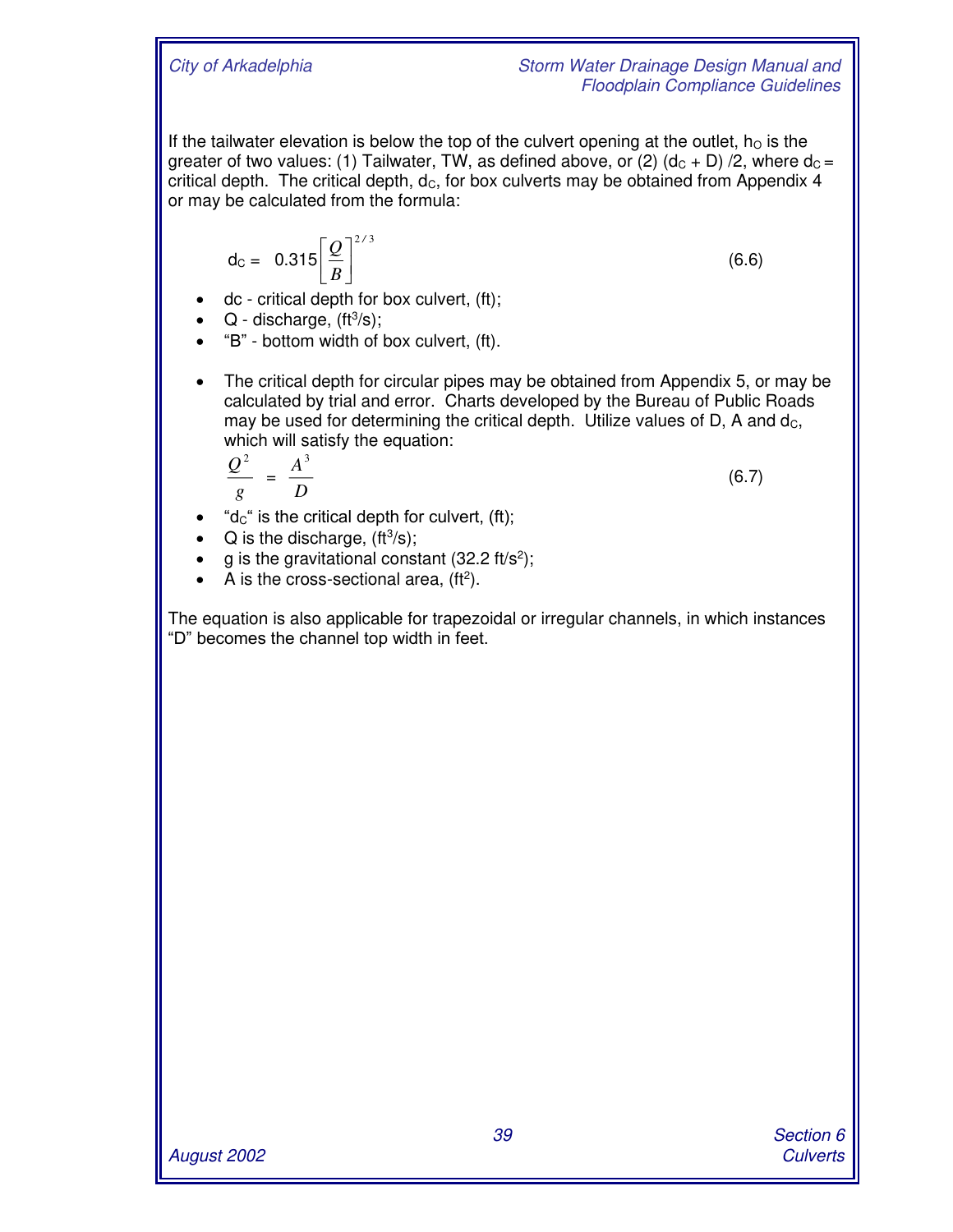# **7.0 BRIDGES**

Once a design discharge and depth of flow have been established, the size of the bridge opening may be determined. The bridge opening shall be designed so that it is in compliance with Section 5 and Section 9.0 of this manual and meets all FEMA requirements.

The basic hydraulic calculations involved in the hydraulic design involve solution of the following:

$$
V = \frac{Q}{A} \tag{7.1}
$$

- "V" is the average velocity through the bridge, (ft/s);
- $\bullet$  "Q" is the flow (ft<sup>3</sup>/s)
- $A''$  is the actual flow area, (ft<sup>2</sup>).

$$
h_f = K_b \frac{V^2}{2g} \tag{7.2}
$$

- " $h_f$ " is the head loss through the bridge in feet;
	- " $K_b$ " is a head loss coefficient (Normally .2 to .5);
- "V" is the average velocity through the bridge in feet per second;
- "g" is the gravitational acceleration (32.2 feet per second per second).

As can be seen from the above, the loss of head through the bridge is a function of the velocity head. This methodology is based on a bridge opening with no piers.

Even though the principle fundamental theory is shown above for a simple crossing, the bridge opening shall designed utilizing the latest version of HEC-RAS computer software. The HEC-RAS Computer Program is available from the U.S. Army Corps of Engineers, Hydrologic Engineering Center, 609 Second Street, Davis, California 95616; or it can be downloaded from their website at [www.hec.usace.army.mil/.](http://www.hec.usace.army.mil/)

Input and output data from the software shall be included within the storm drainage calculations as required by Section 2 of this manual.

August 2002 Bridges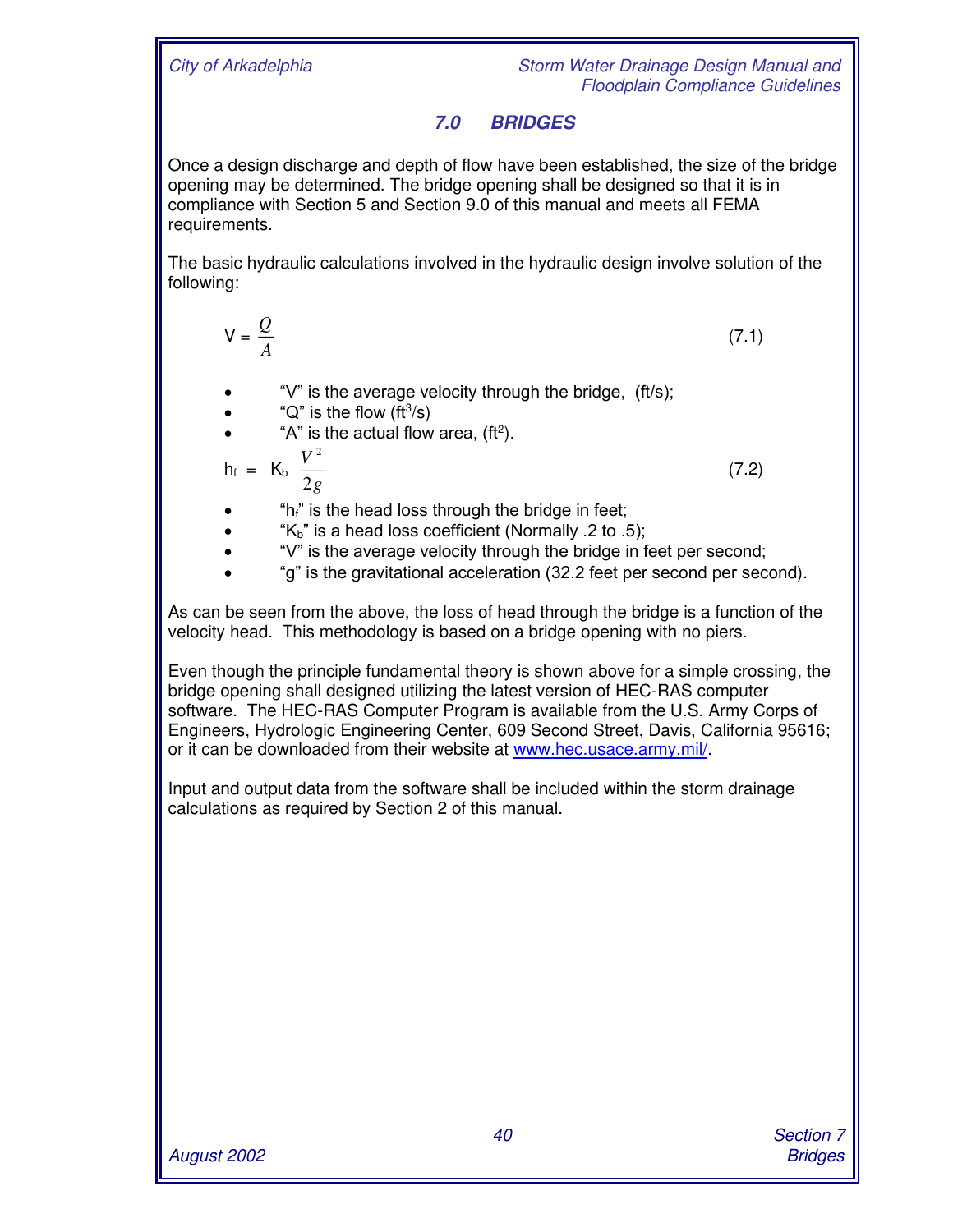# **8.0 DETENTION POND DESIGN**

#### **8.1 General**

Storm water runoff and the velocity of discharge are considerably increased through development and growth of the City. Prior to the development of land, surface conditions provide a high percentage of permeability and longer time of concentration. With the construction of buildings, parking lots, and subdivisions, permeability and the time of concentration are significantly decreased. These modifications may create harmful effects on properties downstream.

The intent of detention pond design in the City of Arkadelphia storm water management policy is to control flood discharges for ultimate fully urbanized watershed development conditions without increasing peak discharges above the peak discharges for natural watershed or pre-development conditions.

# **8.2 Applicable Design Criteria**

Preservation of existing floodplains along the major creeks shall be strongly encouraged; therefore, regional detention/retention ponds may be used to maintain the natural floodplain environment. On-site detention/retention ponds may be allowed for developments, and in such cases, the detention/retention pond shall be a minimum size of one acre, where feasible, to allow for proper maintenance, side slopes and outlet work operation. Detailed engineering studies of the entire watershed basin shall be required to evaluate the timing of hydrographs from regional and on-site facilities.

All detention pond designs shall be performed by an engineer registered in the State of Arkansas. The following criteria shall serve as minimum requirements for detention pond design:

Storage will be required for any commercial development of one acre or more in size. In addition, storage will be required for any parking lot containing 5,000 square feet of paved surface. The requirement can be satisfied by providing an off-site storage facility.

# **8.3 Methodology**

Criteria for differential runoff and detention guidelines are set out below to attempt to decrease the possible effects of development on downstream properties due to increased runoff.

Differential runoff evaluation consists of determination of rates of runoff before and after development, determination of required volume of detention and verification of adequacy of discharge and control structures.

# **8.3.1 Differential Runoff Rates**

Differential runoff rates shall be evaluated by the rational formula. Differential runoff rates shall be evaluated by equation: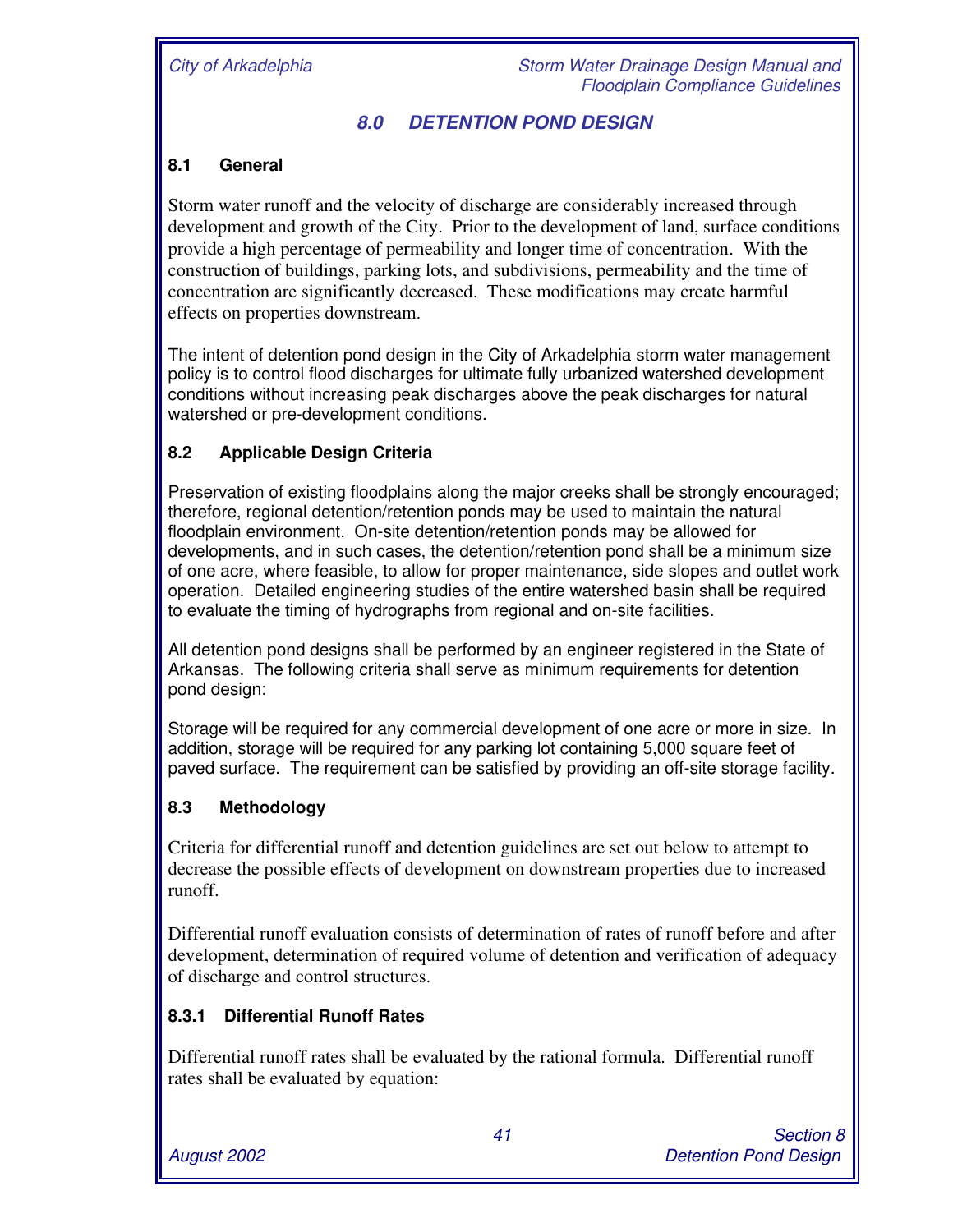$R = (Rd - Ru)$  (8.1)

Where  $R =$  differential runoff rate  $Rd = C$  . I. factor for developed conditions  $Ru = C.I.$  factor for undeveloped conditions Determine "C" value (Table 1, Appendix 1).

Use Figure 1, Appendix 2 to find time of concentration and determine intensity (I).

# **8.3.2 Volume of Detention**

Volumes of detention shall be evaluated according to the following methods:

- A. Volume of detention for projects of less than 50 acres shall be evaluated by the "simplified volume formula."
- B. Volume of detention for projects 50 acres or greater but less than 300 acres may be evaluated either by the "unite hydrograph method".
- C. For projects larger than 300 acres, the developer shall submit his proposed method of evaluation for the sizing of the retention basin or detention basin to the City of Arkadelphia. The method will be evaluated for a professional acceptance, applicability and reliability. No detail review for projects larger than 300 acres will be rendered before the method of evaluation of the retention or detention basin is approved.
- D. Other analytical methods of evaluation of volume of detention require approval by the City of Arkadelphia.

# **8.3.3 Simplified Volume Formula**

Total volume of detention shall be computed by the equation:

$$
V = R \times A \times T_c \text{ (minutes) } \times 60 \text{ (sec./min.)}
$$
 (8.2)

- $V = Total volume of.$
- $R =$ Differential runoff rate
- $A = Area of the project and the acres$
- $T_c$  = Time of concentration from Figure 1, Appendix 2.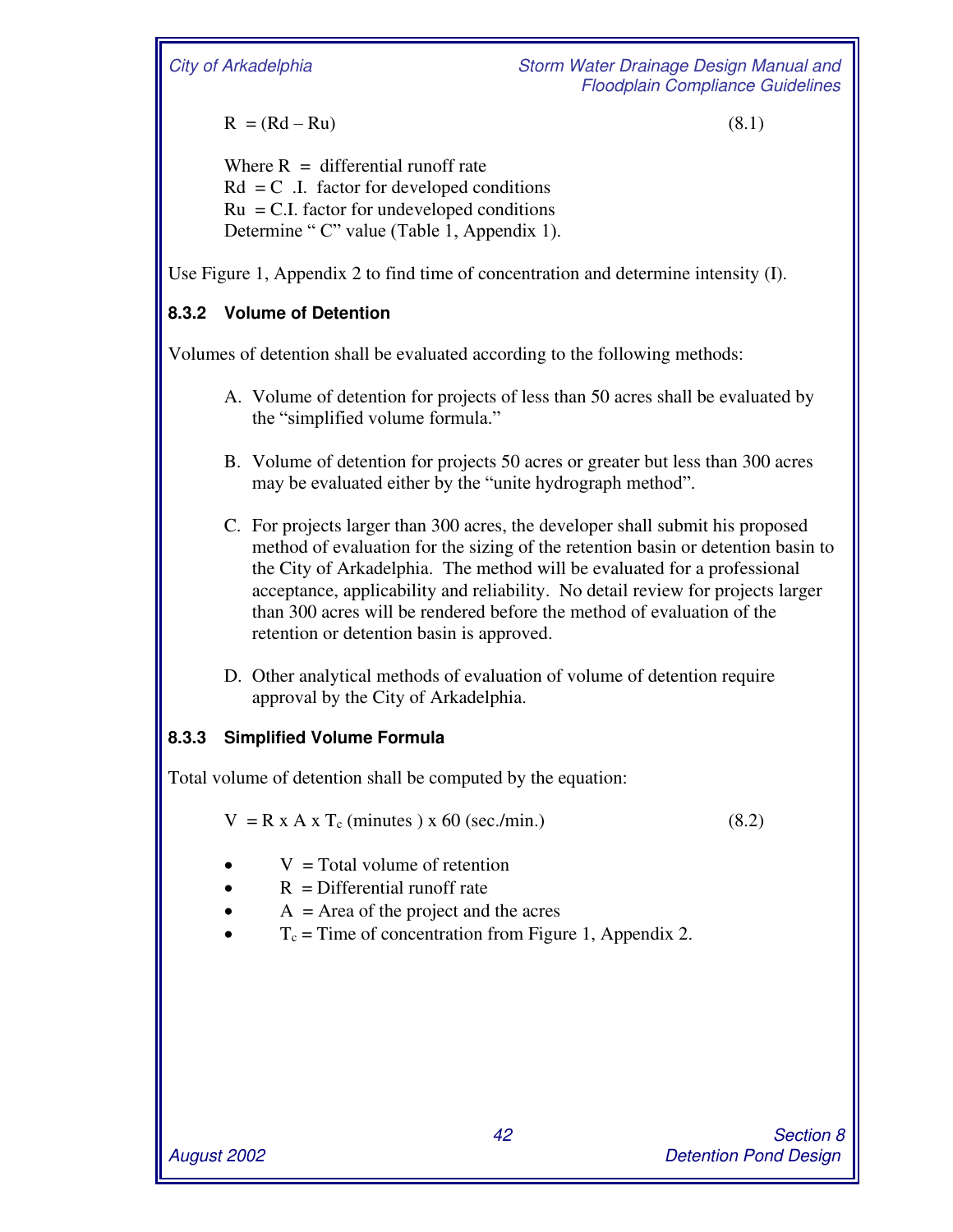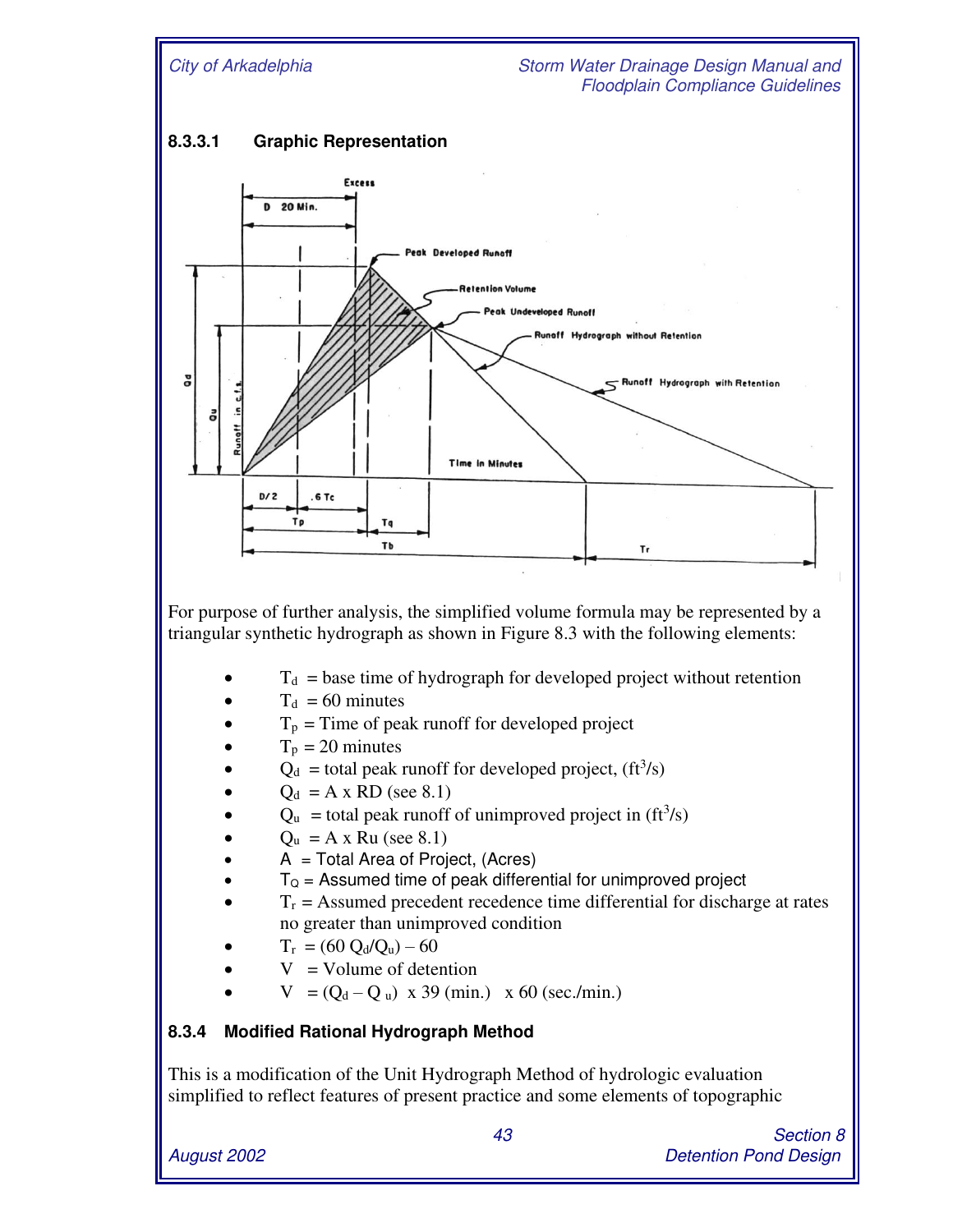characteristics, concentration patterns, and routing. Figure 5-1 illustrated the elements of the modified hydrograph. Steps to develop the hydrograph are as follows:

1. Determine the time of concentration for the project by the use of Figure 1, Appendix 2.

For analysis of large improved channels, time of travel for overland flow and channel are to be analyzed to determine reasonable  $(T_c)$  time of concentration.

2. Determine time of peaking by equation:

 $T_p = D/2 + .6 T_c$ 

Where  $T_c$  = time of peak discharge of developed project in minutes

 $D = 20$  min. – storm duration in minutes

- 3. Determine the base time of the hydrograph without detention, by equation.
- 4. Determine the base time of the hydrograph with detention by equation.

 $T_r = T_b ( (Q_d/Q_u) -1)$ 

Where  $T_r$  = Additional time required for discharged at a rate no greater than that of the undeveloped condition.

 $Q_d$  = total peak runoff of the improved project, (ft<sup>3</sup>/s)

 $Q_d = A \times RD$  (see 8.1)

 $Q_u$  = total runoff of unimproved project, (ft<sup>3</sup>/s)

 $Q_{u} = A \times R_{u}$  (see 8.1)

5. Determine the required volume of detention by equation:

$$
V = \frac{1}{2} \left( Q_d - Q_u \right) T_b x 60
$$

The simplified approach shown above is for use with a single watershed within a development. Complex, multiple, watersheds within a development, where the contributing drainage areas are larger than 300 acres, a software program to determine the unit hydrograph and flows should be used to route the inflow hydrograph through the watersheds to the storage area. The Corp's of Engineers HEC-HMS software is the preferred method for this routing, however, other programs can be used with the approval from the City of Arkadelphia.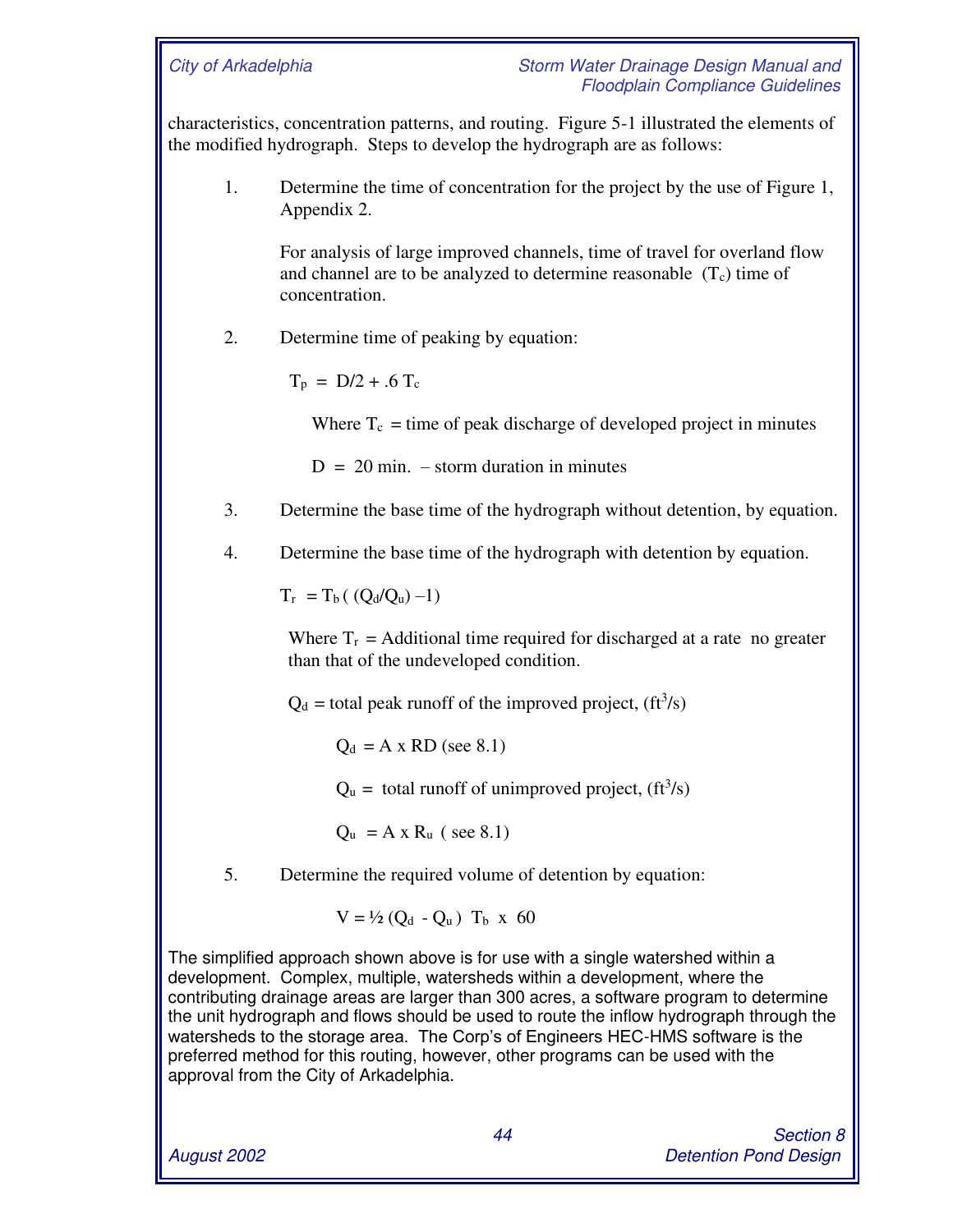# **8.4 Design Requirements**

Detention facilities shall be located within the parcel limits of the project under consideration. No detention or ponding will be permitted within public road right-ofways. Location of detention facilities immediately upstream or downstream of the project will be considered by special request if proper documentation is submitted with reference to practicality, feasibility, and proof of ownership or right-of-use of the area proposed. Conditions for general location of detention facilities are identified in the following sections.

Analysis of all elements of design is always performed by the engineer of record. The following outline is provided to ascertain that certain critical elements of design are in workable compliance to the aims of design. For all projects submit routing calculations of tabulated proof of adequacy for tributary runoff or detention, it is recommended that verification be made of: (a) volume of detention for the total project, (b) tributary (Q) peak runoff to the basin, (c) balance maximum outflow rate from the low-flow structure, (d) ratios of in flow to out flow rates, (e) detention dikes or dams, (g) safety features, (h) maintenance features.

In addition, routing calculations, (projects greater than 50 but less than 300 acres) shall be submitted in legible tabulated form. Proof of adequacy of volume of detention and sizing computations for low-flow structure shall also be submitted. Features of stability and safety may also need to be documented if the scope of the project requires special attention in this area of design.

Projects over 300 acres in area shall provide documented verification of adequacy according to scope and complexity of design.

# **8.4.1 Dry Reservoirs**

Wet weather ponds or dry reservoirs shall be designed with proper safety, stability, and ease of maintenance facilities, and shall not exceed four (4) feet in depth. Maximum side slopes for grass reservoirs shall not exceed maximum side slopes for grass reservoirs shall not exceed one (1) foot vertical for three (3) feet horizontal (3:1) unless adequate measures are included to provide for the above noted features. In no case shall the limits of maximum water surface elevation be closer than thirty (30) feet horizontally from any building and less than one (1) foot vertically below the lowest sill or floor elevation.

The entire reservoir area shall be seeded, fertilized, mulched, sodded or paved as required prior to final plat approval or issuance of certificate of occupancy. Overflow areas shall be protected against erosive velocities.

# **8.4.2 Open Channels**

Normally permitted open channels may be used as detention areas provided that the limits of the maximum design water surface elevation are not closer than thirty (30) feet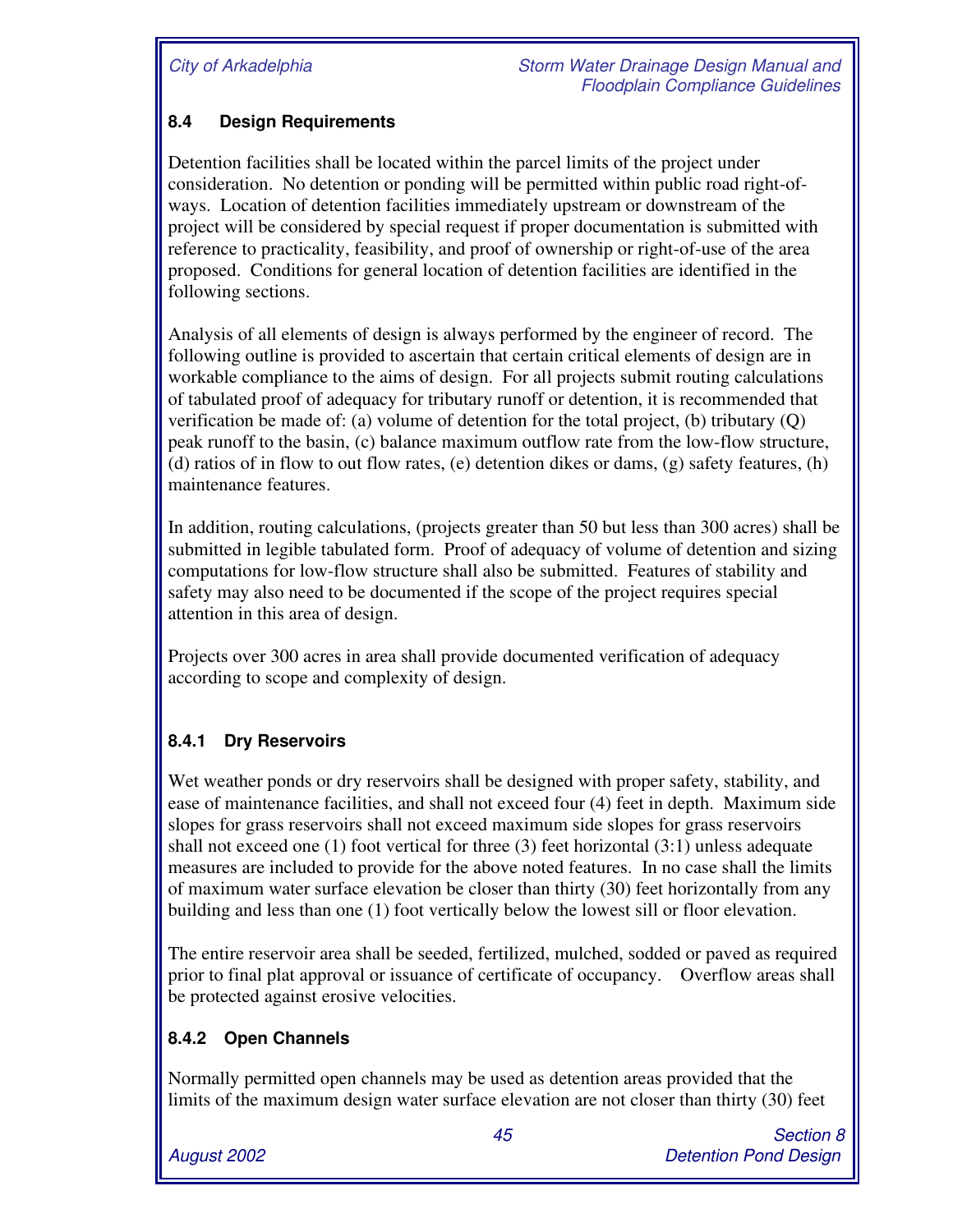horizontally from any buildings, and less than one (1) foot below the lowest sill or floor elevation of any building. No detention will be permitted within public road rights-ofway unless approval is given by the City of Arkadelphia. Maximum depth of retention and open channels shall be four (4) feet. Minimum flow line grade shall be 0.5 percent for grass or untreated bottoms or 0.3 percent for paved channels.

For trapezoidal sections, the maximum side slopes of the detention of the channel shall not exceed one (1) foot vertical for three (3) feet horizontal (3:1). For design of stability, and ease of maintenance shall be observed by the design engineer.

The entire reservoir area of the open channel shall be seeded, fertilized, mulched, sodded or paved as required in elevations resulting from channel detention shall not adversely effect adjoining properties.

# **8.4.3 Permanent Lakes**

Permanent lakes with fluctuating volume controls may be used as retention areas provided that the limits of the maximum water surface elevation are no closer than thirty (30) feet horizontal from any building and less than one (1) foot below the lowest sill or floor elevation of any building.

Maximum side slopes for the fluctuating area of permanent lakes shall be one (1) foot vertical to three (3) feet horizontal (3:1) unless provisions are included for safety, stability, and ease of maintenance.

Suggested maximum fluctuation from permanent pool elevations to maximum water surface elevation shall be three (3) feet. Each design has its own particular parameters in relation to the adjoining topography.

Special consideration is suggested to safety and accessibility to small children in design of permanent lakes in residential areas. It is suggested that the minimum of twenty-five percent (25%) of the permanent pool area be no less than 10 feet. Allowances for silting under denuded soil conditions (during construction) for a period no less than one year is also recommended.

The entire fluctuating area of the permanent reservoir shall be seeded, fertilized and mulched, sodded or paved. Any area susceptible to or designed as overflow by higher design intensity rainfall (100-year frequency) shall be sodded or paved, depending on the design velocities.

An analysis shall be furnished of any proposed earthen dam construction soil. A boring of the foundation for the earthen dam may be requested by the City of Arkadelphia. Earthen dam structures shall be designed by a licensed Professional Engineer in the state of Arkansas.

# **8.4.4 Parking Lots**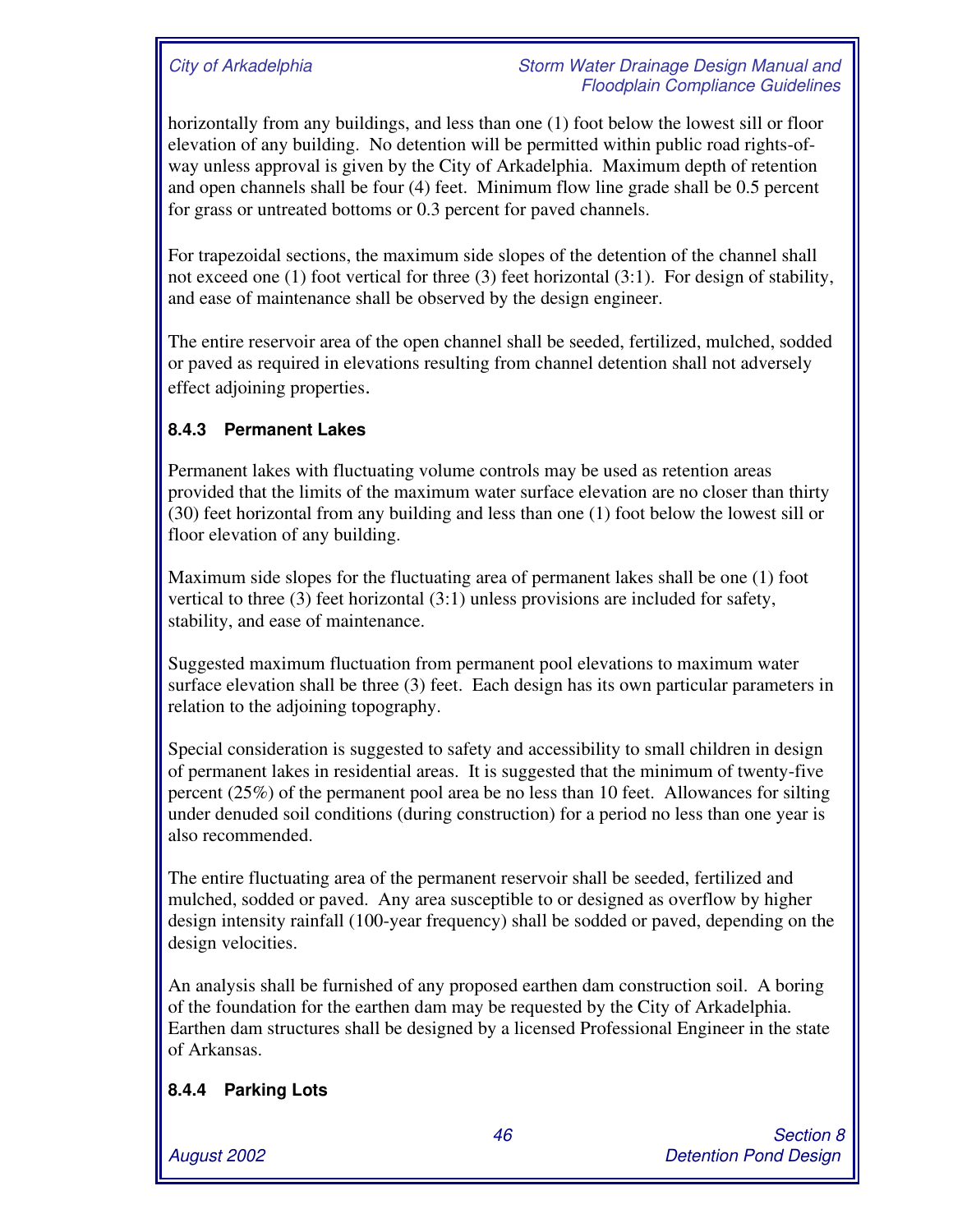Detention is permitted in parking lots to maximum depths of 6 inches. In no case should the maximum limits or storage be designed closer than ten (10) feet from a building unless waterproofing of the building and pedestrian accessibility are properly documented and approved.

The minimum freeboard and the maximum design water surface elevation to the lowest sill or floor elevation shall be one (1) foot.

# **8.4.5 Control Structures**

The 100-year frequency storm is to be used to determine the volume of detention storage required. In addition, the outlet structure shall be designed such that peak discharges for the fully urbanized development are not increased for the pre-developed storm frequencies of the 5-year, 10 year, 25 year, 50 year, and 100-year storm event.

Detention facilities shall be provided with obvious and effective control structures. Plan view and sections of the structure with adequate details shall be included in plans.

The maximum discharge shall be designed to take place under total anticipated designhead conditions.

Sizing of the low-flow pipe shall be by inlet control or hydrologic control or hydrologic gradient requirements. Low-flow pipes shall not be smaller than twelve (12) inches in diameter to minimize maintenance and operating problems except in parking lot and roof retention where minimum size of openings shall be designed specifically for each condition. A bar-screen on a minimum 3:1 slope to reduce blockage by debris is suggested on the flow-pipe.

An emergency spillway or overflow area shall be provided at the maximum 100-year pool level. Where the outflow structure conveys flow through the embankment in a conduit, the conduit shall be reinforced concrete designed to support the external loads. The conduit is to withstand the internal hydraulic pressure without leakage under full external load or settlement, and must convey water at the design velocity without damage to the interior surface of the conduit.

The outflow structure shall discharge flows into the natural stream or unlined channels at a non-erosive rate in accordance with the requirements of this design manual.

Earth embankments used to impound required detention volume shall be constructed according to specifications for fill and shall be based on a Geotechnical investigation for the site. The Geotechnical investigation shall be performed by a registered Professional Engineer in the state of Arkansas, with an emphasis in geotechnical analysis and shall include, as a minimum, the type of material on-site, water content, liquid limit, plasticity index and desired compaction.

#### **8.5 Maintenance**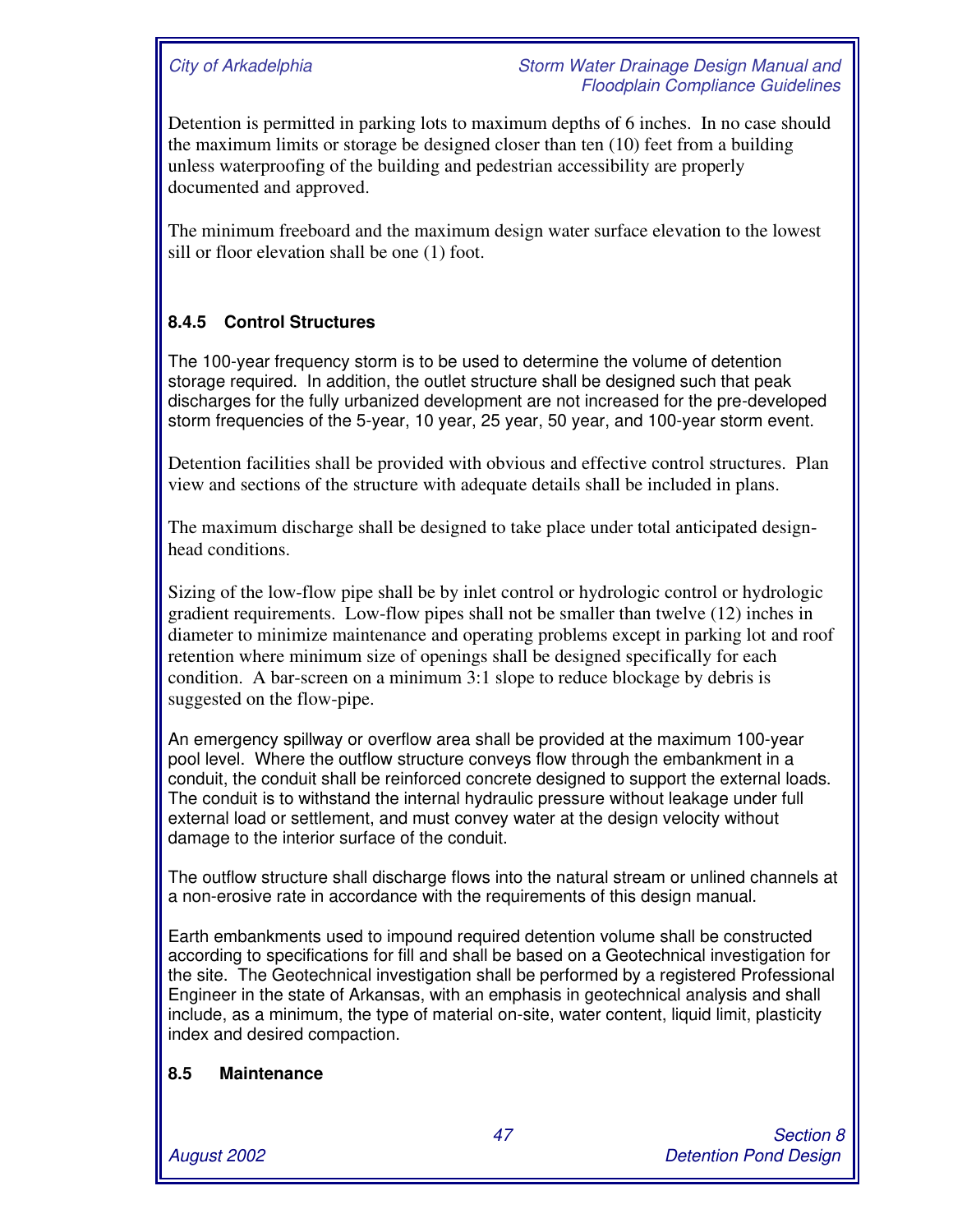Detention facilities, when mandatory, are to be built in conjunction with storm sewer installation and/or grading. Since these facilities are intended to control increased runoff, they must be partially or fully operational soon after the clearing of the vegetation. Silt and debris connected with early construction shall be removed periodically from the detention area and control structure in order to maintain a close to full storage capacity.

Maintenance of detention facilities is divided into two components. The first is long-term maintenance which involves removal of sediment from the basin and outlet control structure. Maintenance to an outlet structure is minimal due toe initial design of permanent concrete or pipe structures. Studies indicate that in developing areas, to be needed once every 5 to 10 years. The City is responsible for long-term maintenance.

Short-term maintenance or annual maintenance is the second component and is the responsibility of the property owner or association. The items considered short-term maintenance are as follows:

- 1. Minor dirt and mud removal
- 2. Outlet cleaning
- 3. Mowing
- 4. Herbicide spraying
- 5. Litter Control

The responsibility of all maintenance of the detention facilities and subdivision projects shall remain with the developer until the project has been approved for final platting. Upon final plat approval, the short-term maintenance responsibility shall be vested in the trustees indenture of trusts shall clearly indicate resident responsibility for maintenance in cases of projects without common ground.

The responsibility of maintenance of the retention facilities and single lot development projects shall remain with the general contractor until final inspection of the development is performed and approved, and a legal occupancy of the project, the maintenance of detention facilities shall be bested with the owner of the project.

If the trustees or owner fail to provide reasonable degree of maintenance and the facilities become inoperable or ineffective, as determined by the City of Arkadelphia, remedial work will be performed by the City of Arkadelphia and assess the trustees or owner for the cost of repair and maintenance.

Access must be provided for maintenance in detention basin design for periodic desilting and debris removal. Basins with permanent storage must include dewatering facilities to provide for maintenance. Detention basins with a drainage area of 300 acres or more must include a desilting basin in the upstream pool area.

Security fencing with a minimum height of 6 feet shall encompass the detention storage area if the velocity, depth, or slopes create a potentially dangerous condition as determined by the City Engineer. The fence shall be designed so as to allow access for maintenance and so as not to restrict storm water flow into or out of the detention basin.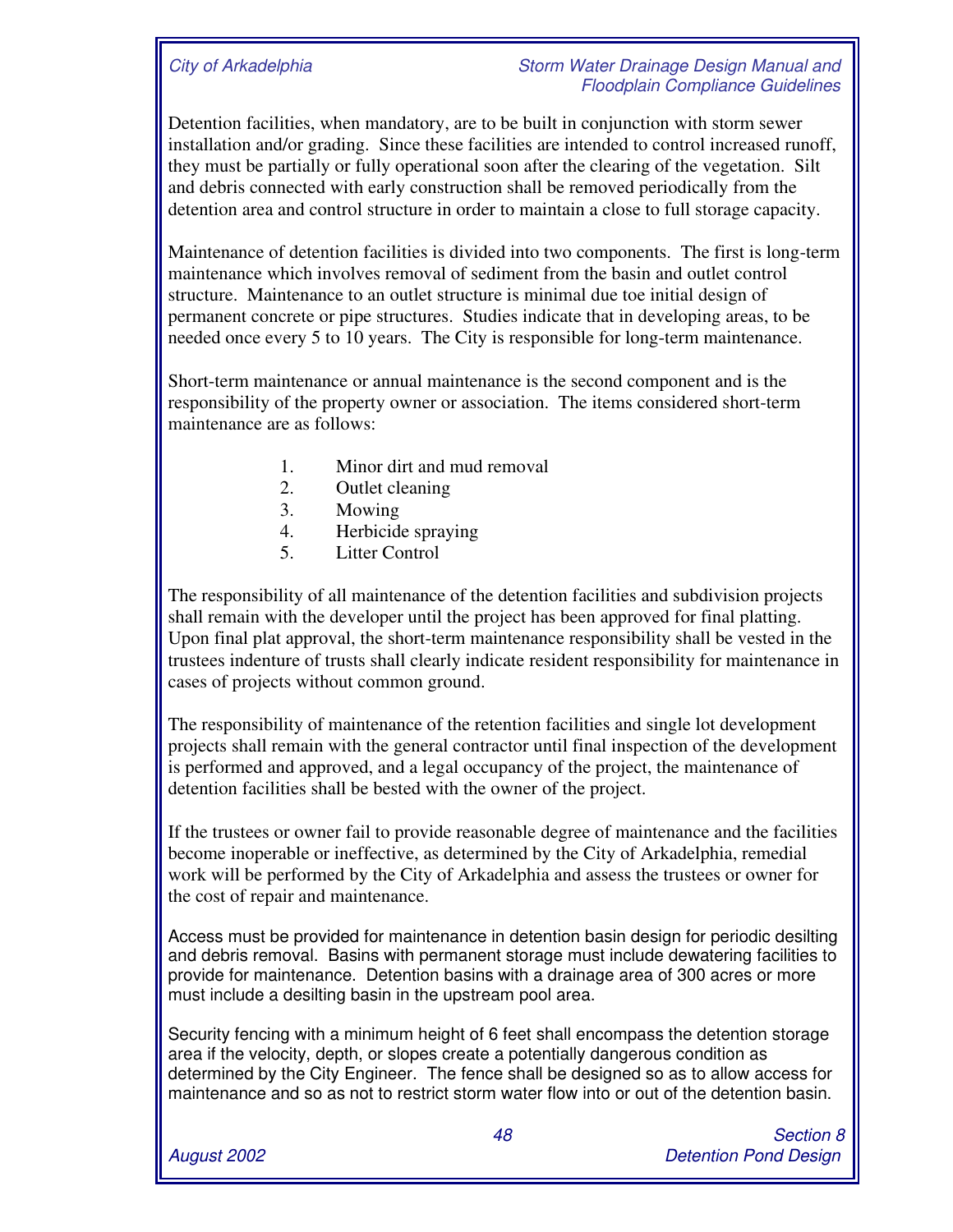A maintenance equipment access ramp shall be provided. The slope of the ramp shall not exceed 6:1 and the minimum width shall be 10 feet.

# **8.5.1 Easements**

Two types of easements shall be provided in plans for detention facilities:

A. Maintenance Easement:

All detention reservoirs with the exception of parking lot and roof detention shall be enclosed by a maintenance easement for public use. The limits of the easement shall extend ten (10) feet beyond the maximum anticipated flooding area.

# B. Drainage Easement:

A minimum ten (15) foot wide drainage easement shall be provided within the reservoir area, connecting the tributary pipes and the discharge system for possible future elimination of detention.

#### **8.6 Calculations**

Computations performed for detention pond sizing shall be submitted in a format consistent with Form 6 in Appendix 3.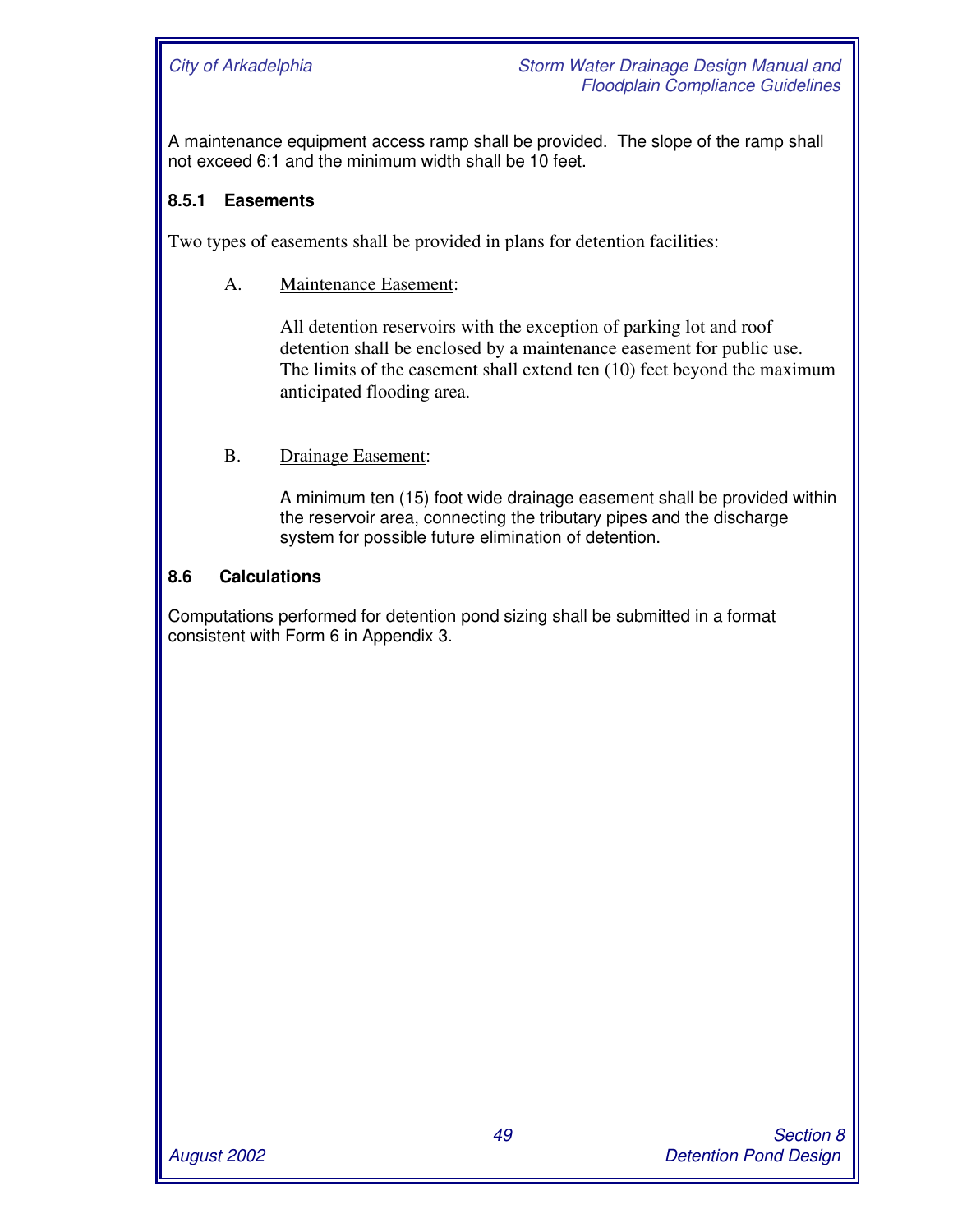# **9.0 FLOODPLAIN GUIDELINES**

#### **9.1 General**

The purpose of this section is to give guidelines on the modifications and management of the floodplains within the City of Arkadelphia. The requirements given here apply to the study of existing water courses and the definition of the associated floodplains. Any variances to these requirements must be reviewed and approved by the City of Arkadelphia.

# **9.2 General Guidelines**

Any developer or individual that wishes to modify a floodplain, be it 100-year or some other frequency, or floodway, must prepare and submit to the City of Arkadelphia a report that explains the nature of this modification. This report must be based on the fully-urbanized 100-year floodplain. This report needs to be reviewed and approved by the City Engineer before the modifications can take place. This report shall include the revised mapped 100-year fully-urbanized floodplain. It shall also include any revised hydrology that has been computed.

In addition, anyone wishing to modify the floodplain or floodway must comply with all of the regulations set forth in the National Flood Insurance Program (NFIP). That is to say, a Letter of Map Revision must be submitted to the Federal Emergency Management Agency, to incorporate changes to the floodplain. In some cases a Conditional Letter of Map Revision may be required prior to construction. All of FEMA's requirements regarding LOMR's and CLOMR's must be met.

In order for the construction plans to be approved by the City there must be one (1) foot of freeboard between the 100-year fully-urbanized water surface elevation and the adjacent finish floors of any structure.

There shall not be any rise in the floodplain or floodway base flood water surface elevation. Encroachment shall be limited to the floodplain fringe. Floodway encroachment will not be permitted. Construction within or modification to the floodplain or floodway will only be permitted if FEMA requirements are met and the base flood water surface elevation is not modified. In addition the modifications within the floodplain or floodway must maintain the pre-developed storage capacity of the floodplain.

# **9.3 Hydrology**

Any hydrologic study performed within the City of Arkadelphia must comply with the guidelines set forth in this manual. This includes submitting to the City a hydrologic work map that includes watershed boundaries, and all other hydrologic parameters.

# **9.3.1 Rational Method**

For areas less than 300 acres, the rational method can be used to compute runoff. This method is described in Section 3 of this manual. Table 1 in Appendix 1, shows typical values for C-factors and shows some typical values for the inlet time. The intensityduration-frequency curve for Arkadelphia is included in Figure 1, Appendix 2.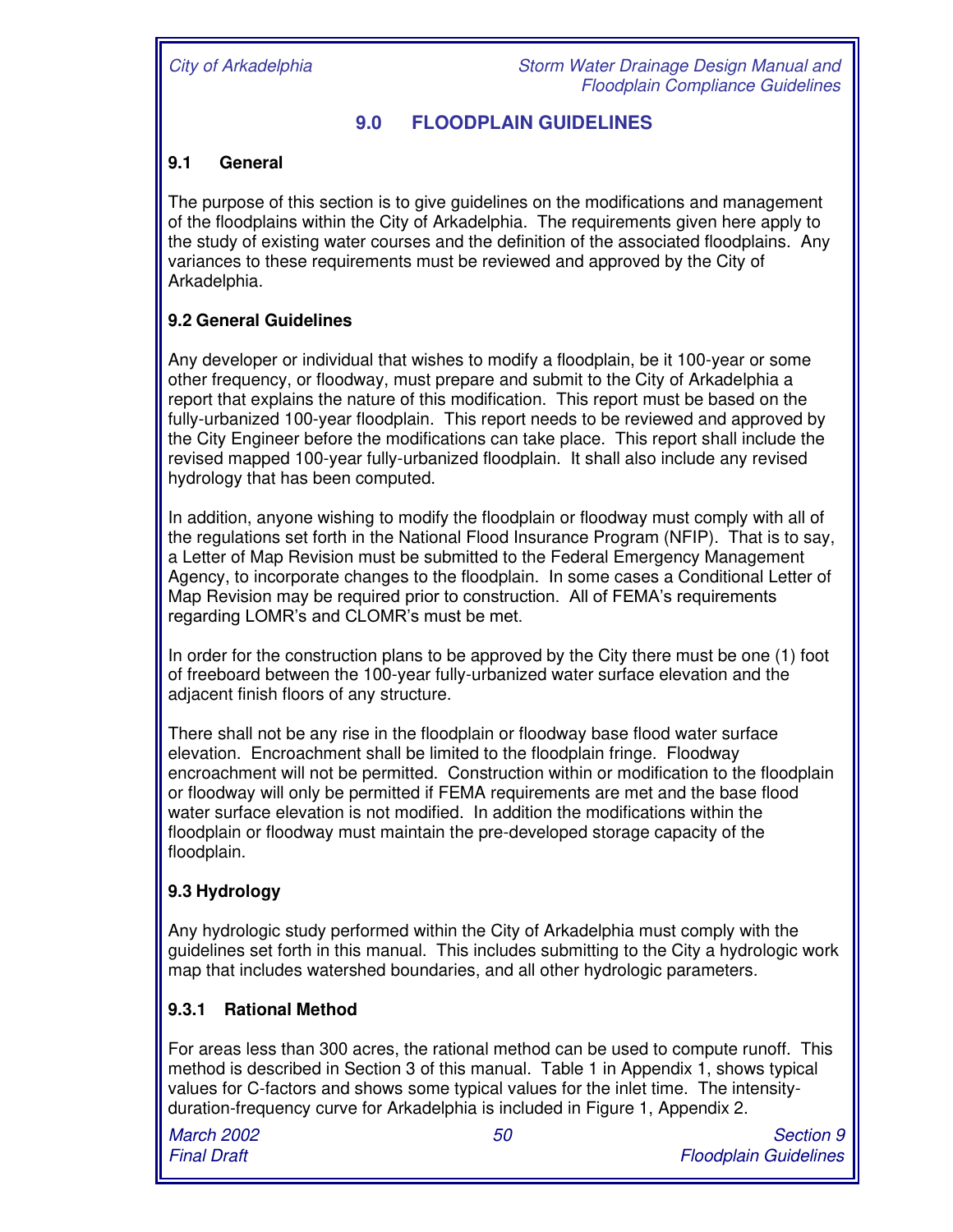# **9.3.2 Unit Hydrograph Method**

For areas greater than 300 acres the Snyder's Unit Hydrograph Method is to be used. Section 3 of this manual details the computational procedure for this method.

Complex, multiple, watersheds within a development, where the contributing drainage areas are larger than 300 acres, a software program to determine the unit hydrograph and flows should be used to route the inflow hydrograph through the watersheds to the storage area. The Corp's of Engineers HEC-HMS software is the preferred method for this routing, however, other programs can be used with the approval from the City of Arkadelphia.

#### **9.4 Hydraulics**

Any modification to a floodplain within the City of Arkadelphia requires a hydraulic study, performed by a Professional Engineer licensed in the State of Arkansas, to determine the floodplain elevations. All hydraulic studies along water courses must comply with FEMA's guidelines; however, there are a few additional requirements that must be met before the flood study is approved and modifications of the floodplain is allowed.

First of all, the flood study should map the 100-year fully developed floodplain boundary. Lots and other substantial structures adjacent to the watercourse must be constructed one (1) foot above the 100-year fully urbanized water surface elevation. In addition, a Letter of Map Revision Request is required for all developments that modifies the floodplain. A conditional Letter of Map Revision is required only in those instances that FEMA requires one. All other FEMA guidelines must be met.

The Corps of Engineers HEC-RAS computer program shall be used to compute the water surface elevation. To do so, cross sections along the watercourse must be surveyed no greater than 400 ft. apart for tangent sections of channel and no greater than 200 ft. apart for curvilinear sections of channel unless otherwise approved by the City of Arkadelphia. Roughness values shall be determined based on the table in Table 4, Appendix 1. A printout of the computer model as well as an electronic copy of the HEC-RAS files shall be submitted with the Hydraulic Report for any work proposed in the floodplain

Table 4, Appendix 1, shows the maximum permissible velocities that are to be allowed in the channel. Velocities above that which is shown in Table 4 must be reduced or approved by the City of Arkadelphia.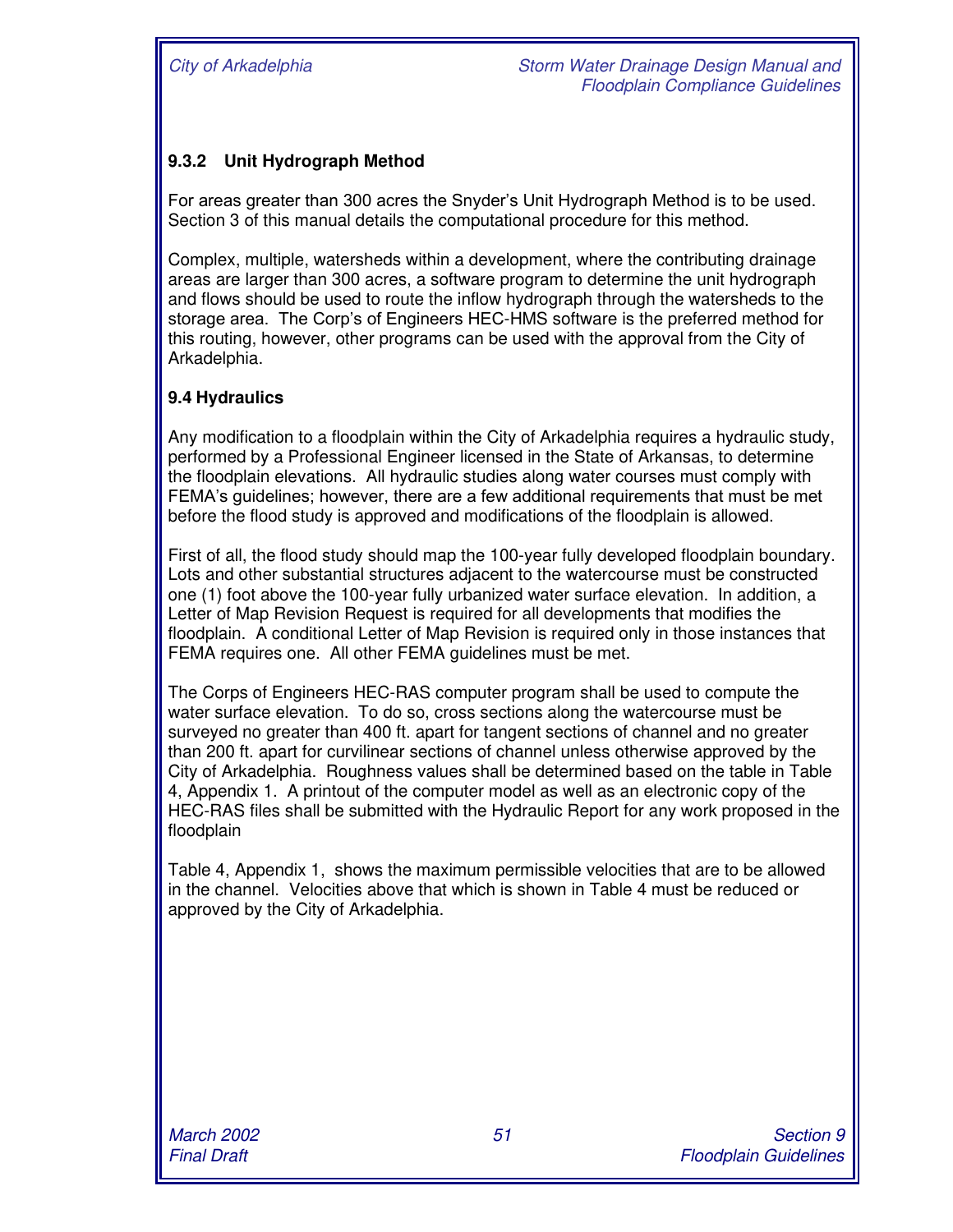# **10. EROSION CONTROL**

#### **10.1 General**

This section summarizes the requirements set forward by the Environmental Protection Agency's (EPA's) Clean Water Act, administered in the state by the Arkansas Department of Environmental Quality (ADEQ). The Arkansas Department of Environmental Quality can be contacted at 501-372-0688 or www.adeq.state.ar.us

Further details regarding these requirements can be found in the Federal Register, Volume 63, Number 128 dated July 6, 1998. Details for some standard erosion control devices are included in Figures 3 through 10 in Appendix 2. A copy of the permit (Permit No. ARR10A000) application, Notice of Intent, and Notice of Termination are included in Figure 11 and 12, respectively, in Appendix 3.

Any development within the City of Arkadelphia must comply with both Federal and State requirements regarding erosion protection.

#### **10.2 National Pollutant Discharge Elimination System (NPDES) Requirements**

As part of the Water Quality Act of 1987, storm water discharges associates with industrial activity from a point source to waters of the United States is unlawful, unless authorized by an National Pollutant Discharge Elimination System (NPDES) permit. Construction activities which disturb an area greater than 5 acres by grading, clearing, grubbing or other construction activity is defined as an industrial activity, subject to the requirement of an NPDES permit. In order to effectively manage the permit process, the EPA has produced a general permit for construction activities, which defines specific conditions and requirements to be met as part of the permit. The general permit establishes the procedures required for proper coverage, the requirement for a Storm Water Pollution Prevention Plan (SWPPP) and requirements for termination of permit coverage.

In addition to NPDES permits for construction activities, large and medium size municipalities are required to obtain NPDES permits for their Municipal Separate Storm Sewer System (MS4) to control storm water outflow into waters of the United States. This permit will require local jurisdictions to take an active role in monitoring and controlling pollution due to storm water runoff from a variety of sources including construction activities. Therefore, in addition to meeting the requirements for the general permit, the site operator is obligated to contact the local jurisdiction to determine local requirements that may be required in addition to general permit coverage for discharge of industrial storm water runoff.

As noted above, all construction activities that disturb 5 acres or more land area or are a part of a common development or plan of sale is subject to the NPDES permit requirement. Failure to abide by the terms of the general permit or failure to develop and implement a site-specific NPDES permit is a violation of federal law, which can subject the owner or operator to severe fines or imprisonment.

Compliance with the requirements of the general permit consists of four major components: determination of eligibility, preparation and implementation of a Storm Water Pollution Prevention Plan, submission of the Notice of Intent, and submission of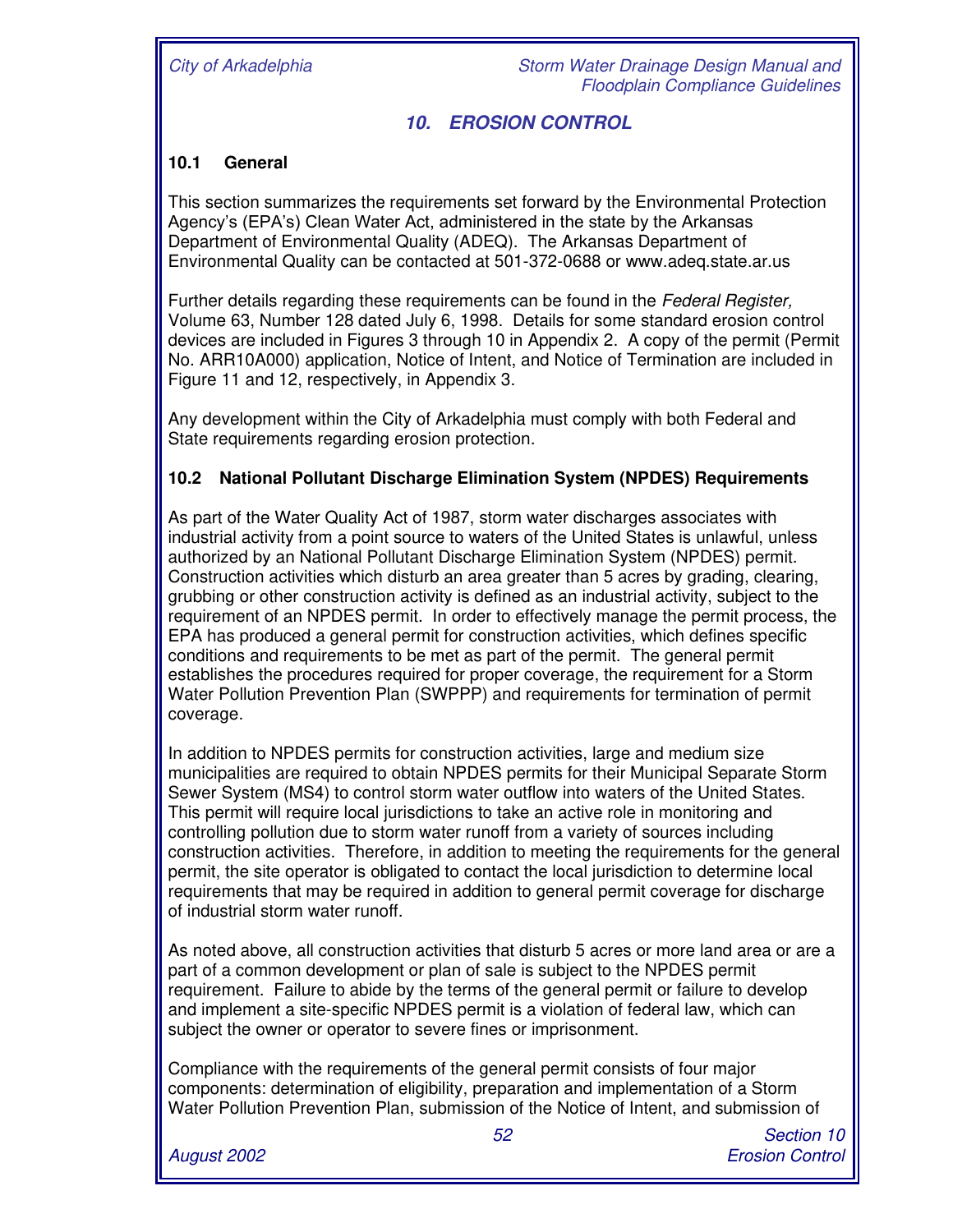the Notice of Termination. Note that the Storm Water Pollution Prevention Plan (SWPPP) is prepared in conjunction with the construction documents for the site and before the submission of the Notice of Intent (NOI) to the EPA.

# **10.3 Eligibility Determination**

Permittees are only eligible for coverage under the Construction General Permit (CGP) provided that their storm water discharges and storm water discharge-related activities do not adversely impact federally listed endangered or threatened species or critical habitats. Applicants are required to conduct an assessment of the impacts of their storm water discharges and storm water discharge-related activities on endangered and threatened species and critical habitat. Addendum A of the Construction General Permit provides detailed instructions to assist applicants in conducting an assessment and pursuing formal consultation with federal wildlife protection agencies if necessary. The process is briefly described below, however, operators are strongly advised to refer to addendum A of the permit.

- 1. Determine if the construction site is found within designated critical habitat for listed species. Operators may contact the U.S. Fish and Wildlife Service for information on critical habitat. If the project site is located within critical habitat, the operator must consider impacts to critical habitat when following the remaining steps.
- 2. Determine if listed species are located in the county(ies) where the construction activity will occur. Operators can obtain a county-by-county list of federally listed threatened and endangered species from the U.S. Fish and Wildlife Service (FWS) office listed above. After a review of the information from the FWS, if no listed species are located in the proposed site's county(ies) (or if the site's county is not listed), and the construction site is not located within designated critical habitat, the operator is eligible for CGP coverage without further inquiry into the presence of or effect to listed species. If it is determined that listed species are located in the site's county, the operator must proceed to step 3.
- 3. Determine if any federally listed endangered or threatened species may be present in the project area) refer to Addendum A for a description of what constitutes the project area). Addendum A provides several options that the operator may conduct to satisfy this requirement. The operator may be able to obtain further guidance from the local Fish and Wildlife Service office on which option is most appropriate for the operator to conduct given the site location and listed species occurring in the country. If through the operator's assessment no species are determined to exist in the project area, the operator is eligible for CGP coverage (not that due to the large number of requests, the FWS typically will not conduct its own assessment or provide any formal "approval" or written documentation at this stage in the process). If listed species are found in the project area, applicants must indicate the location and nature of this presence in the SWPPP and proceed to the following step.
- 4. Determine if listed species or critical habitats are likely to be adversely affected by *the construction activity's storm water discharges or storm water discharge*related activities. The scope of effects to consider will vary with each site. If it is unclear whether the proposed project is likely to adversely a listed species or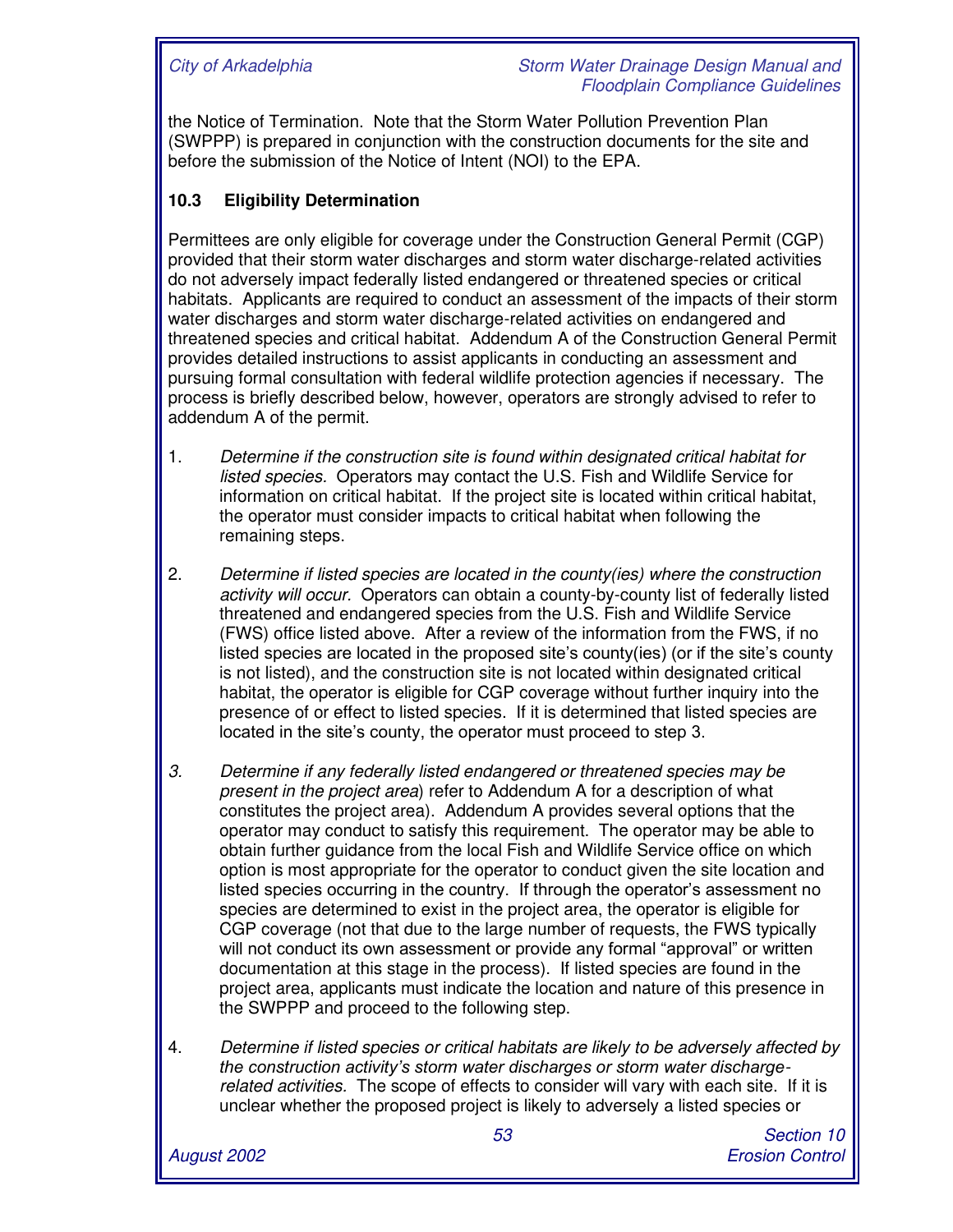critical habitat, the local Fish and Wildlife Service office should be contacted for assistance. If it is determined that adverse effects are likely, the operator must follow step 5.

- 5. Determine if measures can be implemented to avoid any adverse effects. In some cases measures may be able to be implemented to avoid or eliminate the likelihood of adverse effects prior to applying for permit coverage. These measures may involve relatively simple changes to the construction activity such as rerouting a storm water discharge to bypass an area where species are located, relocating BMPs, or by changing the "footprint" of the construction activity. The operator may wish to contact the FWS to find out what measures might be suitable to avoid or eliminate the likelihood of adverse impacts to listed species and/or critical habitat. If measures are adopted (or changes are made to the proposed construction activity) that would avoid or eliminate adverse effects, the operator must abide by those measures during the course of permit coverage. If measures to avoid the likelihood of adverse effects are not available, the applicant must proceed to the step 6.
- 6. If a determination has been made that construction activity will affect endangered species, then the applicant must receive clearance from Fish and Wildlife Services and/or the National Marine Fisheries Service to obtain permit coverage. In this case, the operator must initiate formal or informal Endangered Species Act consultation with the Fish and Wildlife Service. This process is described in detail in Addendum A.

After permit eligibility has been determined, preparation of the Storm Water Pollution Prevention Plan may begin.

# **10.4 Preparation of the Storm Water Pollution Prevention Plan**

The Storm Water Pollution Prevention Plan (SWPPP) is the document(s) that defines the measures to be employed to prevent the release of pollution from the construction site. The SWPPP consists of two components, a narrative description of the project, and a drawing of the site with proposed improvements and pollution reduction methods shown. The SWPPP shall be included within the construction documents and reviewed for compliance by the City of Arkadelphia for all developments either for or constructed within the planning jurisdiction of the City of Arkadelphia. The SWPPP shall be prepared by a Profession Engineer licensed in the state of Arkansas.

The SWPPP identifies the techniques that the operator will use to reduce site erosion and sediment loss and manage construction-related wastes. It identifies the maintenance procedures that the operator will perform to preserve the efficiency of the techniques used. The SWPPP must clearly describe the control measures, the timing and sequence of implementation, and which permittee (contractor) is responsible for implementation of the control measures.

Unlike many construction documents, the SWPPP is very likely to change during the course of construction due to variations in construction techniques and/or site conditions. These modifications should be made by the original preparer of the SWPPP or someone else experienced in the design of erosion and sediment control systems in order to maintain the effectiveness of the original SWPPP design.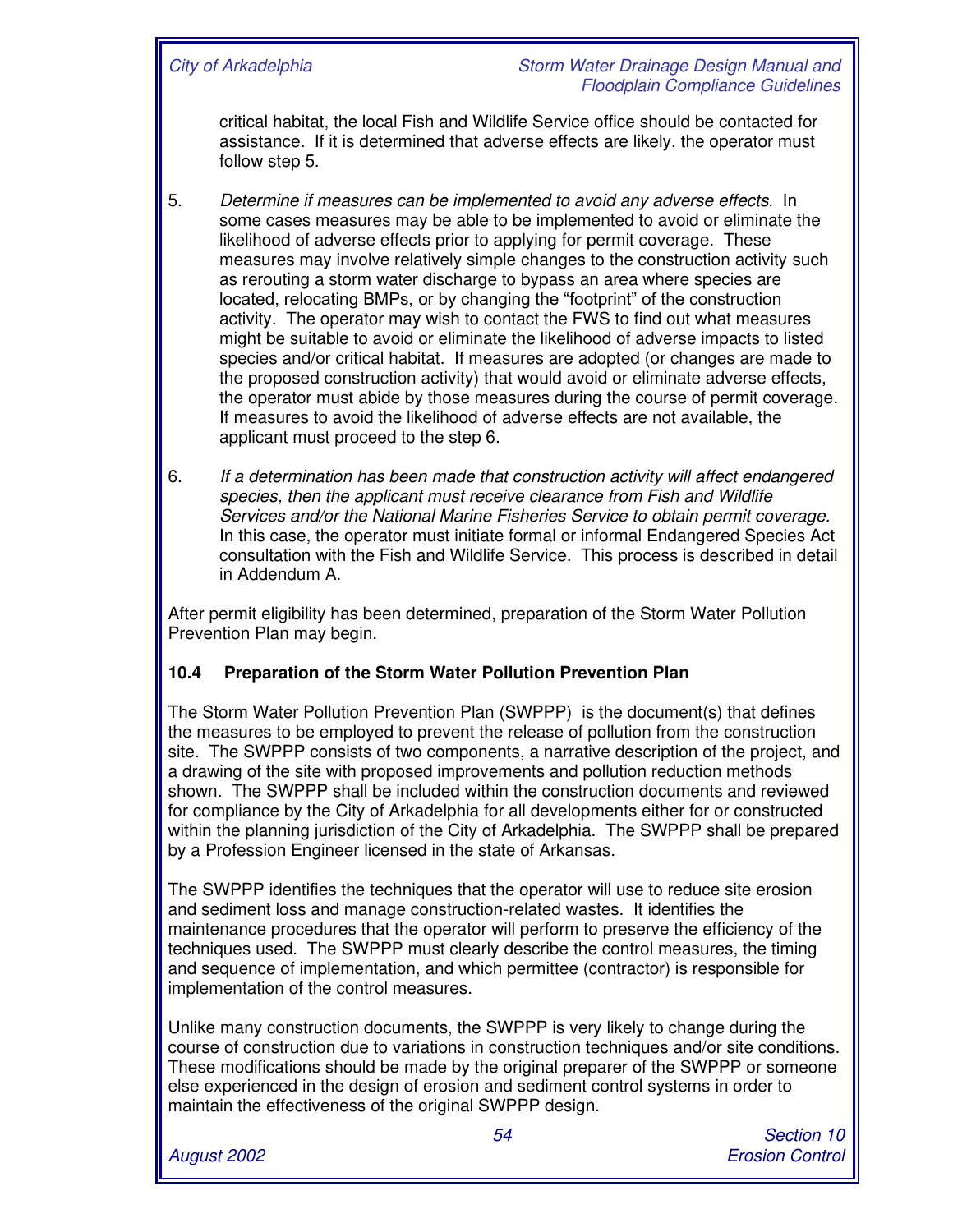The SWPPP is not submitted to the ADEQ as part of the NOI; instead it must be available onsite or nearby for inspection by EPA or ADEQ personnel, state and/or local jurisdiction staff, and the public upon request.

In preparing the SWPPP the following information must be presented (detailed explanations of each item are presented in Section 6):

- 1. Site Description
	- A. Description of Construction
	- B. Project Sequencing
	- C. Total and Disturbed Areas of Site
	- D. Estimate of Runoff Coefficient (C) Before and After Construction
	- E. General Location Map
	- F. Site Map With Drainage and Layout Information
	- G. Location and Description of Any Discharge Associated with Industrial Activity Other Than Construction
	- H. Name of Receiving Waters
	- I. If Applicable, Information on Wetlands
	- J. Copy of Permit Requirements
	- K. If Applicable, Information on Listed Species or Critical Habitat Affected by **Activity**
	- L. If Applicable, Information on Historic Places Affected by Activity
- 2. Controls To Be Used Onsite
	- A. Construction, Erosion and Sediment Controls
	- 1. Stabilization Practices
	- 2. Structural Practices
	- B. Post-Construction Storm Water Management Controls
	- 1. Flow and Pollutant Reduction Practices
	- 2. Velocity Dissipation Devices<br>C. Other Controls
	- **Other Controls**
	- 1. Solid Material Discharge
	- 2. Offsite Sediment Tracking
	- 3. Compliance with State and Local Requirements for Waste Disposal
	- 4. Construction and Waste Materials Storage
	- 5. Pollutant Sources from Construction Support Activities
	- 6. Protection Measures for Listed Species or Critical Habitat
	- D. Compliance with State and Local Requirements for Sediment and Erosion **Control**
- 3. Maintenance Procedures for Control Measures
- 4. Inspection Requirements
- 5. Planned Non-Storm Water Discharges

Outlines for both the narrative and the drawings are included in Section 6 of this manual to ensure that each of the above issues is addressed in the SWPPP. A form is also presented for the narrative portion to simplify preparation of the document. An example SWPPP can be downloaded from ADEQ at the following web site: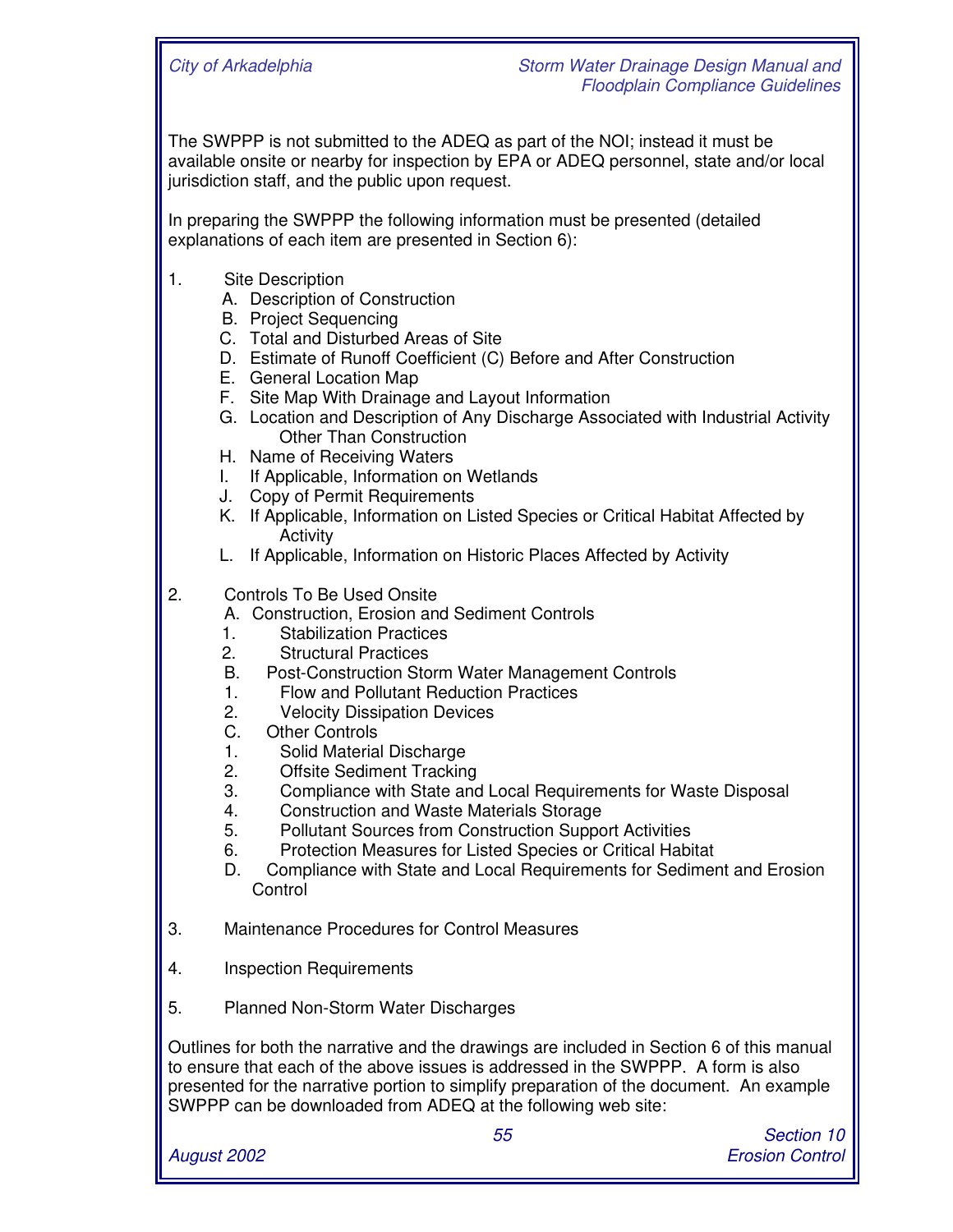www.adeq.state.ar.us/water/npdes/stormwater/construction.htm

#### **10.5 Notice of Intent**

The Notice of Intent (NOI) is the primary document used by the ADEQ to monitor and enforce compliance with the NPDES permitting requirements. The NOI is to be submitted after preparation of construction plans and SWPPP at least 48 hours prior to the beginning of construction activities at the site. Unless notified by ADEQ during the 48 hour period after submission, the NOI is considered acceptable and construction activities, including implementation of the SWPPP, can proceed under assumed coverage of the NPDES general permit.

The operator(s) of the site is required to submit the NOI and is ultimately responsible for the effective reduction of pollution and sediment loss from the site. An NOI must be in place for the site throughout the time the site is in a disturbed condition (except when a site has been temporarily stabilized and transferred to the homeowner).

A copy of the NOI form is included in Appendix C of this manual. Detailed instructions for completion of the NOI can be within the permit application. Additional copies can be obtained from the ADEQ. Completed NOIs should be submitted to ADEQ at the designated address shown on the back of the form.

#### **10.6 Notice of Termination**

The Notice of Termination (NOT) provides notification to ADEQ that the site has been stabilized in accordance with the requirements of the general permit and that construction on the site is completed or another operator has assumed control (and submitted an NOI). Upon submission of the NOT, the operator loses the authority to discharge storm water under the conditions of the general permit.

As stated in the general permit, the NOT for the site must be submitted within 30 days of one or more of the following conditions being met: 1) final stabilization of the site is achieved; 2) another operator has taken control over all areas that have not been finally stabilized, or 3) for residential construction only, temporary stabilization has been completed and the residence has been turned over to the homeowner.

Final stabilization means that either: 1) all soil disturbing activities have been completed and a uniform perennial vegetative cover with a density of 70% of the native background vegetative cover has been established for all areas outside of paved areas or building limits, or equivalent other stabilization measures (riprap, gabions, geotextiles, etc.) have been employed; 2) for individual lots in residential construction projects, final stabilization as defined in 1) above is achieved, or temporary stabilization including perimeter controls for an individual lot have been implemented, the home has been transferred to the homeowner, and the homeowner has been instructed on the benefits of final stabilization; or 3) for construction on land used for agricultural purposes, the disturbed land is returned to its preconstruction agricultural use. The section on BMP's in this manual outlines techniques and design criteria for stabilization measures.

A copy of the NOT form is included in Appendix 3 of this manual: Detailed instructions for completion of the NOT can be found on the back of the form. Additional copies can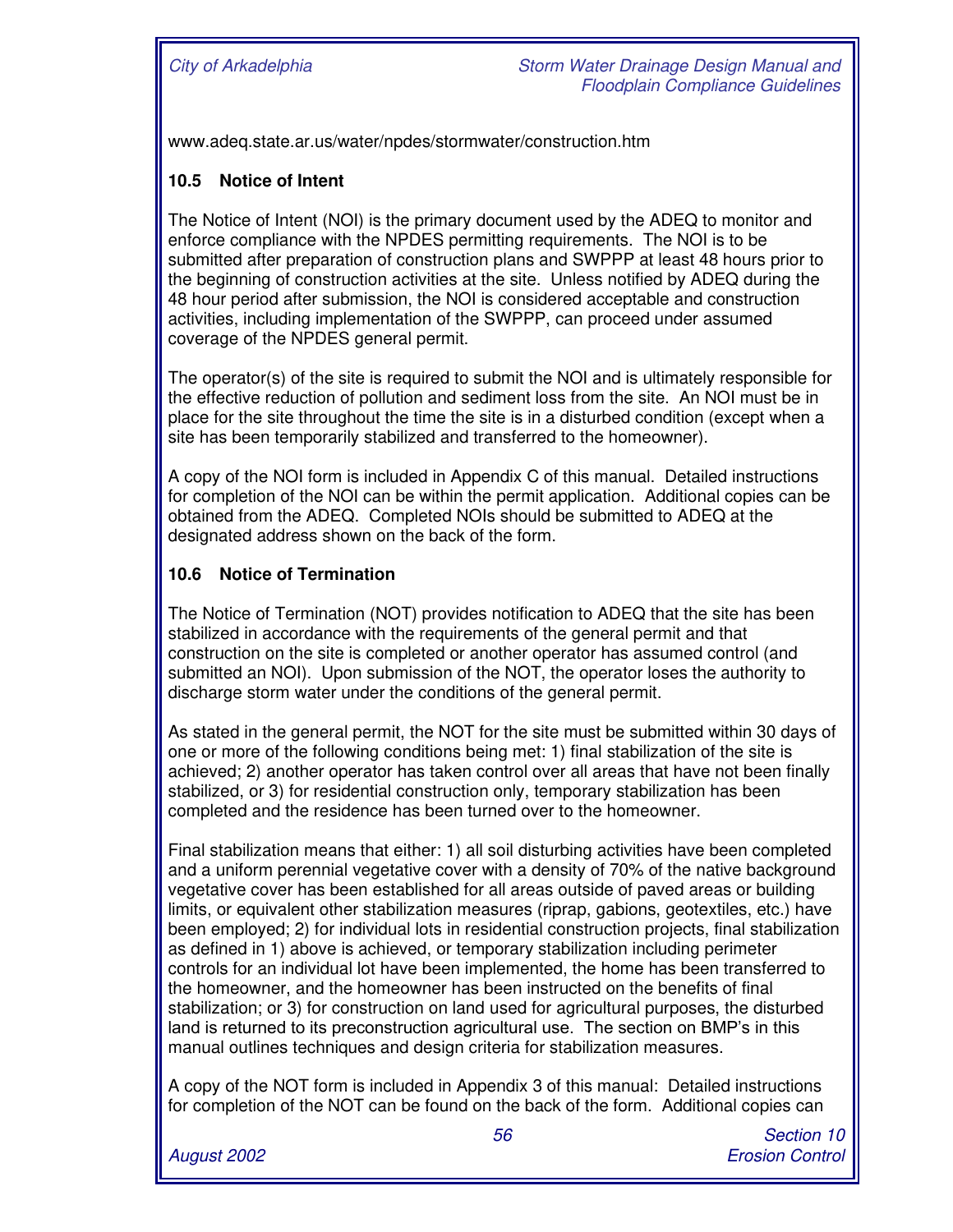be obtained from ADEQ. Completed NOTs should be submitted to ADEQ at the designated address shown on the back of the form.

# **10.7 Enforcement**

The City of Arkadelphia reserves the right to at any time suspend construction activities until the responsible party is in compliance with the SWPPP. The City of Arkadelphia can warrant additional control measures not indicated on the SWPPP to ensure compliance is guaranteed and pollution is controlled. A Certificate of Occupancy will not be issued for any structures within the development until the site has been stabilized in accordance with the requirements for the general permit and the notice of termination has been filed.

# **10.8 Inspection Requirement**

Qualified personnel (provided by the permittee or cooperatively by multiple permittees) shall inspect disturbed areas of the construction site that have not been finally stabilized, areas used for storage of materials that are exposed to precipitation , structural control measures, and locations where vehicles enter or exit the site, at least once every fourteen (14) calendar days and within 24 hours of the end of a storm event of 0.5 inches or greater.

Based on the results of the inspection, the SWPPP shall be modified as necessary to include additional or modified BMPs designed to correct identified problems. Revisions to the SWPPP shall be completed within 7 calendar days following the inspection. A report summarizing the scope of the inspection, name(s) and qualifications of personnel making the inspection, the date(s) of the inspection, and major observations relating to the implementation of the SWPPP shall be made and retained as part of the SWPPP for at least three

#### **10.9 Stabilization Requirement For Inactive Areas**

During construction, some areas that are disturbed may be inactive for extended periods of time. The general permit addresses this issue by requiring that areas that are inactive for periods longer than 14 days must be stabilized through the use of seeding, mulching, sod, geotextiles or vegetative buffer strips. If it is anticipated that construction will resume within 21 days from when activities ceased, stabilization is not required. Proper sequencing and phasing of operations can minimize the need for temporary stabilization.

#### **10.10 Sediment Basin Requirement**

The general permit states that for common drainage areas that serve an area of 10 or more acres that are disturbed at one time, a sediment basin shall be provided where attainable until final stabilization of the site occurs. As stated in the BMP, the required volume for the sediment basin must provide storage for the calculated volume of runoff from a 2-year, 24-hour storm for each acre of drainage area that for the sediment basin is 3600 cubic feet of storage area per acre disturbed. Sediment basins shall be designed and constructed to the minimum standards provided in the BMP section of this manual.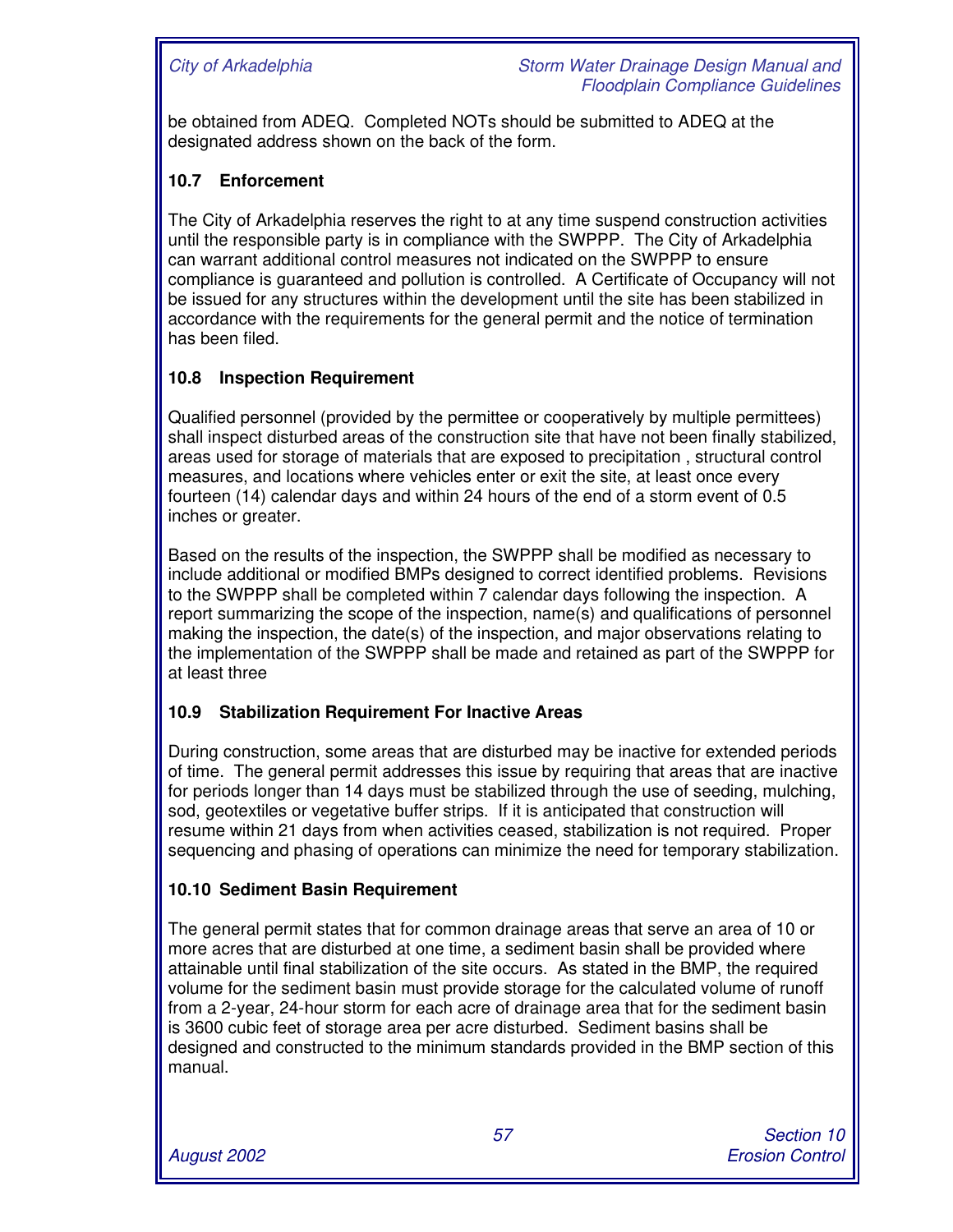By phasing development and the amount of land disturbed at one time, the size of the basin can be reduced or eliminated entirely. However, if necessary, sediment basins provide excellent temporary and permanent storm water treatment and can serve as an amenity to the site. Where a sediment basin with the above storage requirements is not attainable, smaller sediment basins and/or sediment traps may be used. However, at a minimum, silt fences or equivalent controls are required on all sideslopes and downslope boundaries of the site.

#### **10.11 Storm Water Management Measures**

As part of the SWPPP, storm water management measures must be addressed to reduce pollutants in storm water runoff from the site once construction is complete and the development is occupied or placed in operation. Although sometimes referred to as "post-construction" controls, best management practices to control the quality of storm water runoff from developed areas need to be considered during the earliest stages of planning for the project. Practices such as reducing the amount of impervious surface, open drainage swales, extended detention wet ponds, and others should be given consideration. Appropriate measures must be incorporated into project plans and the SWPPP. Note that the permittee is only responsible for design and installation of the management measures, and maintenance of the measure(s) during construction (prior to final stabilization of the site).

Specific techniques listed in the permit include storm water detention (dry sedimentation basins), retention structures (extended detention wet ponds), measures to allow for infiltration (trenches, open drainage swales), and velocity dissipation. Other techniques are discussed in the other manuals in this series.

# **10.12 Coverage of Support Activities**

This permit also authorizes storm water discharges from support activities (e.g., concrete or asphalt batch plants, equipment staging yards, material storage areas, excavated material disposal areas, borrow areas) provided:

- a) The support activity is directly related to a construction site having NPDES permit coverage for discharges of storm water associated with construction activity;
- b) The support activity is not a commercial operation serving multiple unrelated construction projects by different operators, and does not operate beyond the completion of the construction activity at the last construction project it supports; and
- c) Appropriate controls and measures are identified in a Storm Water Pollution Prevention Plan covering the discharges from the support activity.

 All discharges of storm water from ready-mix concrete batch plants covered as a support activity must also comply with the following limitations:

- a) pH between 6.0 and 9.0 standard units;
- b) Oil and Grease 15 mg/l as a daily maximum; and
- c) Total Suspended Solids 65 mg/l as a daily maximum.